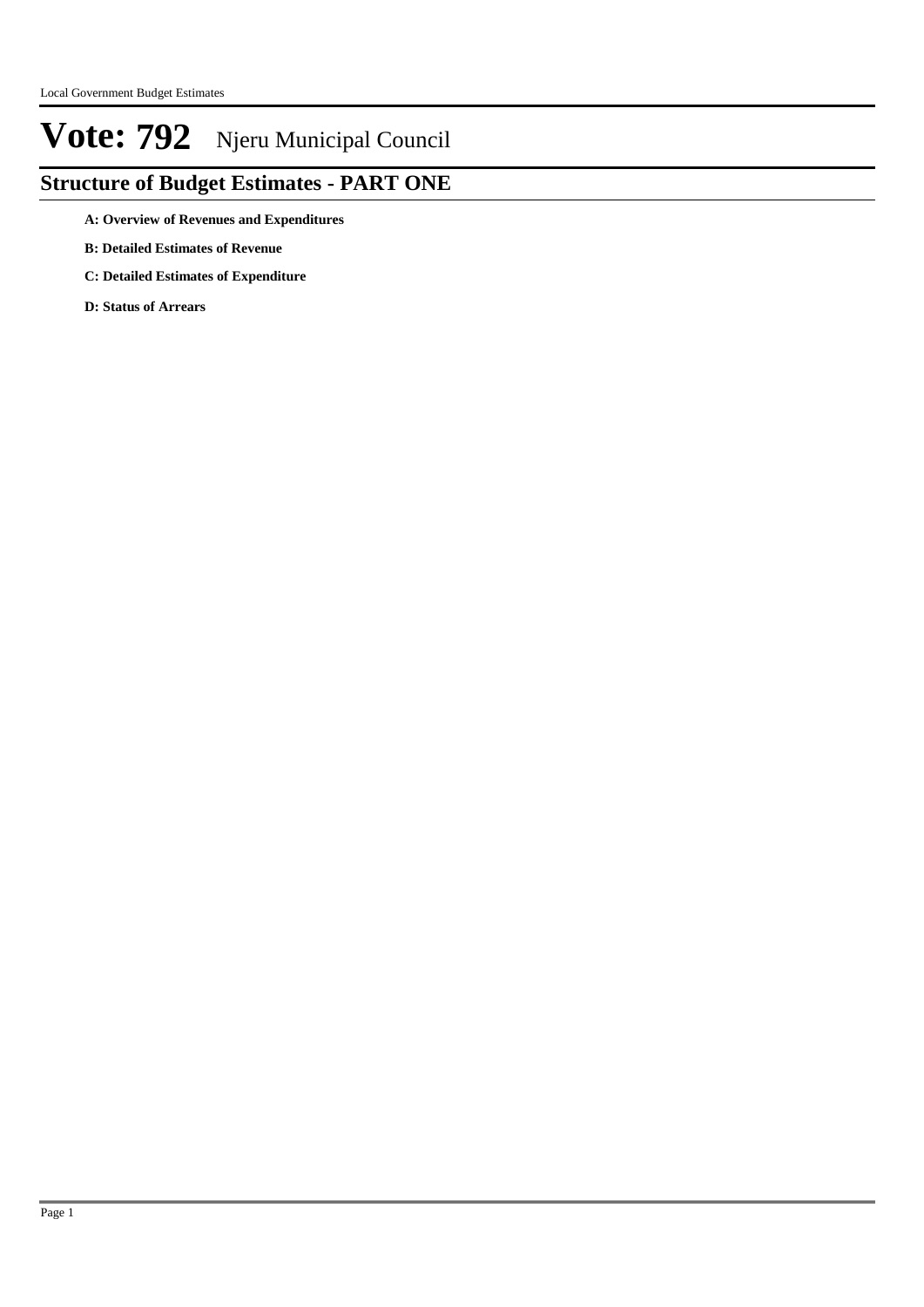### **A: Overview of Revenues and Expenditures**

#### **Revenue Performance and Plans**

|                                        | 2015/16                | 2016/17                                |                        |  |
|----------------------------------------|------------------------|----------------------------------------|------------------------|--|
|                                        | <b>Approved Budget</b> | <b>Receipts by End</b><br><b>March</b> | <b>Approved Budget</b> |  |
| UShs $000's$                           |                        |                                        |                        |  |
| 1. Locally Raised Revenues             |                        | $\mathbf{0}$                           | 1,806,779              |  |
| 2a. Discretionary Government Transfers |                        | $\overline{0}$                         | 796,001                |  |
| 2b. Conditional Government Transfers   |                        | $\Omega$                               | 4,641,165              |  |
| <b>Total Revenues</b>                  |                        | $\bf{0}$                               | 7,243,944              |  |

#### **Expenditure Performance and Plans**

|                            | 2015/16                |                                                        | 2016/17                |  |
|----------------------------|------------------------|--------------------------------------------------------|------------------------|--|
| <b>UShs 000's</b>          | <b>Approved Budget</b> | <b>Actual</b><br><b>Expenditure by</b><br>end of March | <b>Approved Budget</b> |  |
| 1a Administration          | $\overline{0}$         | $\Omega$                                               | 1,145,494              |  |
| 2 Finance                  | $\Omega$               | $\theta$                                               | 296,417                |  |
| 3 Statutory Bodies         | $\Omega$               | $\theta$                                               | 253,449                |  |
| 4 Production and Marketing | $\Omega$               | $\theta$                                               | 238,388                |  |
| 5 Health                   | $\Omega$               | $\theta$                                               | 602,977                |  |
| 6 Education                | $\Omega$               | $\theta$                                               | 3,521,937              |  |
| 7a Roads and Engineering   | $\Omega$               | $\theta$                                               | 721,720                |  |
| 7b Water                   | $\Omega$               | $\theta$                                               | 16,120                 |  |
| 8 Natural Resources        | $\Omega$               | $\theta$                                               | 163,279                |  |
| 9 Community Based Services | $\Omega$               | $\Omega$                                               | 122,180                |  |
| 10 Planning                | $\Omega$               | $\theta$                                               | 134,339                |  |
| 11 Internal Audit          | $\Omega$               | $\theta$                                               | 27,645                 |  |
| <b>Grand Total</b>         | $\mathbf{0}$           | $\bf{0}$                                               | 7,243,945              |  |
| Wage Rec't:                | 0                      | 0                                                      | 3,776,602              |  |
| Non Wage Rec't:            | 0                      | 0                                                      | 2,808,441              |  |
| Domestic Dev't             | 0                      | 0                                                      | 658,902                |  |
| Donor Dev't                | 0                      | 0                                                      | $\boldsymbol{\theta}$  |  |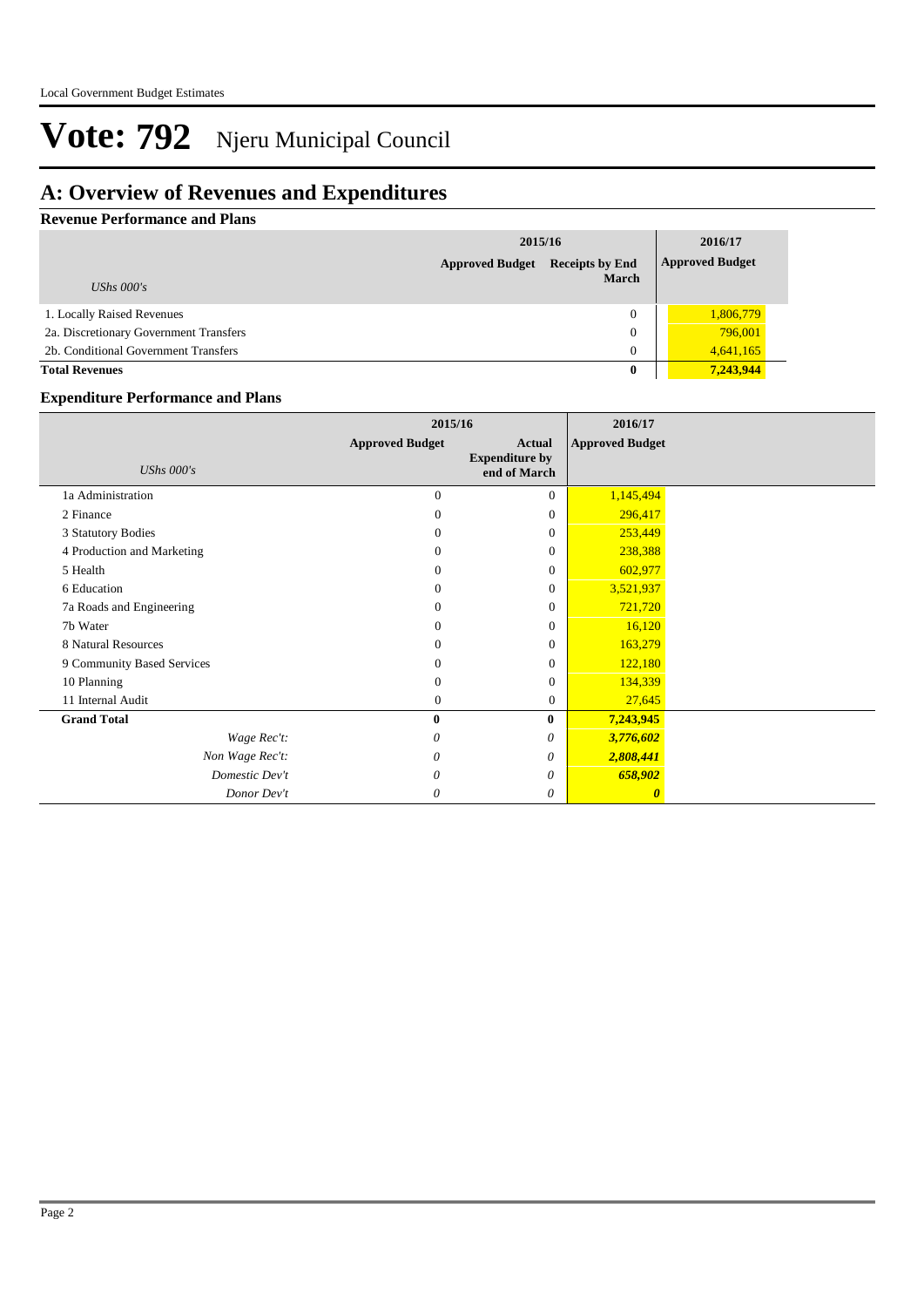### **B: Detailed Estimates of Revenue**

|                                                    | 2015/16                | 2016/17                            |                        |
|----------------------------------------------------|------------------------|------------------------------------|------------------------|
| UShs $000's$                                       | <b>Approved Budget</b> | <b>Receipts by End</b><br>of March | <b>Approved Budget</b> |
| <b>1. Locally Raised Revenues</b>                  |                        | 0                                  | 1,806,779              |
| <b>Locally Raised Revenues</b>                     |                        | $\theta$                           | 1,806,779              |
| 2a. Discretionary Government Transfers             |                        | 0                                  | 796,001                |
| Urban Unconditional Grant (Wage)                   |                        | $\theta$                           | 390,417                |
| Urban Unconditional Grant (Non-Wage)               |                        | $\Omega$                           | 196,334                |
| Urban Discretionary Development Equalization Grant |                        | $\theta$                           | 209,250                |
| 2b. Conditional Government Transfers               |                        | 0                                  | 4,641,165              |
| <b>Transitional Development Grant</b>              |                        | $\Omega$                           | 350,000                |
| Sector Conditional Grant (Wage)                    |                        | $\Omega$                           | 3,386,184              |
| Sector Conditional Grant (Non-Wage)                |                        | $\Omega$                           | 805,329                |
| Development Grant                                  |                        | $\Omega$                           | 99.652                 |
| <b>Total Revenues</b>                              |                        | $\bf{0}$                           | 7,243,944              |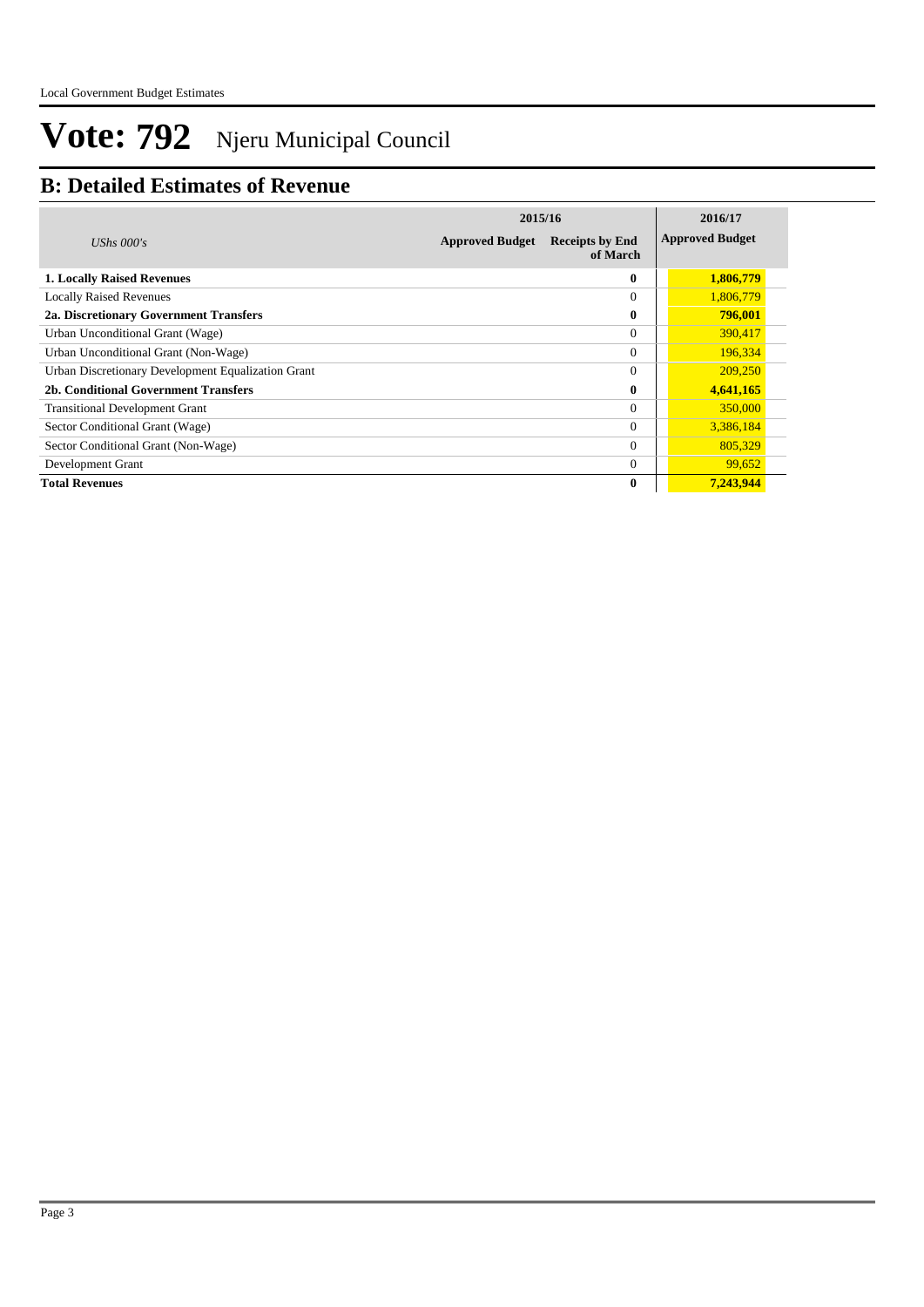### **C: Detailed Estimates of Expenditure**

### *Workplan 1a: Administration*

#### **(i) Overview of Workplan Revenue and Expenditures**

| <b>UShs Thousand</b>                               |                           | 2015/16                        | 2016/17                   |
|----------------------------------------------------|---------------------------|--------------------------------|---------------------------|
|                                                    | Approved<br><b>Budget</b> | <b>Outturn by</b><br>end March | Approved<br><b>Budget</b> |
| A: Breakdown of Workplan Revenues:                 |                           |                                |                           |
| <b>Recurrent Revenues</b>                          |                           | $\theta$                       | 755,036                   |
| <b>Locally Raised Revenues</b>                     |                           | 0                              | 620,417                   |
| Urban Unconditional Grant (Non-Wage)               |                           | $\Omega$                       | 35,000                    |
| Urban Unconditional Grant (Wage)                   |                           | $\Omega$                       | 99,619                    |
| <b>Development Revenues</b>                        |                           | $\theta$                       | 390,457                   |
| <b>Transitional Development Grant</b>              |                           | $\Omega$                       | 350,000                   |
| Urban Discretionary Development Equalization Grant |                           | $\Omega$                       | 40,457                    |
| <b>Total Revenues</b>                              |                           | $\mathbf{0}$                   | 1,145,493                 |
| <b>B: Breakdown of Workplan Expenditures:</b>      |                           |                                |                           |
| Recurrent Expenditure                              | 0                         | 0                              | 755,036                   |
| Wage                                               |                           | $\Omega$                       | 99,619                    |
| Non Wage                                           |                           | $\theta$                       | 655,417                   |
| Development Expenditure                            | $\theta$                  | 0                              | 390,457                   |
| Domestic Development                               |                           | $\Omega$                       | 390,457                   |
| Donor Development                                  |                           | 0                              | $\Omega$                  |
| <b>Total Expenditure</b>                           | 0                         | $\boldsymbol{0}$               | 1,145,494                 |

#### **(ii) Details of Workplan Revenues and Expenditures**

#### *Expenditure Details for Workplan 1a: Administration* **LG Function 1381 District and Urban Administration**

| Thousand Uganda Shillings                                | 2015/16 Approved Budget |             |         |                | 2016/17 Approved Estimates |              |
|----------------------------------------------------------|-------------------------|-------------|---------|----------------|----------------------------|--------------|
| <b>Higher LG Services</b>                                | <b>Total</b>            | <b>Wage</b> | N' Wage | <b>GoU Dev</b> | <b>Donor Dev</b>           | <b>Total</b> |
| Output:138101 Operation of the Administration Department |                         |             |         |                |                            |              |
| 211101 General Staff Salaries                            | $\Omega$                | 99,619      |         |                |                            | 99,619       |
| 211103 Allowances                                        | $\mathbf{0}$            |             | 27,500  |                |                            | 27,500       |
| 221001 Advertising and Public Relations                  | $\mathbf{0}$            |             | 5,000   |                |                            | 5,000        |
| 221002 Workshops and Seminars                            | $\mathbf{0}$            |             | 10,000  |                |                            | 10,000       |
| 221005 Hire of Venue (chairs, projector, etc)            | $\mathbf{0}$            |             | 2,000   |                |                            | 2,000        |
| 221008 Computer supplies and Information Technology (IT) | $\mathbf{0}$            |             | 2,000   |                |                            | 2,000        |
| 221009 Welfare and Entertainment                         | $\mathbf{0}$            |             | 10,000  |                |                            | 10,000       |
| 221010 Special Meals and Drinks                          | $\mathbf{0}$            |             | 2,000   |                |                            | 2,000        |
| 221012 Small Office Equipment                            | $\Omega$                |             | 2,250   |                |                            | 2,250        |
| 221014 Bank Charges and other Bank related costs         | $\boldsymbol{0}$        |             | 200,000 |                |                            | 200,000      |
| 221017 Subscriptions                                     | $\mathbf{0}$            |             | 8,000   |                |                            | 8,000        |
| 225001 Consultancy Services- Short term                  | $\mathbf{0}$            |             | 5,000   |                |                            | 5,000        |
| 225002 Consultancy Services-Long-term                    | $\boldsymbol{0}$        |             | 10,000  |                |                            | 10,000       |
| 227001 Travel inland                                     | $\mathbf{0}$            |             | 30,167  |                |                            | 30,167       |
| 227002 Travel abroad                                     | $\Omega$                |             | 90,000  |                |                            | 90,000       |
| 227004 Fuel, Lubricants and Oils                         | $\mathbf{0}$            |             | 50,000  |                |                            | 50,000       |
| $228004$ Maintenance – Other                             | 0                       |             | 1,000   |                |                            | 1,000        |
| Total Cost of Output 138101:                             | 0                       | 99.619      | 454,917 |                |                            | 554,537      |
| Output:138102 Human Resource Management Services         |                         |             |         |                |                            |              |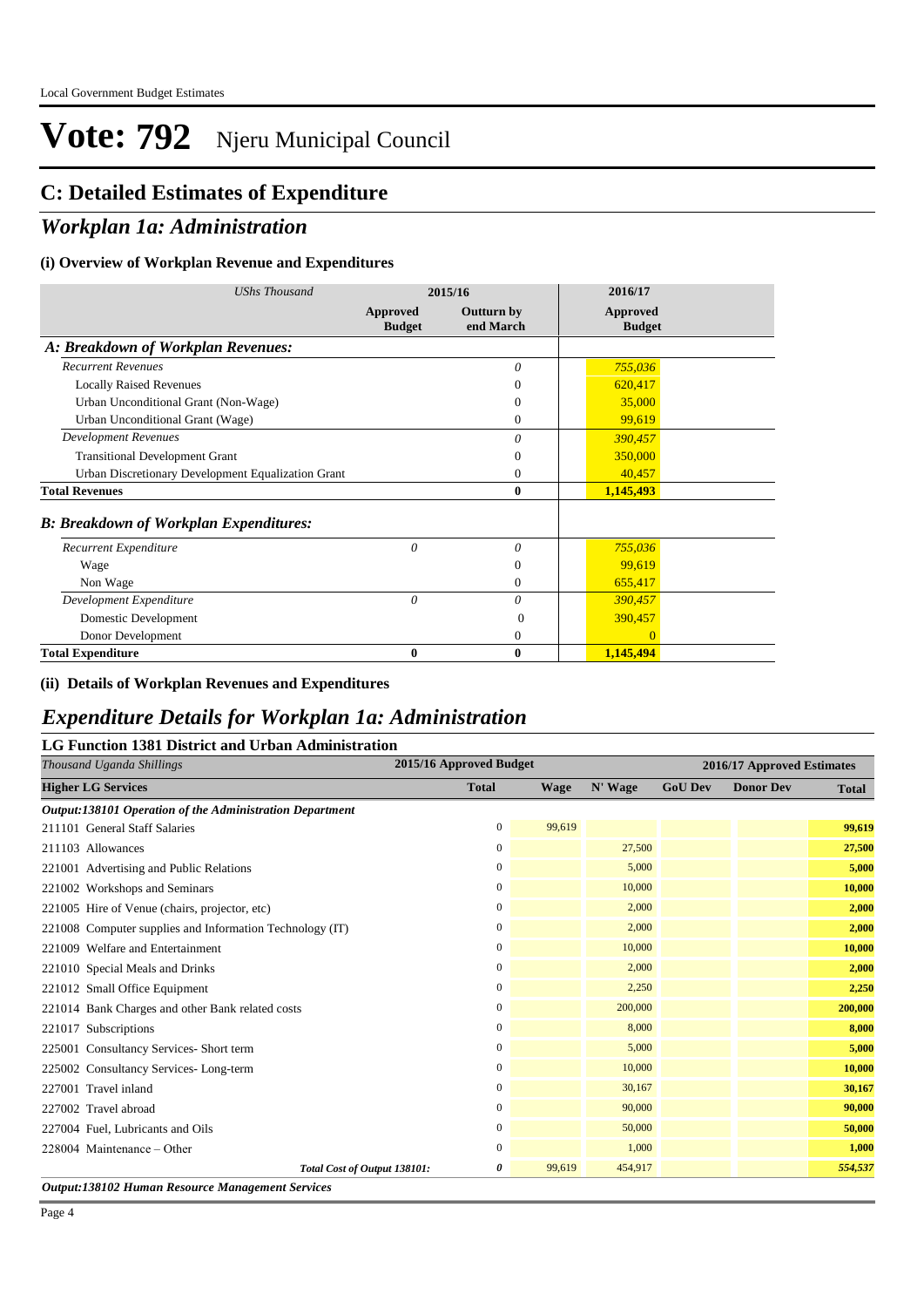## *Workplan 1a: Administration*

| Thousand Uganda Shillings                                       |                    |                                                                                                     | 2015/16 Approved Budget |                               |                  |                                        | 2016/17 Approved Estimates |              |
|-----------------------------------------------------------------|--------------------|-----------------------------------------------------------------------------------------------------|-------------------------|-------------------------------|------------------|----------------------------------------|----------------------------|--------------|
| <b>Higher LG Services</b>                                       |                    |                                                                                                     | <b>Total</b>            | <b>Wage</b>                   | N' Wage          | <b>GoU Dev</b>                         | <b>Donor Dev</b>           | Total        |
| 213001 Medical expenses (To employees)                          |                    |                                                                                                     | $\boldsymbol{0}$        |                               | 10,000           |                                        |                            | 10,000       |
| 221002 Workshops and Seminars                                   |                    |                                                                                                     | $\boldsymbol{0}$        |                               | 12,000           |                                        |                            | 12,000       |
| 221007 Books, Periodicals & Newspapers                          |                    |                                                                                                     | $\mathbf{0}$            |                               | 8,000            |                                        |                            | 8,000        |
| 221009 Welfare and Entertainment                                |                    |                                                                                                     | $\mathbf{0}$            |                               | 48,000           |                                        |                            | 48,000       |
| 221012 Small Office Equipment                                   |                    |                                                                                                     | $\mathbf{0}$            |                               | 3,000            |                                        |                            | 3,000        |
| 224004 Cleaning and Sanitation                                  |                    |                                                                                                     | $\mathbf{0}$            |                               | 3,000            |                                        |                            | 3,000        |
| 273102 Incapacity, death benefits and funeral expenses          |                    |                                                                                                     | $\mathbf{0}$            |                               | 10,000           |                                        |                            | 10,000       |
|                                                                 |                    | Total Cost of Output 138102:                                                                        | 0                       |                               | 94,000           |                                        |                            | 94,000       |
| Output:138103 Capacity Building for HLG                         |                    |                                                                                                     |                         |                               |                  |                                        |                            |              |
| 221003 Staff Training                                           |                    |                                                                                                     | $\boldsymbol{0}$        |                               | $\boldsymbol{0}$ | 35,957                                 |                            | 35,957       |
|                                                                 |                    | Total Cost of Output 138103:                                                                        | 0                       |                               | $\mathbf{0}$     | 35,957                                 |                            | 35,957       |
| Output:138105 Public Information Dissemination                  |                    |                                                                                                     |                         |                               |                  |                                        |                            |              |
| 221001 Advertising and Public Relations                         |                    |                                                                                                     | $\boldsymbol{0}$        |                               | 5,000            |                                        |                            | 5,000        |
|                                                                 |                    | Total Cost of Output 138105:                                                                        | 0                       |                               | 5,000            |                                        |                            | 5,000        |
| Output:138106 Office Support services                           |                    |                                                                                                     |                         |                               |                  |                                        |                            |              |
| 221007 Books, Periodicals & Newspapers                          |                    |                                                                                                     | $\mathbf{0}$            |                               | 6,280            |                                        |                            | 6,280        |
| 221011 Printing, Stationery, Photocopying and Binding           |                    |                                                                                                     | $\mathbf{0}$            |                               | 50,000           |                                        |                            | 50,000       |
| 221012 Small Office Equipment                                   |                    |                                                                                                     | $\mathbf{0}$            |                               | 4,500            |                                        |                            | 4,500        |
| 222001 Telecommunications                                       |                    |                                                                                                     | $\mathbf{0}$            |                               | 8,000            |                                        |                            | 8,000        |
| 223004 Guard and Security services                              |                    |                                                                                                     | $\mathbf{0}$            |                               | 15,320           |                                        |                            | 15,320       |
| 224005 Uniforms, Beddings and Protective Gear                   |                    |                                                                                                     | $\boldsymbol{0}$        |                               | 2,000            |                                        |                            | 2,000        |
| 282101 Donations                                                |                    |                                                                                                     | $\mathbf{0}$            |                               | 7,400            |                                        |                            | 7,400        |
|                                                                 |                    | Total Cost of Output 138106:                                                                        | 0                       |                               | 93,500           |                                        |                            | 93,500       |
| <b>Output:138113 Procurement Services</b>                       |                    |                                                                                                     |                         |                               |                  |                                        |                            |              |
| 211103 Allowances                                               |                    |                                                                                                     | $\mathbf{0}$            |                               | 8,000            |                                        |                            | 8,000        |
| 225001 Consultancy Services-Short term                          |                    |                                                                                                     | $\boldsymbol{0}$        |                               |                  | 450                                    |                            | 450          |
|                                                                 |                    | Total Cost of Output 138113:                                                                        | 0                       |                               | 8,000            | 450                                    |                            | 8,450        |
|                                                                 |                    | <b>Total Cost of Higher LG Services</b>                                                             | $\bf{0}$                | 99,619                        | 655,417          | 36,407                                 |                            | 791,444      |
| <b>Capital Purchases</b>                                        |                    |                                                                                                     | <b>Total</b>            | <b>Wage</b>                   | N' Wage          | <b>GoU Dev</b>                         | <b>Donor Dev</b>           | <b>Total</b> |
| Output:138172 Administrative Capital                            |                    |                                                                                                     |                         |                               |                  |                                        |                            |              |
| 312104 Other Structures                                         |                    |                                                                                                     | $\mathbf{0}$            | $\mathbf{0}$                  | $\boldsymbol{0}$ | 350,000                                | $\mathbf{0}$               | 350,000      |
| <b>Total LCIII: Njeru Central Division</b>                      |                    |                                                                                                     |                         | LCIV: Njeru Municipal Council |                  |                                        |                            | 350,000      |
| LCII: Njeru East                                                | LCI: Not Specified | <b>Rennovation of Works yard to house Njeru Central Di</b> Source: Transitional Development Grant   |                         |                               |                  |                                        |                            | 25,000       |
| LCII: Njeru North                                               | LCI: Not Specified | Construction of a New office/Administration Block fo Source: Transitional Development Grant         | $\mathbf{0}$            | $\overline{0}$                |                  |                                        |                            | 325,000      |
| 312203 Furniture & Fixtures                                     |                    |                                                                                                     |                         |                               | $\mathbf{0}$     | 990                                    | $\mathbf{0}$               | 990          |
| <b>Total LCIII: Njeru Central Division</b><br>LCII: Njeru North | LCI: Not Specified | Purchase of executive chair for the Town Clerk                                                      |                         | LCIV: Njeru Municipal Council |                  | Source: Urban Discretionary Developmen |                            | 990<br>990   |
| 312213 ICT Equipment                                            |                    |                                                                                                     | $\mathbf{0}$            | $\mathbf{0}$                  | $\mathbf{0}$     | 3,060                                  | $\bf{0}$                   | 3,060        |
| <b>Total LCIII: Njeru Central Division</b>                      |                    |                                                                                                     |                         | LCIV: Njeru Municipal Council |                  |                                        |                            | 3,060        |
| LCII: Njeru North                                               | LCI: Not Specified | <b>Purchase of a complete set of a computer laptop for T</b> Source: Urban Discretionary Developmen |                         |                               |                  |                                        |                            | 3,060        |
|                                                                 |                    | Total Cost of Output 138172:                                                                        | 0                       | $\mathbf{0}$                  | $\boldsymbol{0}$ | 354,050                                | $\boldsymbol{\theta}$      | 354,050      |
|                                                                 |                    | <b>Total Cost of Capital Purchases</b>                                                              | $\bf{0}$                | $\mathbf{0}$                  | $\mathbf{0}$     | 354,050                                | $\bf{0}$                   | 354,050      |
|                                                                 |                    | <b>Total Cost of function District and Urban Administration</b>                                     | $\bf{0}$                | 99,619                        | 655,417          | 390,457                                | $\bf{0}$                   | 1,145,494    |
| <b>Total Cost of Administration</b>                             |                    |                                                                                                     | $\bf{0}$                | 99,619                        | 655,417          | 390,457                                | $\bf{0}$                   | 1,145,494    |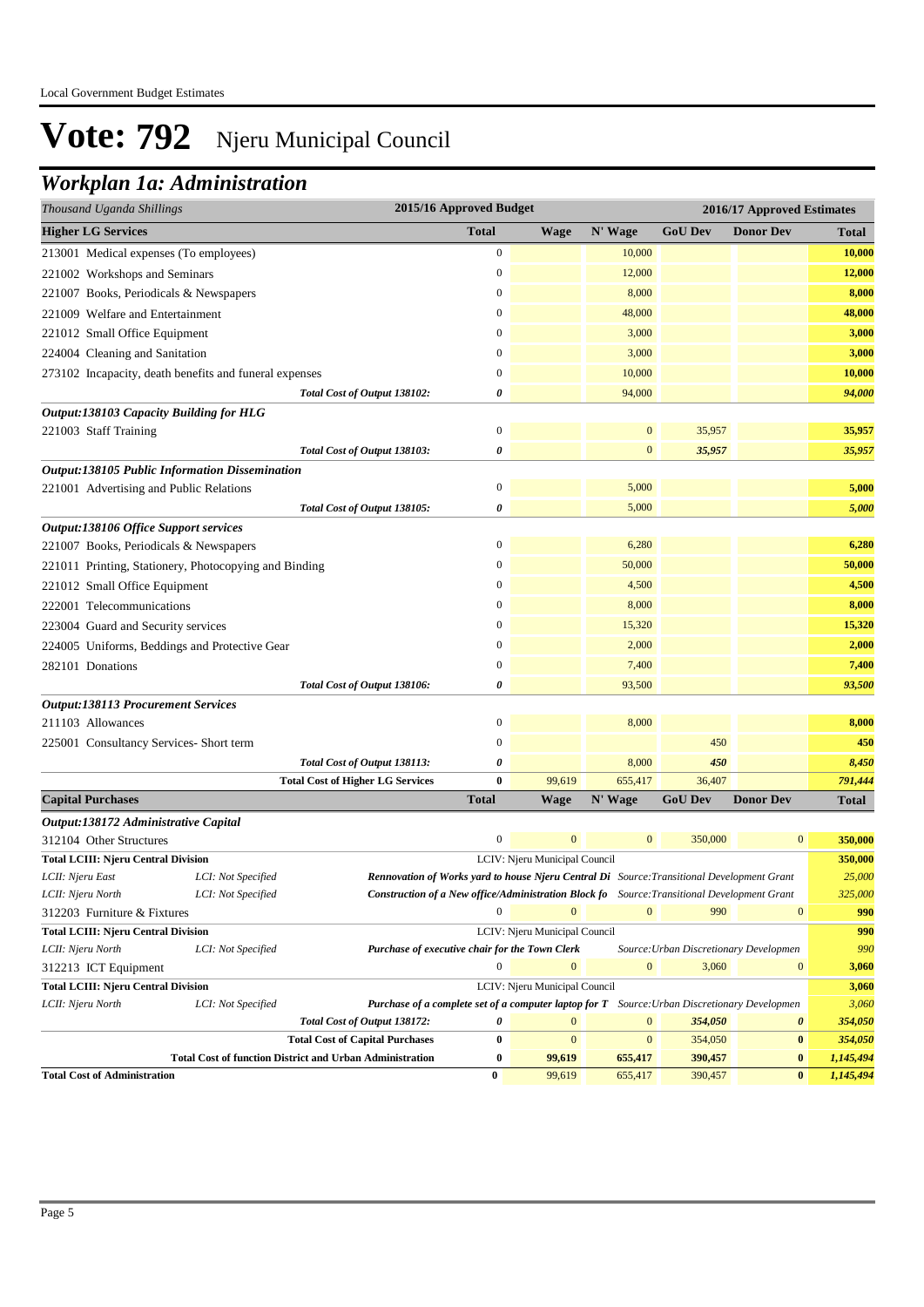## *Workplan 2: Finance*

#### **(i) Overview of Workplan Revenue and Expenditures**

| UShs Thousand                                      | 2015/16                          |                                | 2016/17                          |
|----------------------------------------------------|----------------------------------|--------------------------------|----------------------------------|
|                                                    | <b>Approved</b><br><b>Budget</b> | <b>Outturn by</b><br>end March | <b>Approved</b><br><b>Budget</b> |
| A: Breakdown of Workplan Revenues:                 |                                  |                                |                                  |
| <b>Recurrent Revenues</b>                          |                                  | 0                              | 291,917                          |
| <b>Locally Raised Revenues</b>                     |                                  | $\Omega$                       | 186,894                          |
| Urban Unconditional Grant (Non-Wage)               |                                  | $\theta$                       | 45,000                           |
| Urban Unconditional Grant (Wage)                   |                                  | $\Omega$                       | 60,023                           |
| <b>Development Revenues</b>                        |                                  | $\theta$                       | 4,500                            |
| Urban Discretionary Development Equalization Grant |                                  | $\Omega$                       | 4,500                            |
| <b>Total Revenues</b>                              |                                  | $\boldsymbol{0}$               | 296,417                          |
| <b>B: Breakdown of Workplan Expenditures:</b>      |                                  |                                |                                  |
| Recurrent Expenditure                              | $\theta$                         | 0                              | 291,917                          |
| Wage                                               |                                  | $\Omega$                       | 60,023                           |
| Non Wage                                           |                                  | $\Omega$                       | 231,894                          |
| Development Expenditure                            | $\theta$                         | 0                              | 4,500                            |
| Domestic Development                               |                                  | $\theta$                       | 4,500                            |
| Donor Development                                  |                                  | 0                              | $\Omega$                         |
| <b>Total Expenditure</b>                           | 0                                | $\mathbf{0}$                   | 296,417                          |

#### **(ii) Details of Workplan Revenues and Expenditures**

### *Expenditure Details for Workplan 2: Finance*

| LG Function 1481 Financial Management and Accountability $(LG)$       |                         |                            |         |                |                  |              |  |  |  |  |
|-----------------------------------------------------------------------|-------------------------|----------------------------|---------|----------------|------------------|--------------|--|--|--|--|
| Thousand Uganda Shillings                                             | 2015/16 Approved Budget | 2016/17 Approved Estimates |         |                |                  |              |  |  |  |  |
| <b>Higher LG Services</b>                                             | <b>Total</b>            | <b>Wage</b>                | N' Wage | <b>GoU Dev</b> | <b>Donor Dev</b> | <b>Total</b> |  |  |  |  |
| Output:148101 LG Financial Management services                        |                         |                            |         |                |                  |              |  |  |  |  |
| 211101 General Staff Salaries                                         | $\mathbf{0}$            | 60,023                     |         |                |                  | 60,023       |  |  |  |  |
| 211103 Allowances                                                     | $\overline{0}$          |                            | 20,146  |                |                  | 20,146       |  |  |  |  |
| 221001 Advertising and Public Relations                               | $\overline{0}$          |                            | 10,000  |                |                  | 10,000       |  |  |  |  |
| 221005 Hire of Venue (chairs, projector, etc)                         | $\overline{0}$          |                            | 4,000   |                |                  | 4,000        |  |  |  |  |
| 221009 Welfare and Entertainment                                      | $\mathbf{0}$            |                            | 3,200   |                |                  | 3,200        |  |  |  |  |
| 221012 Small Office Equipment                                         | $\mathbf{0}$            |                            | 2,650   |                |                  | 2,650        |  |  |  |  |
| 221015 Financial and related costs (e.g. shortages, pilferages, etc.) | $\mathbf{0}$            |                            | 5,353   |                |                  | 5,353        |  |  |  |  |
| 222001 Telecommunications                                             | 0                       |                            | 4,886   |                |                  | 4,886        |  |  |  |  |
| 222003 Information and communications technology (ICT)                | $\boldsymbol{0}$        |                            | 10,000  |                |                  | 10,000       |  |  |  |  |
| 225001 Consultancy Services- Short term                               | 0                       |                            | 10,000  |                |                  | 10,000       |  |  |  |  |
| 225002 Consultancy Services-Long-term                                 | $\boldsymbol{0}$        |                            | 60,000  |                |                  | 60,000       |  |  |  |  |
| 227001 Travel inland                                                  | $\Omega$                |                            | 28,000  |                |                  | 28,000       |  |  |  |  |
| Total Cost of Output 148101:                                          | 0                       | 60,023                     | 158,235 |                |                  | 218,258      |  |  |  |  |
| Output:148102 Revenue Management and Collection Services              |                         |                            |         |                |                  |              |  |  |  |  |
| 211103 Allowances                                                     | $\mathbf{0}$            |                            | 1,400   |                |                  | 1,400        |  |  |  |  |
| 221002 Workshops and Seminars                                         | $\boldsymbol{0}$        |                            | 20,000  |                |                  | 20,000       |  |  |  |  |
| 221006 Commissions and related charges                                | 0                       |                            | 30,601  |                |                  | 30,601       |  |  |  |  |
| Total Cost of Output 148102:                                          | 0                       |                            | 52,001  |                |                  | 52,001       |  |  |  |  |
| Output:148103 Budgeting and Planning Services                         |                         |                            |         |                |                  |              |  |  |  |  |
| 211103 Allowances                                                     | $\mathbf{0}$            |                            | 1,200   |                |                  | 1,200        |  |  |  |  |
| 221009 Welfare and Entertainment                                      | $\mathbf{0}$            |                            | 1,200   |                |                  | 1,200        |  |  |  |  |
| Total Cost of Output 148103:                                          | 0                       |                            | 2,400   |                |                  | 2,400        |  |  |  |  |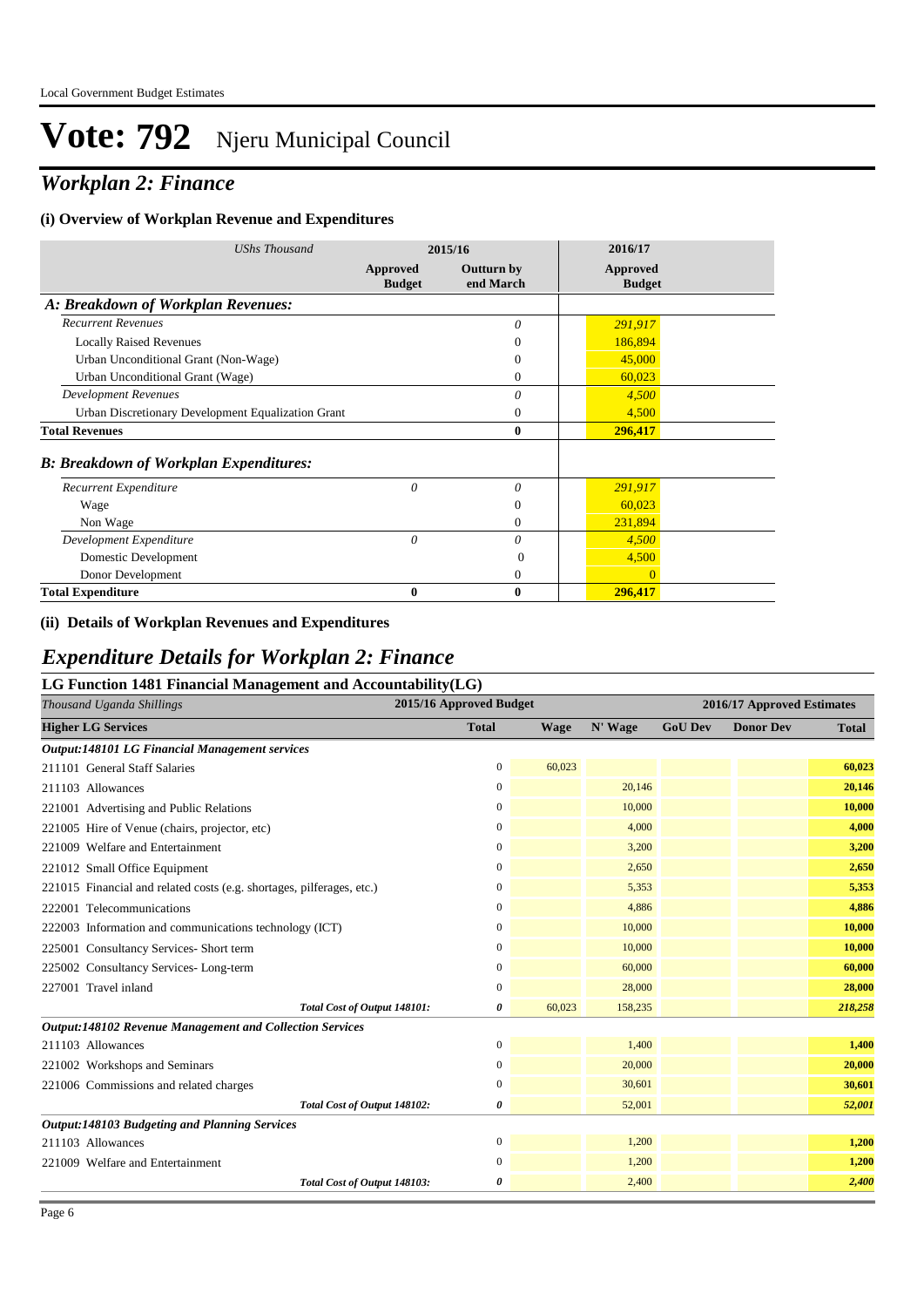### *Workplan 2: Finance*

| Thousand Uganda Shillings                   |                                                                    | 2015/16 Approved Budget<br>2016/17 Approved Estimates                                          |                |                               |                |                                        |                  |              |
|---------------------------------------------|--------------------------------------------------------------------|------------------------------------------------------------------------------------------------|----------------|-------------------------------|----------------|----------------------------------------|------------------|--------------|
| <b>Higher LG Services</b>                   |                                                                    |                                                                                                | <b>Total</b>   | <b>Wage</b>                   | N' Wage        | <b>GoU Dev</b>                         | <b>Donor Dev</b> | <b>Total</b> |
|                                             | Output:148104 LG Expenditure management Services                   |                                                                                                |                |                               |                |                                        |                  |              |
|                                             | 221014 Bank Charges and other Bank related costs                   |                                                                                                | $\mathbf{0}$   |                               | 4,508          |                                        |                  | 4,508        |
|                                             |                                                                    | Total Cost of Output 148104:                                                                   | 0              |                               | 4,508          |                                        |                  | 4,508        |
| <b>Output:148105 LG Accounting Services</b> |                                                                    |                                                                                                |                |                               |                |                                        |                  |              |
| 211103 Allowances                           |                                                                    |                                                                                                | $\mathbf{0}$   |                               | 4,750          |                                        |                  | 4,750        |
|                                             | 221011 Printing, Stationery, Photocopying and Binding              |                                                                                                | 0              |                               | 10,000         |                                        |                  | 10,000       |
|                                             |                                                                    | Total Cost of Output 148105:                                                                   | 0              |                               | 14,750         |                                        |                  | 14,750       |
|                                             |                                                                    | <b>Total Cost of Higher LG Services</b>                                                        | $\bf{0}$       | 60,023                        | 231,894        |                                        |                  | 291,917      |
| <b>Capital Purchases</b>                    |                                                                    |                                                                                                | <b>Total</b>   | <b>Wage</b>                   | N' Wage        | <b>GoU Dev</b>                         | <b>Donor Dev</b> | <b>Total</b> |
| Output:148172 Administrative Capital        |                                                                    |                                                                                                |                |                               |                |                                        |                  |              |
|                                             | 281504 Monitoring, Supervision & Appraisal of capital works        |                                                                                                | $\Omega$       | $\theta$                      | $\overline{0}$ | 450                                    | $\overline{0}$   | 450          |
| <b>Total LCIII: Njeru Central Division</b>  |                                                                    |                                                                                                |                | LCIV: Njeru Municipal Council |                |                                        |                  | 450          |
| LCII: Njeru North                           | LCI: Not Specified                                                 | Preparation of specifications, supervisions for the pro Source: Urban Discretionary Developmen |                |                               |                |                                        |                  | 450          |
| 312203 Furniture & Fixtures                 |                                                                    |                                                                                                | $\overline{0}$ | $\mathbf{0}$                  | $\mathbf{0}$   | 990                                    | $\overline{0}$   | 990          |
| <b>Total LCIII: Njeru Central Division</b>  |                                                                    |                                                                                                |                | LCIV: Njeru Municipal Council |                |                                        |                  | 990          |
| LCII: Njeru North                           | LCI: Not Specified                                                 | Purchase of executive chair for the CFO                                                        |                |                               |                | Source: Urban Discretionary Developmen |                  | 990          |
| 312213 ICT Equipment                        |                                                                    |                                                                                                | $\Omega$       | $\mathbf{0}$                  | $\overline{0}$ | 3,060                                  | $\mathbf{0}$     | 3,060        |
| <b>Total LCIII: Njeru Central Division</b>  |                                                                    |                                                                                                |                | LCIV: Njeru Municipal Council |                |                                        |                  | 3,060        |
| LCII: Njeru North                           | LCI: Not Specified                                                 | Purchase of a complete set of Computer Laptop                                                  |                |                               |                | Source: Urban Discretionary Developmen |                  | 3,060        |
|                                             |                                                                    | Total Cost of Output 148172:                                                                   | 0              | $\mathbf{0}$                  | $\overline{0}$ | 4,500                                  | 0                | 4,500        |
|                                             |                                                                    | <b>Total Cost of Capital Purchases</b>                                                         | $\bf{0}$       | $\mathbf{0}$                  | $\mathbf{0}$   | 4,500                                  | $\bf{0}$         | 4,500        |
|                                             | Total Cost of function Financial Management and Accountability(LG) |                                                                                                | $\bf{0}$       | 60,023                        | 231,894        | 4,500                                  | $\bf{0}$         | 296,417      |
| <b>Total Cost of Finance</b>                |                                                                    |                                                                                                | $\bf{0}$       | 60,023                        | 231,894        | 4,500                                  | $\bf{0}$         | 296,417      |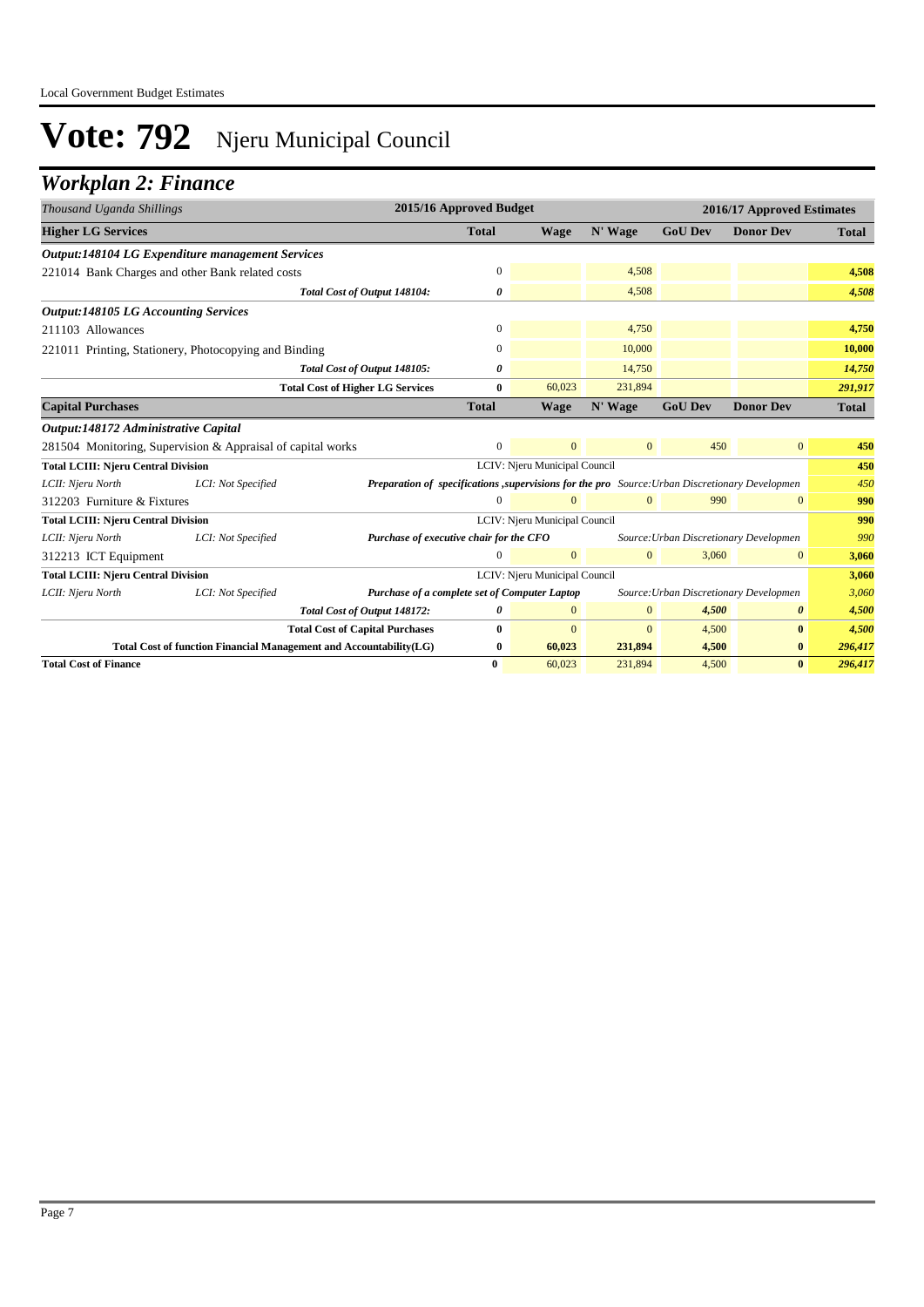## *Workplan 3: Statutory Bodies*

#### **(i) Overview of Workplan Revenue and Expenditures**

| <b>UShs Thousand</b>                          | 2015/16                   |                                | 2016/17                   |  |
|-----------------------------------------------|---------------------------|--------------------------------|---------------------------|--|
|                                               | Approved<br><b>Budget</b> | <b>Outturn by</b><br>end March | Approved<br><b>Budget</b> |  |
| A: Breakdown of Workplan Revenues:            |                           |                                |                           |  |
| <b>Recurrent Revenues</b>                     |                           | $\theta$                       | 253,449                   |  |
| <b>Locally Raised Revenues</b>                |                           | $\Omega$                       | 216,296                   |  |
| Urban Unconditional Grant (Non-Wage)          |                           | 0                              | 22,000                    |  |
| Urban Unconditional Grant (Wage)              |                           | $\overline{0}$                 | 15,153                    |  |
| <b>Total Revenues</b>                         |                           | $\bf{0}$                       | 253,449                   |  |
| <b>B: Breakdown of Workplan Expenditures:</b> |                           |                                |                           |  |
| Recurrent Expenditure                         | 0                         | 0                              | 253,449                   |  |
| Wage                                          |                           | $\mathbf{0}$                   | 15,153                    |  |
| Non Wage                                      |                           | $\Omega$                       | 238,296                   |  |
| Development Expenditure                       | $\theta$                  | 0                              | $\theta$                  |  |
| Domestic Development                          |                           | $\Omega$                       | $\Omega$                  |  |
| Donor Development                             |                           | $\Omega$                       | $\Omega$                  |  |
| <b>Total Expenditure</b>                      | 0                         | 0                              | 253,449                   |  |

#### **(ii) Details of Workplan Revenues and Expenditures**

#### *Expenditure Details for Workplan 3: Statutory Bodies*

#### **LG Function 1382 Local Statutory Bodies**

| 2015/16 Approved Budget<br>Thousand Uganda Shillings   |                  |             |         |                | 2016/17 Approved Estimates |              |
|--------------------------------------------------------|------------------|-------------|---------|----------------|----------------------------|--------------|
| <b>Higher LG Services</b>                              | <b>Total</b>     | <b>Wage</b> | N' Wage | <b>GoU Dev</b> | <b>Donor Dev</b>           | <b>Total</b> |
| <b>Output:138201 LG Council Adminstration services</b> |                  |             |         |                |                            |              |
| 211103 Allowances                                      | $\boldsymbol{0}$ |             | 91,937  |                |                            | 91,937       |
| 221001 Advertising and Public Relations                | $\overline{0}$   |             | 4,000   |                |                            | 4,000        |
| 221002 Workshops and Seminars                          | $\overline{0}$   |             | 4,000   |                |                            | 4,000        |
| 221009 Welfare and Entertainment                       | $\mathbf{0}$     |             | 6,000   |                |                            | 6,000        |
| 221012 Small Office Equipment                          | $\overline{0}$   |             | 2,000   |                |                            | 2,000        |
| 227001 Travel inland                                   | 0                |             | 11,686  |                |                            | 11,686       |
| 282101 Donations                                       | $\overline{0}$   |             | 2,000   |                |                            | 2,000        |
| Total Cost of Output 138201:                           | 0                |             | 121,624 |                |                            | 121,624      |
| Output:138204 LG Land management services              |                  |             |         |                |                            |              |
| 211103 Allowances                                      | $\boldsymbol{0}$ |             | 3,000   |                |                            | 3,000        |
| Total Cost of Output 138204:                           | 0                |             | 3,000   |                |                            | 3,000        |
| Output:138206 LG Political and executive oversight     |                  |             |         |                |                            |              |
| 211101 General Staff Salaries                          | 0                | 15,153      |         |                |                            | 15,153       |
| 211103 Allowances                                      | $\overline{0}$   |             | 19,457  |                |                            | 19,457       |
| 221001 Advertising and Public Relations                | 0                |             | 1,200   |                |                            | 1,200        |
| 221002 Workshops and Seminars                          | 0                |             | 8,000   |                |                            | 8,000        |
| 221009 Welfare and Entertainment                       | $\overline{0}$   |             | 1,000   |                |                            | 1,000        |
| 221012 Small Office Equipment                          | $\mathbf{0}$     |             | 1,500   |                |                            | 1,500        |
| 222001 Telecommunications                              | 0                |             | 4,000   |                |                            | 4,000        |
| 227001 Travel inland                                   | $\overline{0}$   |             | 12,600  |                |                            | 12,600       |
| 227004 Fuel, Lubricants and Oils                       | $\boldsymbol{0}$ |             | 6,000   |                |                            | 6,000        |
| 282101 Donations                                       | 0                |             | 3,000   |                |                            | 3,000        |
| Total Cost of Output 138206:                           | 0                | 15,153      | 56,757  |                |                            | 71,910       |

*Output:138207 Standing Committees Services*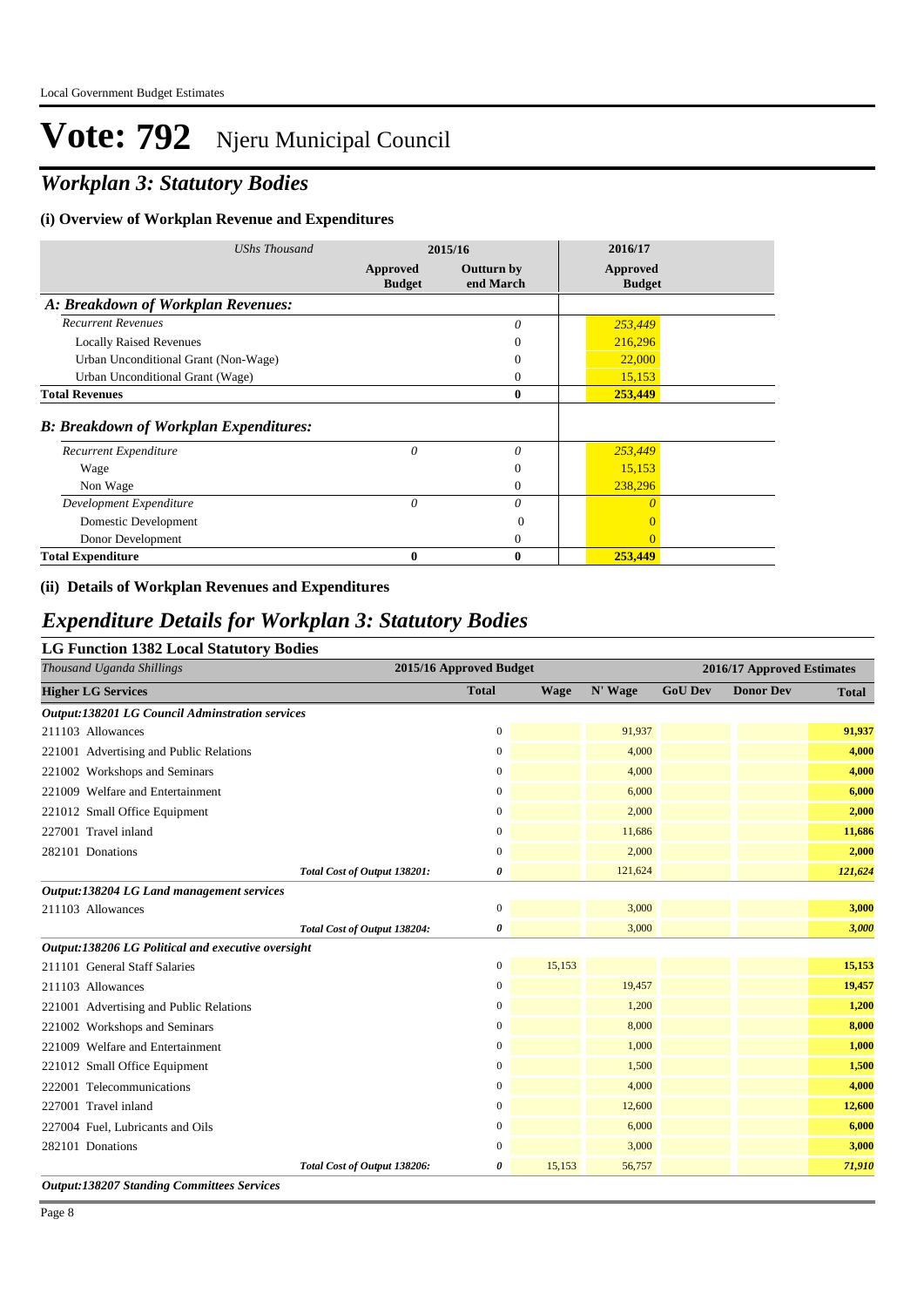## *Workplan 3: Statutory Bodies*

| Thousand Uganda Shillings                            | 2015/16 Approved Budget |        |         |                |                  | 2016/17 Approved Estimates |
|------------------------------------------------------|-------------------------|--------|---------|----------------|------------------|----------------------------|
| <b>Higher LG Services</b>                            | <b>Total</b>            | Wage   | N' Wage | <b>GoU Dev</b> | <b>Donor Dev</b> | <b>Total</b>               |
| 211103 Allowances                                    |                         |        | 53.915  |                |                  | 53,915                     |
| 221009 Welfare and Entertainment                     |                         |        | 3,000   |                |                  | 3.000                      |
| Total Cost of Output 138207:                         | 0                       |        | 56,915  |                |                  | 56,915                     |
| <b>Total Cost of Higher LG Services</b>              | 0                       | 15,153 | 238,296 |                |                  | 253,449                    |
| <b>Total Cost of function Local Statutory Bodies</b> | 0                       | 15,153 | 238,296 |                |                  | 253,449                    |
| <b>Total Cost of Statutory Bodies</b>                | $\mathbf{0}$            | 15.153 | 238,296 |                |                  | 253,449                    |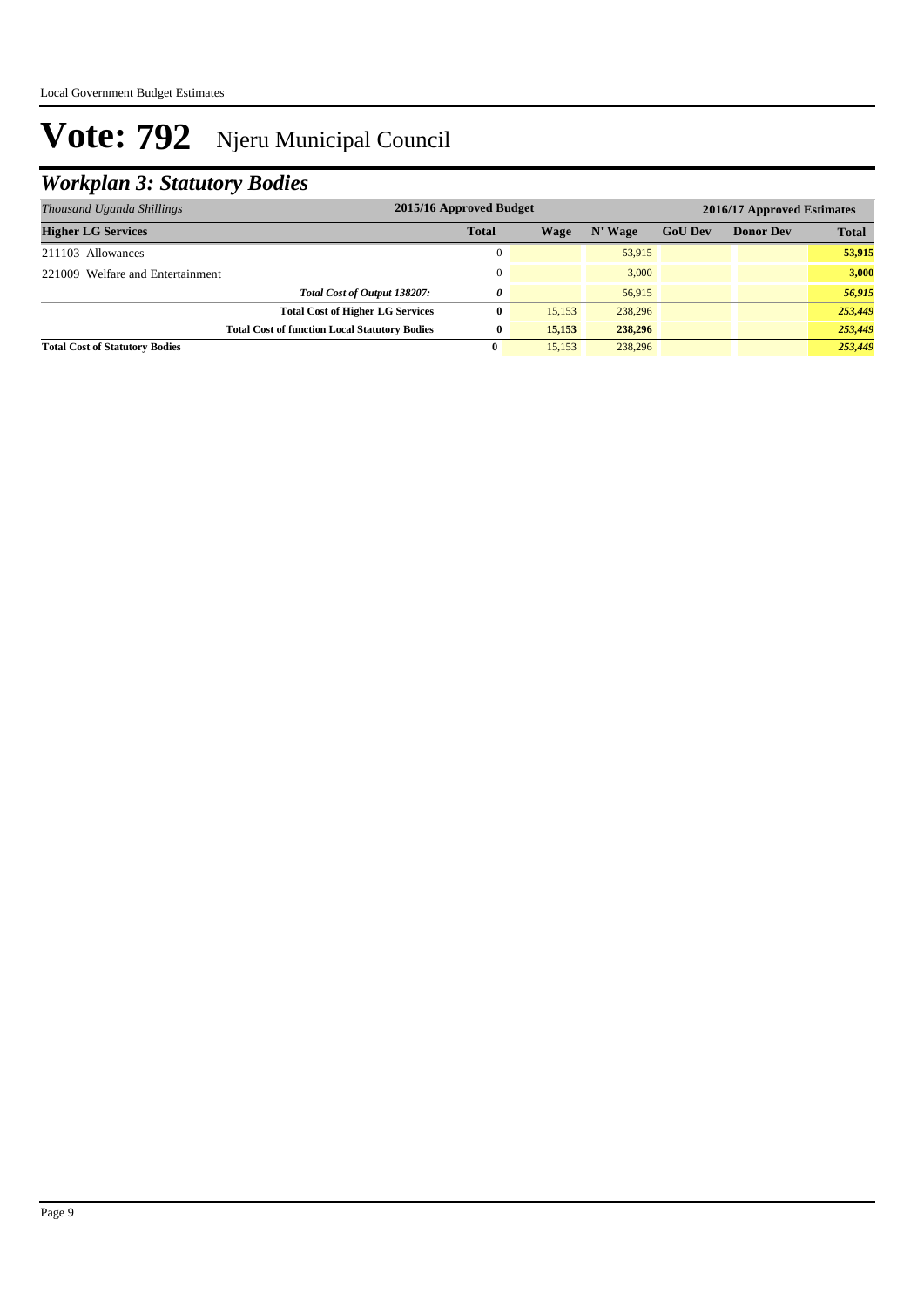## *Workplan 4: Production and Marketing*

#### **(i) Overview of Workplan Revenue and Expenditures**

| <b>UShs Thousand</b>                               |                           | 2015/16                        | 2016/17                   |
|----------------------------------------------------|---------------------------|--------------------------------|---------------------------|
|                                                    | Approved<br><b>Budget</b> | <b>Outturn by</b><br>end March | Approved<br><b>Budget</b> |
| A: Breakdown of Workplan Revenues:                 |                           |                                |                           |
| <b>Recurrent Revenues</b>                          |                           | $\theta$                       | 148,388                   |
| <b>Locally Raised Revenues</b>                     |                           | $\Omega$                       | 53,635                    |
| Sector Conditional Grant (Non-Wage)                |                           | $\Omega$                       | 14,917                    |
| Sector Conditional Grant (Wage)                    |                           | $\Omega$                       | 25,000                    |
| Urban Unconditional Grant (Non-Wage)               |                           | $\Omega$                       | 11,000                    |
| Urban Unconditional Grant (Wage)                   |                           | $\overline{0}$                 | 43,836                    |
| <b>Development Revenues</b>                        |                           | $\theta$                       | 90,000                    |
| Urban Discretionary Development Equalization Grant |                           | $\mathbf{0}$                   | 90,000                    |
| <b>Total Revenues</b>                              |                           | $\mathbf{0}$                   | 238,388                   |
| <b>B: Breakdown of Workplan Expenditures:</b>      |                           |                                |                           |
| Recurrent Expenditure                              | $\theta$                  | $\theta$                       | 148,388                   |
| Wage                                               |                           | $\theta$                       | 68,836                    |
| Non Wage                                           |                           | $\theta$                       | 79,552                    |
| Development Expenditure                            | $\theta$                  | 0                              | 90,000                    |
| Domestic Development                               |                           | $\Omega$                       | 90,000                    |
| Donor Development                                  |                           | $\mathbf{0}$                   | $\Omega$                  |
| <b>Total Expenditure</b>                           | 0                         | $\bf{0}$                       | 238,388                   |

#### **(ii) Details of Workplan Revenues and Expenditures**

### *Expenditure Details for Workplan 4: Production and Marketing*

| LG Function 0181 Agricultural Extension Services              |                                                       |        |         |                |                  |              |  |  |  |  |
|---------------------------------------------------------------|-------------------------------------------------------|--------|---------|----------------|------------------|--------------|--|--|--|--|
| Thousand Uganda Shillings                                     | 2015/16 Approved Budget<br>2016/17 Approved Estimates |        |         |                |                  |              |  |  |  |  |
| <b>Higher LG Services</b>                                     | <b>Total</b>                                          | Wage   | N' Wage | <b>GoU</b> Dev | <b>Donor Dev</b> | <b>Total</b> |  |  |  |  |
| <b>Output:018101 Extension Worker Services</b>                |                                                       |        |         |                |                  |              |  |  |  |  |
| 211101 General Staff Salaries                                 | 0                                                     | 25,000 |         |                |                  | 25,000       |  |  |  |  |
| Total Cost of Output 018101:                                  | 0                                                     | 25,000 |         |                |                  | 25,000       |  |  |  |  |
| <b>Total Cost of Higher LG Services</b>                       | 0                                                     | 25,000 |         |                |                  | 25,000       |  |  |  |  |
| <b>Total Cost of function Agricultural Extension Services</b> | 0                                                     | 25,000 |         |                |                  | 25,000       |  |  |  |  |
| <b>LG Function 0182 District Production Services</b>          |                                                       |        |         |                |                  |              |  |  |  |  |

| Thousand Uganda Shillings                                    | 2015/16 Approved Budget |             |         |                | 2016/17 Approved Estimates |            |
|--------------------------------------------------------------|-------------------------|-------------|---------|----------------|----------------------------|------------|
| <b>Higher LG Services</b>                                    | <b>Total</b>            | <b>Wage</b> | N' Wage | <b>GoU Dev</b> | <b>Donor Dev</b>           | Total      |
| <b>Output:018201 District Production Management Services</b> |                         |             |         |                |                            |            |
| 211101 General Staff Salaries                                | $\mathbf{0}$            | 43,836      |         |                |                            | 43,836     |
| 211103 Allowances                                            | $\mathbf{0}$            |             | 17,837  |                |                            | 17,837     |
| 221002 Workshops and Seminars                                | $\mathbf{0}$            |             | 12,734  |                |                            | 12,734     |
| 222001 Telecommunications                                    | $\mathbf{0}$            |             | 5,183   |                |                            | 5,183      |
| 227001 Travel inland                                         | $\mathbf{0}$            |             | 7,558   |                |                            | 7,558      |
| Total Cost of Output 018201:                                 | 0                       | 43,836      | 43,312  |                |                            | 87,148     |
| Output:018202 Crop disease control and marketing             |                         |             |         |                |                            |            |
| 211103 Allowances                                            | $\theta$                |             | 100     |                |                            | <b>100</b> |
| 221002 Workshops and Seminars                                | $\mathbf{0}$            |             | 2,800   |                |                            | 2,800      |
| 224006 Agricultural Supplies                                 | $\mathbf{0}$            |             | 1,700   |                |                            | 1,700      |
| 227001 Travel inland                                         | $\overline{0}$          |             | 200     |                |                            | 200        |
| Total Cost of Output 018202:                                 | 0                       |             | 4,800   |                |                            | 4,800      |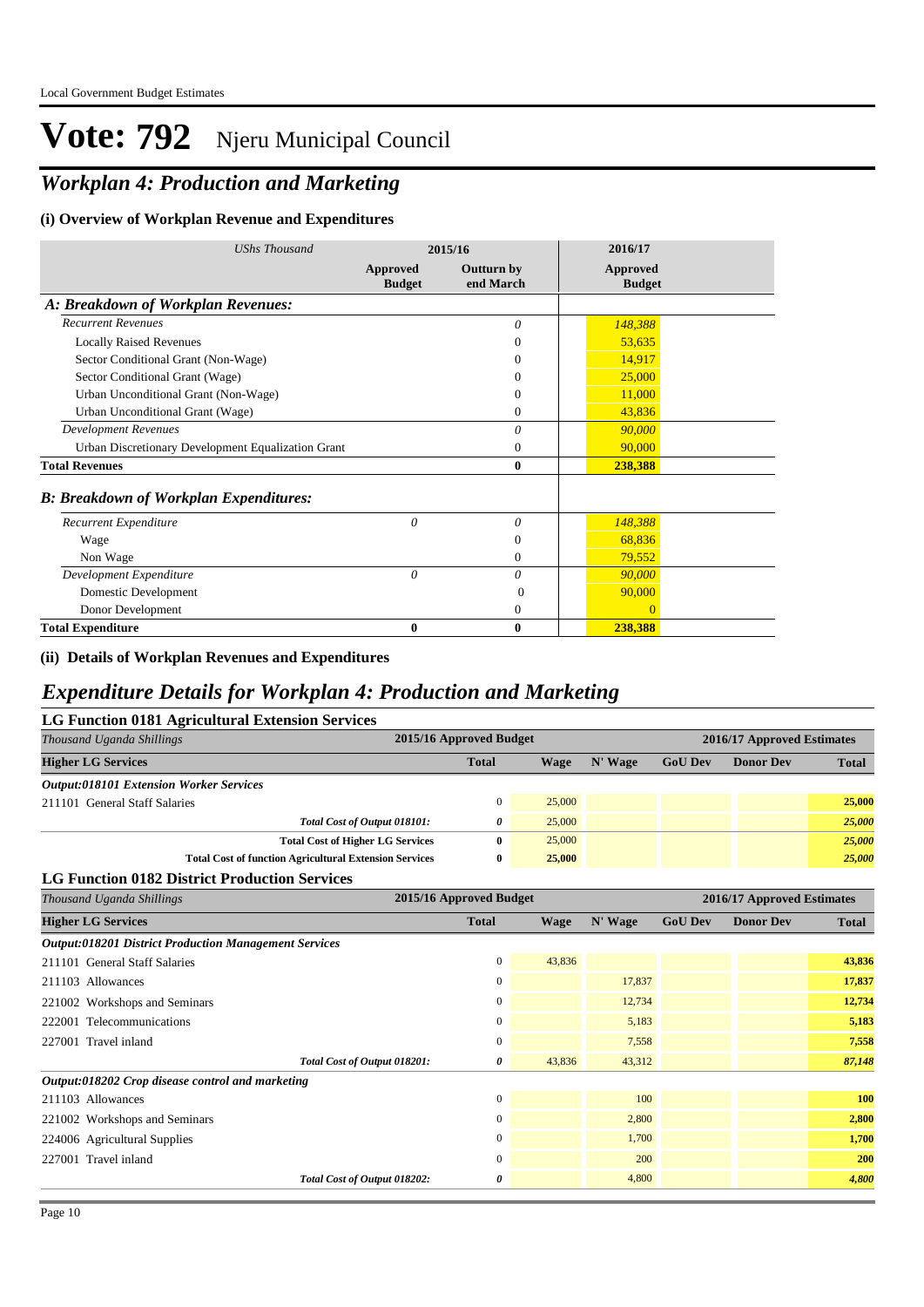## *Workplan 4: Production and Marketing*

| Thousand Uganda Shillings                                       |                                         | 2015/16 Approved Budget<br>2016/17 Approved Estimates                                                  |                  |                               |                  |                |                  |              |
|-----------------------------------------------------------------|-----------------------------------------|--------------------------------------------------------------------------------------------------------|------------------|-------------------------------|------------------|----------------|------------------|--------------|
| <b>Higher LG Services</b>                                       |                                         |                                                                                                        | <b>Total</b>     | <b>Wage</b>                   | N' Wage          | <b>GoU Dev</b> | <b>Donor Dev</b> | <b>Total</b> |
| Output:018203 Farmer Institution Development                    |                                         |                                                                                                        |                  |                               |                  |                |                  |              |
| 221001 Advertising and Public Relations                         |                                         |                                                                                                        | $\overline{0}$   |                               | 1,000            |                |                  | 1,000        |
| 221002 Workshops and Seminars                                   |                                         |                                                                                                        | $\boldsymbol{0}$ |                               | 3,000            |                |                  | 3,000        |
| 221012 Small Office Equipment                                   |                                         |                                                                                                        | $\mathbf{0}$     |                               | 500              |                |                  | 500          |
| 222001 Telecommunications                                       |                                         |                                                                                                        | $\mathbf{0}$     |                               | 100              |                |                  | 100          |
| 227001 Travel inland                                            |                                         |                                                                                                        | $\overline{0}$   |                               | 4,000            |                |                  | 4,000        |
|                                                                 |                                         |                                                                                                        |                  |                               | 400              |                |                  | 400          |
| 227004 Fuel, Lubricants and Oils                                |                                         |                                                                                                        | $\boldsymbol{0}$ |                               |                  |                |                  |              |
|                                                                 |                                         | Total Cost of Output 018203:                                                                           | 0                |                               | 9,000            |                |                  | 9,000        |
| Output:018204 Livestock Health and Marketing                    |                                         |                                                                                                        |                  |                               |                  |                |                  |              |
| 221002 Workshops and Seminars                                   |                                         |                                                                                                        | $\boldsymbol{0}$ |                               | 2,000            |                |                  | 2,000        |
| 222001 Telecommunications                                       |                                         |                                                                                                        | $\Omega$         |                               | 100              |                |                  | 100          |
| 227001 Travel inland                                            |                                         |                                                                                                        | $\boldsymbol{0}$ |                               | 5,000            |                |                  | 5,000        |
| 227004 Fuel, Lubricants and Oils                                |                                         |                                                                                                        | $\mathbf{0}$     |                               | 400              |                |                  | 400          |
|                                                                 |                                         | Total Cost of Output 018204:                                                                           | 0                |                               | 7,500            |                |                  | 7,500        |
| Output:018205 Fisheries regulation                              |                                         |                                                                                                        |                  |                               |                  |                |                  |              |
| 211103 Allowances                                               |                                         |                                                                                                        | $\mathbf{0}$     |                               | 340              |                |                  | 340          |
| 221002 Workshops and Seminars                                   |                                         |                                                                                                        | $\mathbf{0}$     |                               | 2,000            |                |                  | 2,000        |
| 227001 Travel inland                                            |                                         |                                                                                                        | $\boldsymbol{0}$ |                               | 2,000            |                |                  | 2,000        |
| 227004 Fuel, Lubricants and Oils                                |                                         |                                                                                                        | $\mathbf{0}$     |                               | 1,000            |                |                  | 1,000        |
|                                                                 |                                         | Total Cost of Output 018205:                                                                           | 0                |                               | 5,340            |                |                  | 5,340        |
|                                                                 | <b>Total Cost of Higher LG Services</b> |                                                                                                        | $\bf{0}$         | 43,836                        | 69,952           |                |                  | 113,788      |
| <b>Capital Purchases</b>                                        |                                         |                                                                                                        | <b>Total</b>     | <b>Wage</b>                   | N' Wage          | <b>GoU Dev</b> | <b>Donor Dev</b> | <b>Total</b> |
| Output:018275 Non Standard Service Delivery Capital             |                                         |                                                                                                        |                  |                               |                  |                |                  |              |
| 281501 Environment Impact Assessment for Capital Works          |                                         |                                                                                                        | $\boldsymbol{0}$ | $\mathbf{0}$                  | $\mathbf{0}$     | 2,000          | $\mathbf{0}$     | 2,000        |
| <b>Total LCIII: Njeru Central Division</b>                      |                                         |                                                                                                        |                  | LCIV: Njeru Municipal Council |                  |                |                  | 2,000        |
| LCII: Njeru South                                               | LCI: Not Specified                      | <b>Feasibility study for the Construction of Abattoir at B</b> Source: Urban Discretionary Developmen  |                  |                               |                  |                |                  | 2,000        |
| 281502 Feasibility Studies for Capital Works                    |                                         |                                                                                                        | $\theta$         |                               | $\mathbf{0}$     | 1,000          | $\bf{0}$         | 1,000        |
| <b>Total LCIII: Njeru Central Division</b>                      |                                         |                                                                                                        |                  | LCIV: Njeru Municipal Council |                  |                |                  | 1,000        |
| LCII: Njeru South                                               | LCI: Not Specified                      | <b>Construction of Abattoir at Feasibility studies for cons</b> Source: Urban Discretionary Developmen |                  |                               |                  |                |                  | 1,000        |
| 281503 Engineering and Design Studies & Plans for capital works |                                         |                                                                                                        | $\mathbf{0}$     | $\Omega$                      | $\mathbf{0}$     | 2,000          | $\boldsymbol{0}$ | 2,000        |
| <b>Total LCIII: Njeru Central Division</b>                      |                                         |                                                                                                        |                  | LCIV: Njeru Municipal Council |                  |                |                  | 2,000        |
| LCII: Njeru South                                               | LCI: Not Specified                      | <b>BOQs Drawings for the Construction of Abattoir at B</b> Source: Urban Discretionary Developmen      |                  |                               |                  |                |                  | 2,000        |
| 312104 Other Structures                                         |                                         |                                                                                                        | $\mathbf{0}$     | $\overline{0}$                | $\boldsymbol{0}$ | 65,000         | $\boldsymbol{0}$ | 65,000       |
| Total LCIII: Njeru Central Division                             |                                         |                                                                                                        |                  | LCIV: Njeru Municipal Council |                  |                |                  | 65,000       |
| LCII: Njeru South                                               | LCI: Not Specified                      | Construction of Abattoir at Bulyankuyege village Njer Source: Urban Discretionary Developmen           |                  |                               |                  |                |                  | 65,000       |
|                                                                 |                                         | Total Cost of Output 018275:                                                                           | 0                | $\overline{0}$                | $\mathbf{0}$     | 70,000         | 0                | 70,000       |
| Output:018281 Cattle dip construction                           |                                         |                                                                                                        |                  |                               |                  |                |                  |              |
| 281501 Environment Impact Assessment for Capital Works          |                                         |                                                                                                        | $\boldsymbol{0}$ | $\mathbf{0}$                  | $\boldsymbol{0}$ | 200            | $\boldsymbol{0}$ | 200          |
| <b>Total LCIII: Njeru Central Division</b>                      |                                         |                                                                                                        |                  | LCIV: Njeru Municipal Council |                  |                |                  | 200          |
| LCII: Njeru South                                               | LCI: Not Specified                      | <b>EIA Reports for Construction of a cattle dip/Cratch a</b> Source: Urban Discretionary Developmen    |                  |                               |                  |                |                  | 200          |
| 281502 Feasibility Studies for Capital Works                    |                                         |                                                                                                        | $\mathbf{0}$     |                               | $\bf{0}$         | 500            | $\boldsymbol{0}$ | 500          |
| <b>Total LCIII: Njeru Central Division</b>                      |                                         |                                                                                                        |                  | LCIV: Njeru Municipal Council |                  |                |                  | 500          |
| LCII: Njeru South                                               | LCI: Not Specified                      | Feasibility studies for the Construction of a cattle dip/ Source: Urban Discretionary Developmen       |                  |                               |                  |                |                  | 500          |
| 281503 Engineering and Design Studies & Plans for capital works |                                         |                                                                                                        | $\boldsymbol{0}$ | $\Omega$                      | $\bf{0}$         | 100            | $\boldsymbol{0}$ | <b>100</b>   |
| <b>Total LCIII: Njeru Central Division</b>                      |                                         |                                                                                                        |                  | LCIV: Njeru Municipal Council |                  |                |                  | <b>100</b>   |
| LCII: Njeru South                                               | LCI: Not Specified                      | <b>BOQs</b> and drawings for the Construction of a cattle d Source: Urban Discretionary Developmen     |                  |                               |                  |                |                  | 100          |
| 281504 Monitoring, Supervision & Appraisal of capital works     |                                         |                                                                                                        | $\mathbf{0}$     |                               | $\overline{0}$   | 200            | $\boldsymbol{0}$ | <b>200</b>   |
| <b>Total LCIII: Njeru Central Division</b>                      |                                         |                                                                                                        |                  | LCIV: Njeru Municipal Council |                  |                |                  | 200          |
| LCII: Njeru South                                               | LCI: Not Specified                      | Monitoring and supervision works for the Constructio Source: Urban Discretionary Developmen            |                  |                               |                  |                |                  | 200          |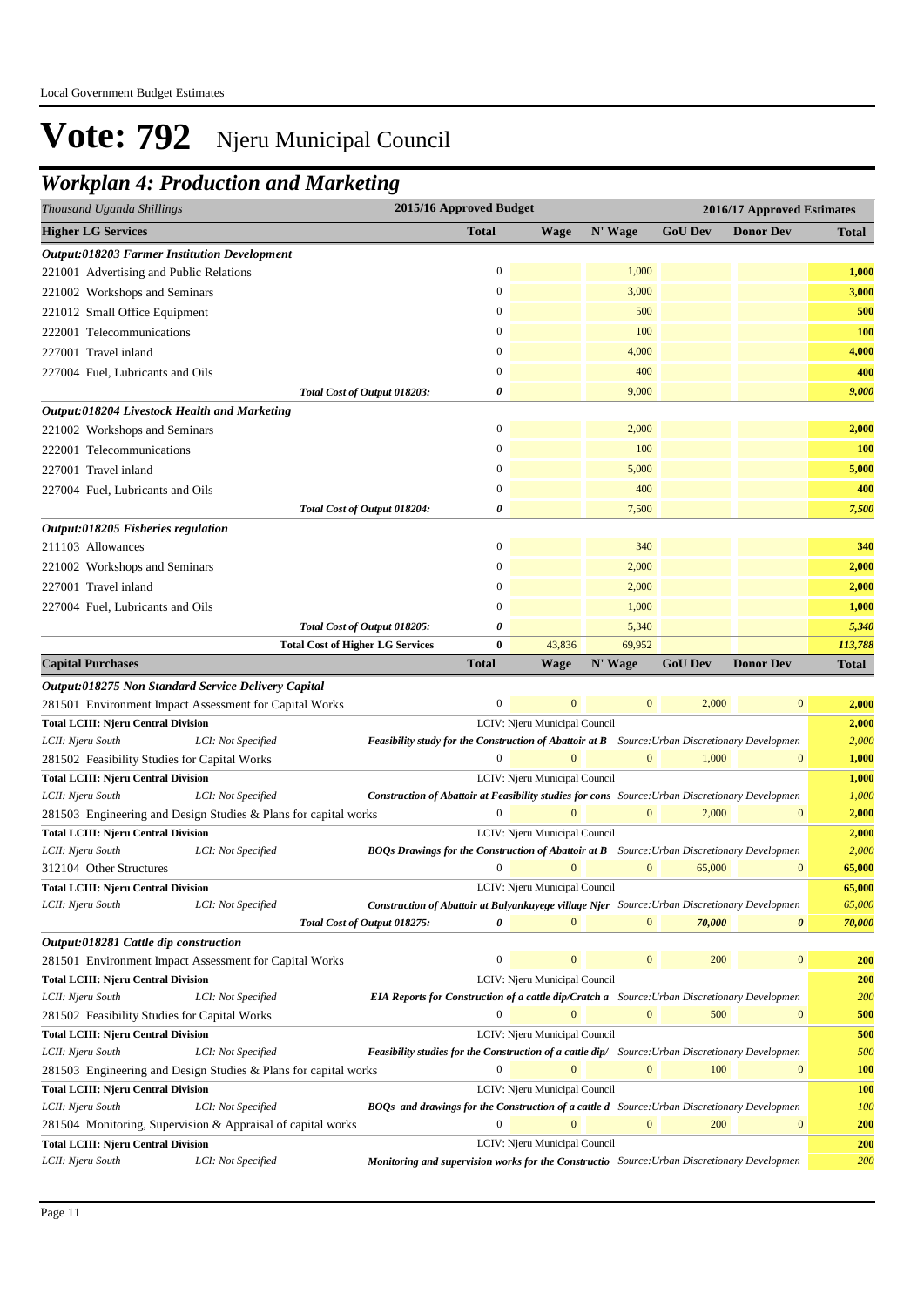## *Workplan 4: Production and Marketing*

| Thousand Uganda Shillings                                                   |                                                             |                                                                                                        | 2015/16 Approved Budget |                               | 2016/17 Approved Estimates |                                        |                       |              |
|-----------------------------------------------------------------------------|-------------------------------------------------------------|--------------------------------------------------------------------------------------------------------|-------------------------|-------------------------------|----------------------------|----------------------------------------|-----------------------|--------------|
| <b>Capital Purchases</b>                                                    |                                                             |                                                                                                        | <b>Total</b>            | <b>Wage</b>                   | N' Wage                    | <b>GoU Dev</b>                         | <b>Donor Dev</b>      | <b>Total</b> |
| 312104 Other Structures                                                     |                                                             |                                                                                                        | $\overline{0}$          | $\mathbf{0}$                  | $\mathbf{0}$               | 19,000                                 | $\mathbf{0}$          | 19,000       |
| <b>Total LCIII: Njeru Central Division</b>                                  |                                                             |                                                                                                        |                         | LCIV: Njeru Municipal Council |                            |                                        |                       | 19,000       |
| LCII: Njeru South                                                           | LCI: Not Specified                                          | <b>Construction of a cattle dip/Cratch at Bulyankuyege v</b> Source: Urban Discretionary Developmen    |                         |                               |                            |                                        |                       | 19,000       |
|                                                                             |                                                             | Total Cost of Output 018281:                                                                           | 0                       | $\Omega$                      | $\mathbf{0}$               | 20,000                                 | $\boldsymbol{\theta}$ | 20,000       |
| Output:018282 Slaughter slab construction                                   |                                                             |                                                                                                        |                         |                               |                            |                                        |                       |              |
|                                                                             | 281501 Environment Impact Assessment for Capital Works      |                                                                                                        | $\overline{0}$          | $\overline{0}$                | $\mathbf{0}$               | 300                                    | $\overline{0}$        | 300          |
| <b>Total LCIII: Njeru Central Division</b>                                  |                                                             |                                                                                                        |                         | LCIV: Njeru Municipal Council |                            |                                        |                       | 300          |
| LCII: Njeru South                                                           | LCI: Not Specified                                          | <b>EIA Reports for thenConstruction of a battoir at Buly</b> Source: Urban Discretionary Developmen    |                         |                               |                            |                                        |                       | 300          |
| 281502 Feasibility Studies for Capital Works                                |                                                             |                                                                                                        | $\Omega$                |                               | $\mathbf{0}$               | 700                                    | 0                     | 700          |
| <b>Total LCIII: Njeru Central Division</b>                                  |                                                             |                                                                                                        |                         | LCIV: Njeru Municipal Council |                            |                                        |                       | 700          |
| LCII: Njeru South                                                           | LCI: Not Specified                                          | <b>Feasibility studies for the Construction of a battoir at</b> Source: Urban Discretionary Developmen |                         |                               |                            |                                        |                       | 700          |
| $\Omega$<br>281503 Engineering and Design Studies & Plans for capital works |                                                             |                                                                                                        | $\mathbf{0}$            | $\mathbf{0}$                  | 500                        | 0                                      | 500                   |              |
| <b>Total LCIII: Njeru Central Division</b>                                  |                                                             |                                                                                                        |                         | LCIV: Njeru Municipal Council |                            |                                        |                       | 500          |
| LCII: Njeru South                                                           | LCI: Not Specified                                          | BOQs and drawings for the Construction of a battoir                                                    |                         |                               |                            | Source: Urban Discretionary Developmen |                       | 500          |
|                                                                             | 281504 Monitoring, Supervision & Appraisal of capital works |                                                                                                        | $\overline{0}$          | $\mathbf{0}$                  | $\mathbf{0}$               | 2,000                                  | $\mathbf{0}$          | 2,000        |
| <b>Total LCIII: Njeru Central Division</b>                                  |                                                             |                                                                                                        |                         | LCIV: Njeru Municipal Council |                            |                                        |                       | 2,000        |
| LCII: Njeru South                                                           | LCI: Not Specified                                          | Monitoring and supervision works for the Constructio Source: Urban Discretionary Developmen            |                         |                               |                            |                                        |                       | 2,000        |
| 312104 Other Structures                                                     |                                                             |                                                                                                        | $\Omega$                | $\Omega$                      | $\mathbf{0}$               | 66,500                                 | $\mathbf{0}$          | 66,500       |
| <b>Total LCIII: Njeru Central Division</b>                                  |                                                             |                                                                                                        |                         | LCIV: Njeru Municipal Council |                            |                                        |                       | 66,500       |
| LCII: Njeru South                                                           | LCI: Not Specified                                          | Construction of a battoir at Bulyankuyege-phase III                                                    |                         |                               |                            | Source: Urban Discretionary Developmen |                       | 66,500       |
|                                                                             |                                                             | Total Cost of Output 018282:                                                                           | 0                       | $\Omega$                      | $\mathbf{0}$               | 70,000                                 | $\boldsymbol{\theta}$ | 70,000       |
|                                                                             |                                                             | <b>Total Cost of Capital Purchases</b>                                                                 | $\bf{0}$                | $\mathbf{0}$                  | $\overline{0}$             | 160,000                                | $\mathbf{0}$          | 160,000      |
|                                                                             | <b>Total Cost of function District Production Services</b>  |                                                                                                        | 0                       | 43,836                        | 69,952                     | 160,000                                | $\bf{0}$              | 273,788      |
|                                                                             | <b>LG Function 0183 District Commercial Services</b>        |                                                                                                        |                         |                               |                            |                                        |                       |              |

| Thousand Uganda Shillings                                     | 2015/16 Approved Budget | 2016/17 Approved Estimates |         |                |                  |            |
|---------------------------------------------------------------|-------------------------|----------------------------|---------|----------------|------------------|------------|
| <b>Higher LG Services</b>                                     | <b>Total</b>            | Wage                       | N' Wage | <b>GoU Dev</b> | <b>Donor Dev</b> | Total      |
| Output:018304 Cooperatives Mobilisation and Outreach Services |                         |                            |         |                |                  |            |
| 221002 Workshops and Seminars                                 | $\mathbf{0}$            |                            | 2,000   |                |                  | 2,000      |
| 222001 Telecommunications                                     | $\mathbf{0}$            |                            | 200     |                |                  | <b>200</b> |
| 227001 Travel inland                                          | $\mathbf{0}$            |                            | 2,400   |                |                  | 2,400      |
| Total Cost of Output 018304:                                  | 0                       |                            | 4,600   |                |                  | 4,600      |
| <b>Output:018305 Tourism Promotional Services</b>             |                         |                            |         |                |                  |            |
| 221011 Printing, Stationery, Photocopying and Binding         | $\mathbf{0}$            |                            | 2,000   |                |                  | 2,000      |
| 222001 Telecommunications                                     | $\Omega$                |                            | 1,000   |                |                  | 1,000      |
| 227001 Travel inland                                          | $\mathbf{0}$            |                            | 2,000   |                |                  | 2,000      |
| Total Cost of Output 018305:                                  | 0                       |                            | 5,000   |                |                  | 5,000      |
| <b>Total Cost of Higher LG Services</b>                       | $\bf{0}$                |                            | 9,600   |                |                  | 9,600      |
| <b>Total Cost of function District Commercial Services</b>    | $\mathbf{0}$            |                            | 9,600   |                |                  | 9,600      |
| <b>Total Cost of Production and Marketing</b>                 | 0                       | 68,836                     | 79,552  | 160,000        | $\mathbf{0}$     | 308,388    |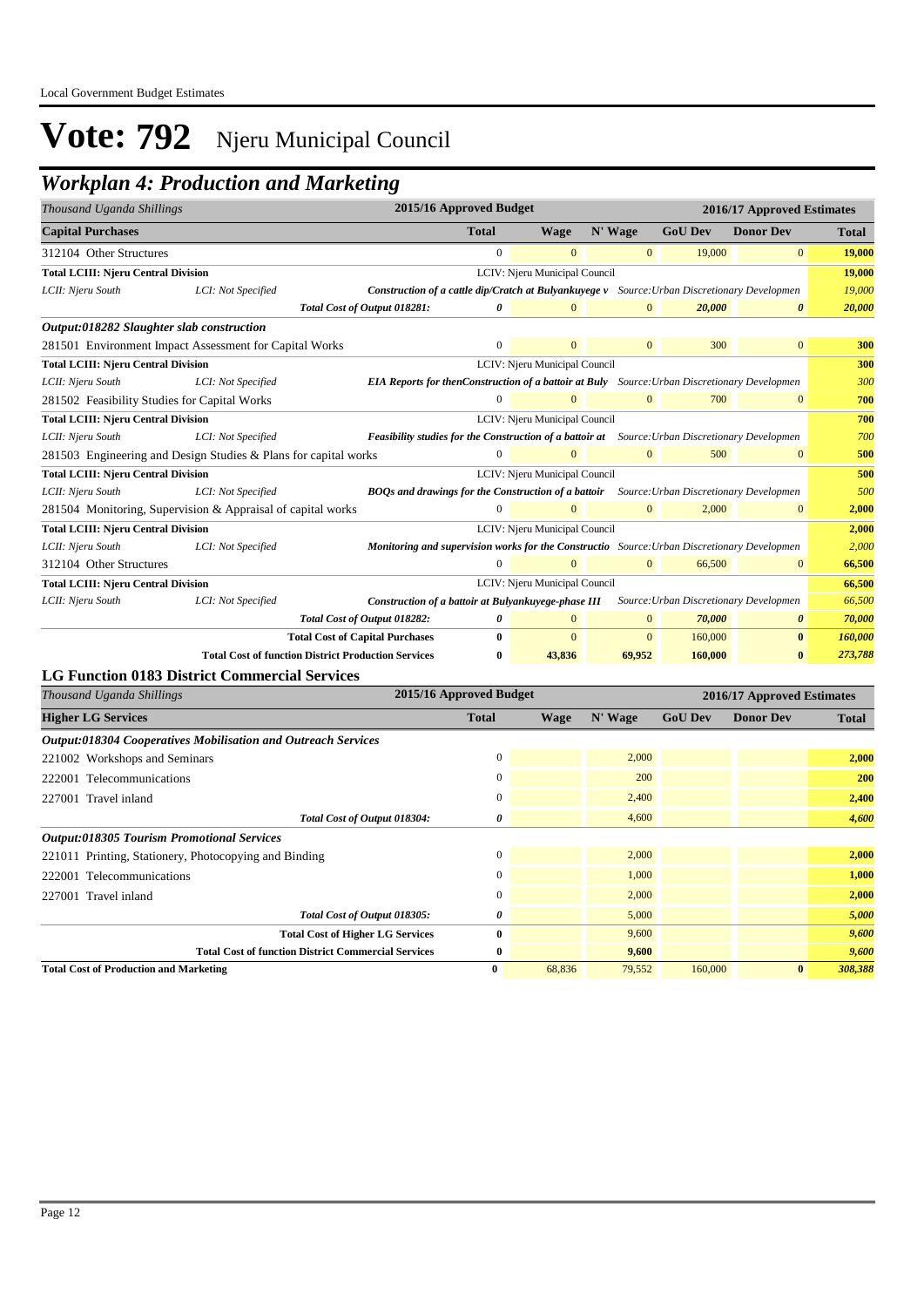## *Workplan 5: Health*

#### **(i) Overview of Workplan Revenue and Expenditures**

| <b>UShs Thousand</b>                               |                           | 2015/16                        | 2016/17                   |
|----------------------------------------------------|---------------------------|--------------------------------|---------------------------|
|                                                    | Approved<br><b>Budget</b> | <b>Outturn by</b><br>end March | Approved<br><b>Budget</b> |
| A: Breakdown of Workplan Revenues:                 |                           |                                |                           |
| <b>Recurrent Revenues</b>                          |                           | $\theta$                       | 584,977                   |
| <b>Locally Raised Revenues</b>                     |                           | $\Omega$                       | 69,870                    |
| Sector Conditional Grant (Non-Wage)                |                           | 0                              | 45,790                    |
| Sector Conditional Grant (Wage)                    |                           | 0                              | 444,448                   |
| Urban Unconditional Grant (Non-Wage)               |                           | $\Omega$                       | 20,000                    |
| Urban Unconditional Grant (Wage)                   |                           | $\Omega$                       | 4,869                     |
| <b>Development Revenues</b>                        |                           | $\theta$                       | 18,000                    |
| Urban Discretionary Development Equalization Grant |                           | $\mathbf{0}$                   | 18,000                    |
| <b>Total Revenues</b>                              |                           | $\mathbf{0}$                   | 602,977                   |
| <b>B: Breakdown of Workplan Expenditures:</b>      |                           |                                |                           |
| Recurrent Expenditure                              | $\theta$                  | 0                              | 584,977                   |
| Wage                                               |                           | $\Omega$                       | 449,317                   |
| Non Wage                                           |                           | 0                              | 135,660                   |
| Development Expenditure                            | 0                         | 0                              | 18,000                    |
| Domestic Development                               |                           | $\Omega$                       | 18,000                    |
| Donor Development                                  |                           | 0                              | $\overline{0}$            |
| <b>Total Expenditure</b>                           | 0                         | $\bf{0}$                       | 602,977                   |

#### **(ii) Details of Workplan Revenues and Expenditures**

### *Expenditure Details for Workplan 5: Health*

#### **LG Function 0881 Primary Healthcare**

| Thousand Uganda Shillings                  |                                                         |                                                                                                     | 2015/16 Approved Budget                                                                               |                               |              |                | 2016/17 Approved Estimates                     |              |
|--------------------------------------------|---------------------------------------------------------|-----------------------------------------------------------------------------------------------------|-------------------------------------------------------------------------------------------------------|-------------------------------|--------------|----------------|------------------------------------------------|--------------|
| <b>Lower Local Services</b>                |                                                         |                                                                                                     | <b>Total</b>                                                                                          | Wage                          | N' Wage      | <b>GoU Dev</b> | <b>Donor Dev</b>                               | <b>Total</b> |
|                                            | Output:088154 Basic Healthcare Services (HCIV-HCII-LLS) |                                                                                                     |                                                                                                       |                               |              |                |                                                |              |
| 263367 Sector Conditional Grant (Non-Wage) |                                                         |                                                                                                     | $\Omega$                                                                                              | $\overline{0}$                | 45,790       |                | $\overline{0}$<br>$\overline{0}$               | 45,790       |
| <b>Total LCIII: Njeru Central Division</b> |                                                         |                                                                                                     |                                                                                                       | LCIV: Njeru Municipal Council |              |                |                                                | 23,756       |
| LCII: Njeru East                           | LCI: Not Specified                                      | Facillitation to Bukaya Health Centre II (Private)                                                  |                                                                                                       |                               |              |                | Source: sector Conditional Grant (Non-W        | 5,632        |
| LCII: Njeru North                          | LCI: Not Specified                                      | <b>Facillitation support to St. Francis Health Centre III (</b>                                     |                                                                                                       |                               |              |                | Source:sector Conditional Grant (Non-W         | 8,471        |
| LCII: Njeru South                          | LCI: Not Specified                                      | <b>Facillitation to Buziika Health Centre II</b>                                                    |                                                                                                       |                               |              |                | Source:sector Conditional Grant (Non-W         | 2,728        |
| LCII: Njeru West                           | LCI: Not Specified                                      | <b>Facillitation to Namwezi Health centre III</b>                                                   |                                                                                                       |                               |              |                | Source:sector Conditional Grant (Non-W         | 4,197        |
| LCII: Njeru West                           | LCI: Not Specified                                      | <b>Facillitation to Lugazi II Health Centre II</b>                                                  |                                                                                                       |                               |              |                | Source:sector Conditional Grant (Non-W         | 2,728        |
| <b>Total LCIII: Nyenga Division</b>        |                                                         |                                                                                                     |                                                                                                       | LCIV: Njeru Municipal Council |              |                |                                                | 9,653        |
| LCII: Kabizzi                              | LCI: Not Specified                                      | Facillitation to Bugoba/Kabizzi Health Centre II                                                    |                                                                                                       |                               |              |                | Source: sector Conditional Grant (Non-W        | 2,728        |
| LCII: Not Specified                        | LCI: Not Specified                                      |                                                                                                     | Source: sector Conditional Grant (Non-W<br><b>Facillitation support to Buwagajo Health Centre III</b> |                               |              |                |                                                |              |
| LCII: Tongolo                              | LCI: Not Specified                                      | <b>Facillitation to Tongolo Health Centre II</b>                                                    |                                                                                                       |                               |              |                | Source:sector Conditional Grant (Non-W         | 2,728        |
| <b>Total LCIII: Wakisi Division</b>        |                                                         |                                                                                                     |                                                                                                       | LCIV: Njeru Municipal Council |              |                |                                                | 12,381       |
| LCII: Kalagala                             | LCI: Not Specified                                      | <b>Facillitation to Kalagala Health Centre II</b>                                                   |                                                                                                       |                               |              |                | Source:sector Conditional Grant (Non-W         | 2,728        |
| LCII: Konko                                | LCI: Not Specified                                      | <b>Facillitation to Konko Health Centre II</b>                                                      |                                                                                                       |                               |              |                | Source:sector Conditional Grant (Non-W         | 2,728        |
| LCII: Naminya                              | LCI: Not Specified                                      | <b>Facillitation to Naminya Health Centre II</b>                                                    |                                                                                                       |                               |              |                | Source:sector Conditional Grant (Non-W         | 2,728        |
| LCII: Wakisi                               | LCI: Not Specified                                      | <b>Support facillitation to Wakisi Health Centre III</b>                                            |                                                                                                       |                               |              |                | Source:sector Conditional Grant (Non-W         | 4,197        |
|                                            |                                                         | Total Cost of Output 088154:                                                                        | 0                                                                                                     | $\mathbf{0}$                  | 45,790       |                | $\boldsymbol{\theta}$<br>$\boldsymbol{\theta}$ | 45,790       |
|                                            | Output:088155 Standard Pit Latrine Construction (LLS.)  |                                                                                                     |                                                                                                       |                               |              |                |                                                |              |
| 242003 Other                               |                                                         |                                                                                                     | $\mathbf{0}$                                                                                          | $\mathbf{0}$                  | $\mathbf{0}$ | 18,000         | $\vert 0 \vert$                                | 18,000       |
| <b>Total LCIII: Njeru Central Division</b> |                                                         |                                                                                                     |                                                                                                       | LCIV: Njeru Municipal Council |              |                |                                                | 18,000       |
| LCII: Njeru West                           | LCI: Not Specified                                      | <b>Construction of a 2 stance water borne toilet at Namw</b> Source: Urban Discretionary Developmen |                                                                                                       |                               |              |                |                                                | 17,100       |
| LCII: Njeru West                           | LCI: Not Specified                                      | Monitoring and supervision plus BOQs for the Const Source: Urban Discretionary Developmen           |                                                                                                       |                               |              |                |                                                | 900          |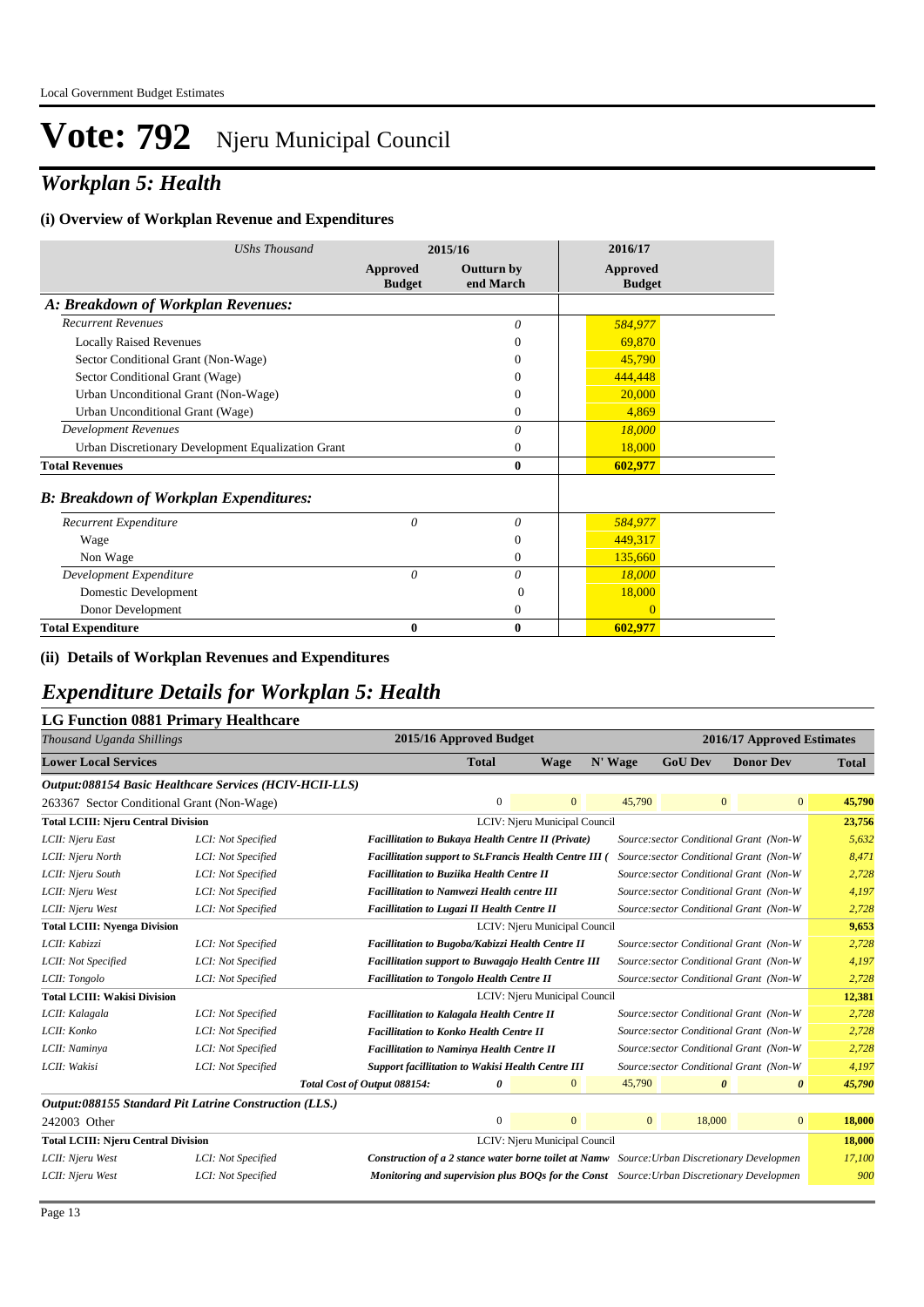### *Workplan 5: Health*

| Thousand Uganda Shillings                                                                                                                                                                                                                                                                                                                                                                                                                                                                                                                                                                                                                                                                                                                                                                                                                                                                                                                                                                                                                                                                                                                                                                                                                                                                                                                                                                                                                                                                                                                                                                                                                                                                                                                                                                                      |                    |                                           | 2015/16 Approved Budget |                               |                  |                | 2016/17 Approved Estimates                                                                                                              |              |
|----------------------------------------------------------------------------------------------------------------------------------------------------------------------------------------------------------------------------------------------------------------------------------------------------------------------------------------------------------------------------------------------------------------------------------------------------------------------------------------------------------------------------------------------------------------------------------------------------------------------------------------------------------------------------------------------------------------------------------------------------------------------------------------------------------------------------------------------------------------------------------------------------------------------------------------------------------------------------------------------------------------------------------------------------------------------------------------------------------------------------------------------------------------------------------------------------------------------------------------------------------------------------------------------------------------------------------------------------------------------------------------------------------------------------------------------------------------------------------------------------------------------------------------------------------------------------------------------------------------------------------------------------------------------------------------------------------------------------------------------------------------------------------------------------------------|--------------------|-------------------------------------------|-------------------------|-------------------------------|------------------|----------------|-----------------------------------------------------------------------------------------------------------------------------------------|--------------|
| <b>Lower Local Services</b>                                                                                                                                                                                                                                                                                                                                                                                                                                                                                                                                                                                                                                                                                                                                                                                                                                                                                                                                                                                                                                                                                                                                                                                                                                                                                                                                                                                                                                                                                                                                                                                                                                                                                                                                                                                    |                    |                                           | <b>Total</b>            | <b>Wage</b>                   | N' Wage          | <b>GoU</b> Dev | <b>Donor Dev</b>                                                                                                                        | <b>Total</b> |
|                                                                                                                                                                                                                                                                                                                                                                                                                                                                                                                                                                                                                                                                                                                                                                                                                                                                                                                                                                                                                                                                                                                                                                                                                                                                                                                                                                                                                                                                                                                                                                                                                                                                                                                                                                                                                |                    | Total Cost of Output 088155:              | 0                       | $\mathbf{0}$                  | $\mathbf{0}$     | 18,000         | 0                                                                                                                                       | 18,000       |
|                                                                                                                                                                                                                                                                                                                                                                                                                                                                                                                                                                                                                                                                                                                                                                                                                                                                                                                                                                                                                                                                                                                                                                                                                                                                                                                                                                                                                                                                                                                                                                                                                                                                                                                                                                                                                |                    | <b>Total Cost of Lower Local Services</b> | 0                       | $\mathbf{0}$                  | 45,790           | 18,000         | $\bf{0}$                                                                                                                                | 63,790       |
| <b>Higher LG Services</b>                                                                                                                                                                                                                                                                                                                                                                                                                                                                                                                                                                                                                                                                                                                                                                                                                                                                                                                                                                                                                                                                                                                                                                                                                                                                                                                                                                                                                                                                                                                                                                                                                                                                                                                                                                                      |                    |                                           | <b>Total</b>            | <b>Wage</b>                   | N' Wage          | <b>GoU Dev</b> | <b>Donor Dev</b>                                                                                                                        | <b>Total</b> |
| <b>Output:088101 Public Health Promotion</b>                                                                                                                                                                                                                                                                                                                                                                                                                                                                                                                                                                                                                                                                                                                                                                                                                                                                                                                                                                                                                                                                                                                                                                                                                                                                                                                                                                                                                                                                                                                                                                                                                                                                                                                                                                   |                    |                                           |                         |                               |                  |                |                                                                                                                                         |              |
|                                                                                                                                                                                                                                                                                                                                                                                                                                                                                                                                                                                                                                                                                                                                                                                                                                                                                                                                                                                                                                                                                                                                                                                                                                                                                                                                                                                                                                                                                                                                                                                                                                                                                                                                                                                                                |                    |                                           | 0                       | 449,317                       |                  |                |                                                                                                                                         | 449,317      |
| 211103 Allowances                                                                                                                                                                                                                                                                                                                                                                                                                                                                                                                                                                                                                                                                                                                                                                                                                                                                                                                                                                                                                                                                                                                                                                                                                                                                                                                                                                                                                                                                                                                                                                                                                                                                                                                                                                                              |                    |                                           | $\boldsymbol{0}$        |                               | 13,292           |                |                                                                                                                                         | 13,292       |
|                                                                                                                                                                                                                                                                                                                                                                                                                                                                                                                                                                                                                                                                                                                                                                                                                                                                                                                                                                                                                                                                                                                                                                                                                                                                                                                                                                                                                                                                                                                                                                                                                                                                                                                                                                                                                |                    |                                           | 0                       |                               | 17,687           |                |                                                                                                                                         | 17,687       |
|                                                                                                                                                                                                                                                                                                                                                                                                                                                                                                                                                                                                                                                                                                                                                                                                                                                                                                                                                                                                                                                                                                                                                                                                                                                                                                                                                                                                                                                                                                                                                                                                                                                                                                                                                                                                                |                    |                                           | 0                       |                               | 2,047            |                |                                                                                                                                         | 2,047        |
|                                                                                                                                                                                                                                                                                                                                                                                                                                                                                                                                                                                                                                                                                                                                                                                                                                                                                                                                                                                                                                                                                                                                                                                                                                                                                                                                                                                                                                                                                                                                                                                                                                                                                                                                                                                                                |                    |                                           | 0                       |                               | 34,000           |                |                                                                                                                                         | 34,000       |
| 227001 Travel inland                                                                                                                                                                                                                                                                                                                                                                                                                                                                                                                                                                                                                                                                                                                                                                                                                                                                                                                                                                                                                                                                                                                                                                                                                                                                                                                                                                                                                                                                                                                                                                                                                                                                                                                                                                                           |                    |                                           | 0                       |                               | 2,000            |                |                                                                                                                                         | 2,000        |
|                                                                                                                                                                                                                                                                                                                                                                                                                                                                                                                                                                                                                                                                                                                                                                                                                                                                                                                                                                                                                                                                                                                                                                                                                                                                                                                                                                                                                                                                                                                                                                                                                                                                                                                                                                                                                |                    |                                           | $\Omega$                |                               | 8,200            |                |                                                                                                                                         | 8,200        |
|                                                                                                                                                                                                                                                                                                                                                                                                                                                                                                                                                                                                                                                                                                                                                                                                                                                                                                                                                                                                                                                                                                                                                                                                                                                                                                                                                                                                                                                                                                                                                                                                                                                                                                                                                                                                                |                    |                                           | 0                       | 449,317                       | 77,226           |                |                                                                                                                                         | 526,543      |
|                                                                                                                                                                                                                                                                                                                                                                                                                                                                                                                                                                                                                                                                                                                                                                                                                                                                                                                                                                                                                                                                                                                                                                                                                                                                                                                                                                                                                                                                                                                                                                                                                                                                                                                                                                                                                |                    |                                           | 0                       | 449,317                       | 77,226           |                |                                                                                                                                         | 526,543      |
| <b>Capital Purchases</b>                                                                                                                                                                                                                                                                                                                                                                                                                                                                                                                                                                                                                                                                                                                                                                                                                                                                                                                                                                                                                                                                                                                                                                                                                                                                                                                                                                                                                                                                                                                                                                                                                                                                                                                                                                                       |                    |                                           | <b>Total</b>            | <b>Wage</b>                   | N' Wage          | <b>GoU Dev</b> | <b>Donor Dev</b>                                                                                                                        | <b>Total</b> |
|                                                                                                                                                                                                                                                                                                                                                                                                                                                                                                                                                                                                                                                                                                                                                                                                                                                                                                                                                                                                                                                                                                                                                                                                                                                                                                                                                                                                                                                                                                                                                                                                                                                                                                                                                                                                                |                    |                                           |                         |                               |                  |                |                                                                                                                                         |              |
|                                                                                                                                                                                                                                                                                                                                                                                                                                                                                                                                                                                                                                                                                                                                                                                                                                                                                                                                                                                                                                                                                                                                                                                                                                                                                                                                                                                                                                                                                                                                                                                                                                                                                                                                                                                                                |                    |                                           | $\boldsymbol{0}$        | $\overline{0}$                | $\mathbf{0}$     | 200            | $\mathbf{0}$                                                                                                                            | 200          |
|                                                                                                                                                                                                                                                                                                                                                                                                                                                                                                                                                                                                                                                                                                                                                                                                                                                                                                                                                                                                                                                                                                                                                                                                                                                                                                                                                                                                                                                                                                                                                                                                                                                                                                                                                                                                                |                    |                                           |                         | LCIV: Njeru Municipal Council |                  |                |                                                                                                                                         | 200          |
| LCII: Njeru North                                                                                                                                                                                                                                                                                                                                                                                                                                                                                                                                                                                                                                                                                                                                                                                                                                                                                                                                                                                                                                                                                                                                                                                                                                                                                                                                                                                                                                                                                                                                                                                                                                                                                                                                                                                              | LCI: Not Specified |                                           |                         |                               |                  |                |                                                                                                                                         | 200          |
|                                                                                                                                                                                                                                                                                                                                                                                                                                                                                                                                                                                                                                                                                                                                                                                                                                                                                                                                                                                                                                                                                                                                                                                                                                                                                                                                                                                                                                                                                                                                                                                                                                                                                                                                                                                                                |                    |                                           | $\overline{0}$          | $\Omega$                      | $\boldsymbol{0}$ | 500            | $\boldsymbol{0}$                                                                                                                        | 500          |
| <b>Total LCIII: Njeru Central Division</b>                                                                                                                                                                                                                                                                                                                                                                                                                                                                                                                                                                                                                                                                                                                                                                                                                                                                                                                                                                                                                                                                                                                                                                                                                                                                                                                                                                                                                                                                                                                                                                                                                                                                                                                                                                     |                    |                                           |                         | LCIV: Njeru Municipal Council |                  |                |                                                                                                                                         | 500          |
| LCII: Njeru North                                                                                                                                                                                                                                                                                                                                                                                                                                                                                                                                                                                                                                                                                                                                                                                                                                                                                                                                                                                                                                                                                                                                                                                                                                                                                                                                                                                                                                                                                                                                                                                                                                                                                                                                                                                              | LCI: Not Specified |                                           |                         |                               |                  |                |                                                                                                                                         | 500          |
|                                                                                                                                                                                                                                                                                                                                                                                                                                                                                                                                                                                                                                                                                                                                                                                                                                                                                                                                                                                                                                                                                                                                                                                                                                                                                                                                                                                                                                                                                                                                                                                                                                                                                                                                                                                                                |                    |                                           | $\overline{0}$          | $\Omega$                      | $\mathbf{0}$     | 200            | $\boldsymbol{0}$                                                                                                                        | 200          |
|                                                                                                                                                                                                                                                                                                                                                                                                                                                                                                                                                                                                                                                                                                                                                                                                                                                                                                                                                                                                                                                                                                                                                                                                                                                                                                                                                                                                                                                                                                                                                                                                                                                                                                                                                                                                                |                    |                                           |                         | LCIV: Njeru Municipal Council |                  |                |                                                                                                                                         | 200          |
| LCII: Njeru North                                                                                                                                                                                                                                                                                                                                                                                                                                                                                                                                                                                                                                                                                                                                                                                                                                                                                                                                                                                                                                                                                                                                                                                                                                                                                                                                                                                                                                                                                                                                                                                                                                                                                                                                                                                              |                    |                                           |                         |                               |                  |                |                                                                                                                                         | 200          |
|                                                                                                                                                                                                                                                                                                                                                                                                                                                                                                                                                                                                                                                                                                                                                                                                                                                                                                                                                                                                                                                                                                                                                                                                                                                                                                                                                                                                                                                                                                                                                                                                                                                                                                                                                                                                                |                    |                                           |                         | $\overline{0}$                | $\mathbf{0}$     |                |                                                                                                                                         | 17,100       |
|                                                                                                                                                                                                                                                                                                                                                                                                                                                                                                                                                                                                                                                                                                                                                                                                                                                                                                                                                                                                                                                                                                                                                                                                                                                                                                                                                                                                                                                                                                                                                                                                                                                                                                                                                                                                                |                    |                                           |                         | LCIV: Njeru Municipal Council |                  |                |                                                                                                                                         | 17,100       |
|                                                                                                                                                                                                                                                                                                                                                                                                                                                                                                                                                                                                                                                                                                                                                                                                                                                                                                                                                                                                                                                                                                                                                                                                                                                                                                                                                                                                                                                                                                                                                                                                                                                                                                                                                                                                                |                    |                                           |                         | $\mathbf{0}$                  |                  |                | 17,100<br>$\boldsymbol{0}$<br>18,000<br>0<br>18,000<br>$\bf{0}$<br>36,000<br>$\bf{0}$<br>2016/17 Approved Estimates<br><b>Donor Dev</b> | 17,100       |
| 211101 General Staff Salaries<br>221002 Workshops and Seminars<br>222001 Telecommunications<br>224004 Cleaning and Sanitation<br>227004 Fuel, Lubricants and Oils<br>Total Cost of Output 088101:<br><b>Total Cost of Higher LG Services</b><br>Output:088175 Non Standard Service Delivery Capital<br>281501 Environment Impact Assessment for Capital Works<br><b>Total LCIII: Njeru Central Division</b><br>EIA preparation for the Construction of a 2stance wat Source: Urban Discretionary Developmen<br>281503 Engineering and Design Studies & Plans for capital works<br><b>BOQs &amp; Drawings preparation for the Construction o</b> Source: Urban Discretionary Developmen<br>281504 Monitoring, Supervision & Appraisal of capital works<br><b>Total LCIII: Njeru Central Division</b><br>LCI: Not Specified<br><b>Monitoring and supervision of the Construction of a 2</b> Source: Urban Discretionary Developmen<br>$\overline{0}$<br>312104 Other Structures<br><b>Total LCIII: Njeru Central Division</b><br>LCII: Njeru West<br>LCI: Not Specified<br><b>Construction of a 2stance water borne toilet at Namw</b> Source: Urban Discretionary Developmen<br>0<br>Total Cost of Output 088175:<br><b>Total Cost of Capital Purchases</b><br>0<br><b>Total Cost of function Primary Healthcare</b><br>0<br>LG Function 0883 Health Management and Supervision<br>2015/16 Approved Budget<br>Thousand Uganda Shillings<br><b>Higher LG Services</b><br><b>Total</b><br><i><b>Output:088301 Healthcare Management Services</b></i><br>$\boldsymbol{0}$<br>211103 Allowances<br>224004 Cleaning and Sanitation<br>$\boldsymbol{0}$<br>227001 Travel inland<br>0<br>Total Cost of Output 088301:<br>0<br>Output:088302 Healthcare Services Monitoring and Inspection<br>0<br>227001 Travel inland | $\mathbf{0}$       | $\mathbf{0}$<br>$\mathbf{0}$              |                         |                               | 18,000<br>18,000 |                |                                                                                                                                         |              |
|                                                                                                                                                                                                                                                                                                                                                                                                                                                                                                                                                                                                                                                                                                                                                                                                                                                                                                                                                                                                                                                                                                                                                                                                                                                                                                                                                                                                                                                                                                                                                                                                                                                                                                                                                                                                                |                    |                                           |                         | 449,317                       | 123,016          |                |                                                                                                                                         | 608,333      |
|                                                                                                                                                                                                                                                                                                                                                                                                                                                                                                                                                                                                                                                                                                                                                                                                                                                                                                                                                                                                                                                                                                                                                                                                                                                                                                                                                                                                                                                                                                                                                                                                                                                                                                                                                                                                                |                    |                                           |                         |                               |                  |                |                                                                                                                                         |              |
|                                                                                                                                                                                                                                                                                                                                                                                                                                                                                                                                                                                                                                                                                                                                                                                                                                                                                                                                                                                                                                                                                                                                                                                                                                                                                                                                                                                                                                                                                                                                                                                                                                                                                                                                                                                                                |                    |                                           |                         |                               |                  |                |                                                                                                                                         |              |
|                                                                                                                                                                                                                                                                                                                                                                                                                                                                                                                                                                                                                                                                                                                                                                                                                                                                                                                                                                                                                                                                                                                                                                                                                                                                                                                                                                                                                                                                                                                                                                                                                                                                                                                                                                                                                |                    |                                           |                         | <b>Wage</b>                   | N' Wage          | <b>GoU Dev</b> |                                                                                                                                         | <b>Total</b> |
|                                                                                                                                                                                                                                                                                                                                                                                                                                                                                                                                                                                                                                                                                                                                                                                                                                                                                                                                                                                                                                                                                                                                                                                                                                                                                                                                                                                                                                                                                                                                                                                                                                                                                                                                                                                                                |                    |                                           |                         |                               |                  |                |                                                                                                                                         |              |
|                                                                                                                                                                                                                                                                                                                                                                                                                                                                                                                                                                                                                                                                                                                                                                                                                                                                                                                                                                                                                                                                                                                                                                                                                                                                                                                                                                                                                                                                                                                                                                                                                                                                                                                                                                                                                |                    |                                           |                         |                               | 5,040            |                |                                                                                                                                         | 5,040        |
|                                                                                                                                                                                                                                                                                                                                                                                                                                                                                                                                                                                                                                                                                                                                                                                                                                                                                                                                                                                                                                                                                                                                                                                                                                                                                                                                                                                                                                                                                                                                                                                                                                                                                                                                                                                                                |                    |                                           |                         |                               | 3,404            |                |                                                                                                                                         | 3,404        |
|                                                                                                                                                                                                                                                                                                                                                                                                                                                                                                                                                                                                                                                                                                                                                                                                                                                                                                                                                                                                                                                                                                                                                                                                                                                                                                                                                                                                                                                                                                                                                                                                                                                                                                                                                                                                                |                    |                                           |                         |                               | 4,200            |                |                                                                                                                                         | 4,200        |
|                                                                                                                                                                                                                                                                                                                                                                                                                                                                                                                                                                                                                                                                                                                                                                                                                                                                                                                                                                                                                                                                                                                                                                                                                                                                                                                                                                                                                                                                                                                                                                                                                                                                                                                                                                                                                |                    |                                           |                         |                               | 12,644           |                |                                                                                                                                         | 12,644       |
|                                                                                                                                                                                                                                                                                                                                                                                                                                                                                                                                                                                                                                                                                                                                                                                                                                                                                                                                                                                                                                                                                                                                                                                                                                                                                                                                                                                                                                                                                                                                                                                                                                                                                                                                                                                                                |                    |                                           |                         |                               |                  |                |                                                                                                                                         |              |
|                                                                                                                                                                                                                                                                                                                                                                                                                                                                                                                                                                                                                                                                                                                                                                                                                                                                                                                                                                                                                                                                                                                                                                                                                                                                                                                                                                                                                                                                                                                                                                                                                                                                                                                                                                                                                |                    |                                           |                         |                               | 4,200            |                |                                                                                                                                         | 4,200        |

*Total Cost of Output 088302: 0* 4,200 *4,200* **Total Cost of Higher LG Services 0** 16,844 *16,844*

**Total Cost of function Health Management and Supervision 0 16,844** *16,844*

**Total Cost of Health 0** 449,317 139,860 36,000 **0** *625,177*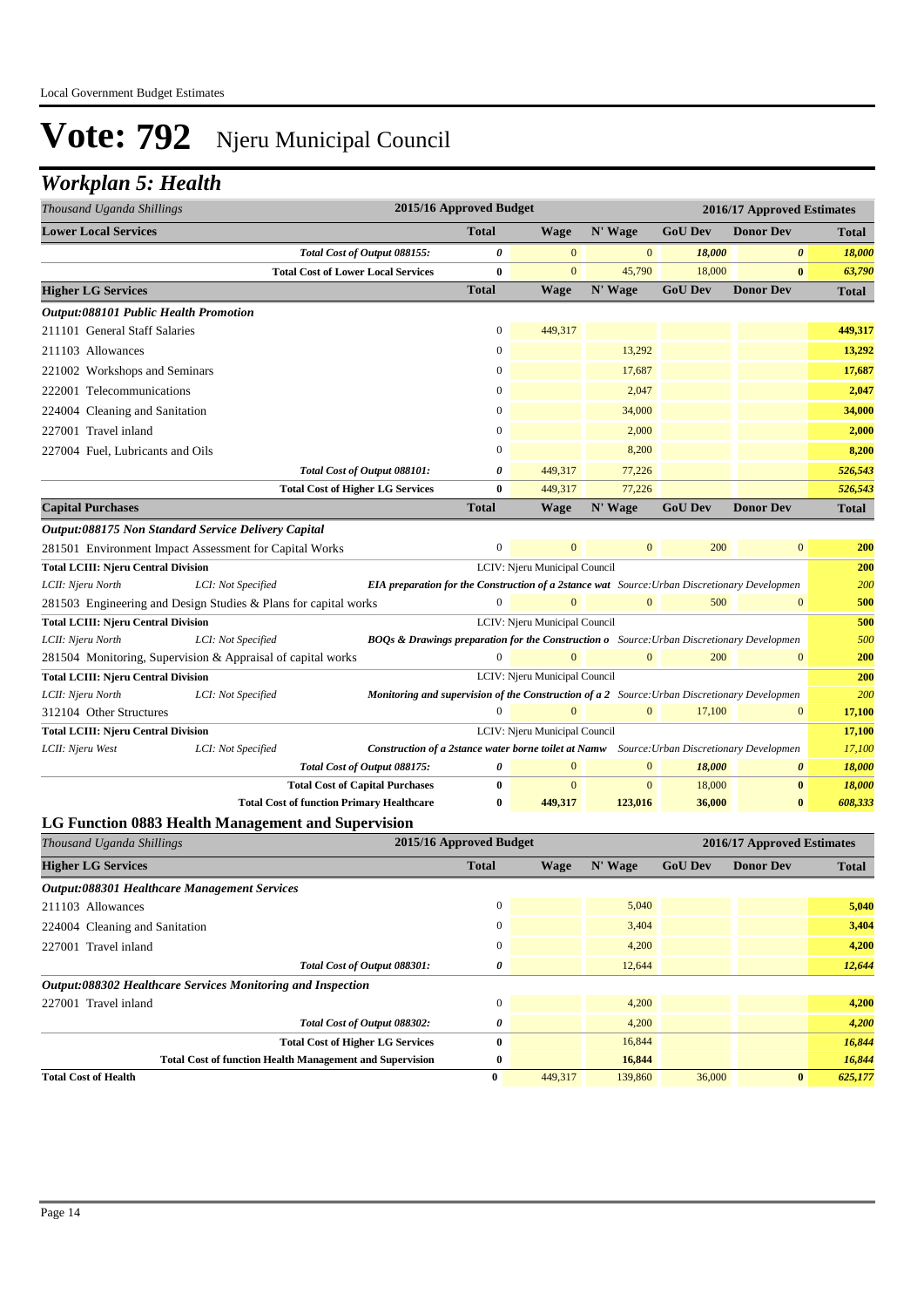## *Workplan 6: Education*

#### **(i) Overview of Workplan Revenue and Expenditures**

| <b>UShs Thousand</b>                          |                           | 2015/16                        | 2016/17                   |  |
|-----------------------------------------------|---------------------------|--------------------------------|---------------------------|--|
|                                               | Approved<br><b>Budget</b> | <b>Outturn by</b><br>end March | Approved<br><b>Budget</b> |  |
| A: Breakdown of Workplan Revenues:            |                           |                                |                           |  |
| <b>Recurrent Revenues</b>                     |                           | $\theta$                       | 3,422,285                 |  |
| <b>Locally Raised Revenues</b>                |                           | $\Omega$                       | 3,000                     |  |
| Sector Conditional Grant (Non-Wage)           |                           | $\Omega$                       | 449,623                   |  |
| Sector Conditional Grant (Wage)               |                           | $\Omega$                       | 2,916,736                 |  |
| Urban Unconditional Grant (Non-Wage)          |                           | $\Omega$                       | 8,000                     |  |
| Urban Unconditional Grant (Wage)              |                           | $\Omega$                       | 44,927                    |  |
| <b>Development Revenues</b>                   |                           | $\theta$                       | 99,652                    |  |
| Development Grant                             |                           | $\overline{0}$                 | 99,652                    |  |
| <b>Total Revenues</b>                         |                           | $\mathbf{0}$                   | 3,521,937                 |  |
| <b>B: Breakdown of Workplan Expenditures:</b> |                           |                                |                           |  |
| Recurrent Expenditure                         | $\theta$                  | $\theta$                       | 3,422,285                 |  |
| Wage                                          |                           | $\Omega$                       | 2,961,663                 |  |
| Non Wage                                      |                           | $\mathbf{0}$                   | 460,622                   |  |
| Development Expenditure                       | $\theta$                  | $\theta$                       | 99,652                    |  |
| Domestic Development                          |                           | $\Omega$                       | 99,652                    |  |
| Donor Development                             |                           | $\mathbf{0}$                   | $\mathbf{0}$              |  |
| <b>Total Expenditure</b>                      | 0                         | $\bf{0}$                       | 3,521,937                 |  |

#### **(ii) Details of Workplan Revenues and Expenditures**

#### *Expenditure Details for Workplan 6: Education*

#### **LG Function 0781 Pre-Primary and Primary Education**

| Thousand Uganda Shillings              |                                                         |                      | 2015/16 Approved Budget<br>2016/17 Approved Estimates |                     |              |                       |                            |              |
|----------------------------------------|---------------------------------------------------------|----------------------|-------------------------------------------------------|---------------------|--------------|-----------------------|----------------------------|--------------|
| <b>Lower Local Services</b>            |                                                         |                      | <b>Total</b>                                          | Wage                | N' Wage      | <b>GoU</b> Dev        | <b>Donor Dev</b>           | <b>Total</b> |
|                                        | <b>Output:078151 Primary Schools Services UPE (LLS)</b> |                      |                                                       |                     |              |                       |                            |              |
| 263366 Sector Conditional Grant (Wage) |                                                         |                      |                                                       | 2.272.076           | $\mathbf{0}$ |                       | $\overline{0}$<br>$\Omega$ | 2,272,076    |
| <b>Total LCIII: Not Specified</b>      |                                                         |                      |                                                       | LCIV: Not Specified |              |                       |                            | 2,272,076    |
| LCII: Not Specified                    | LCI: Not Specified                                      | <b>Not Specified</b> |                                                       |                     |              | Source: Not Specified |                            | 2,272,076    |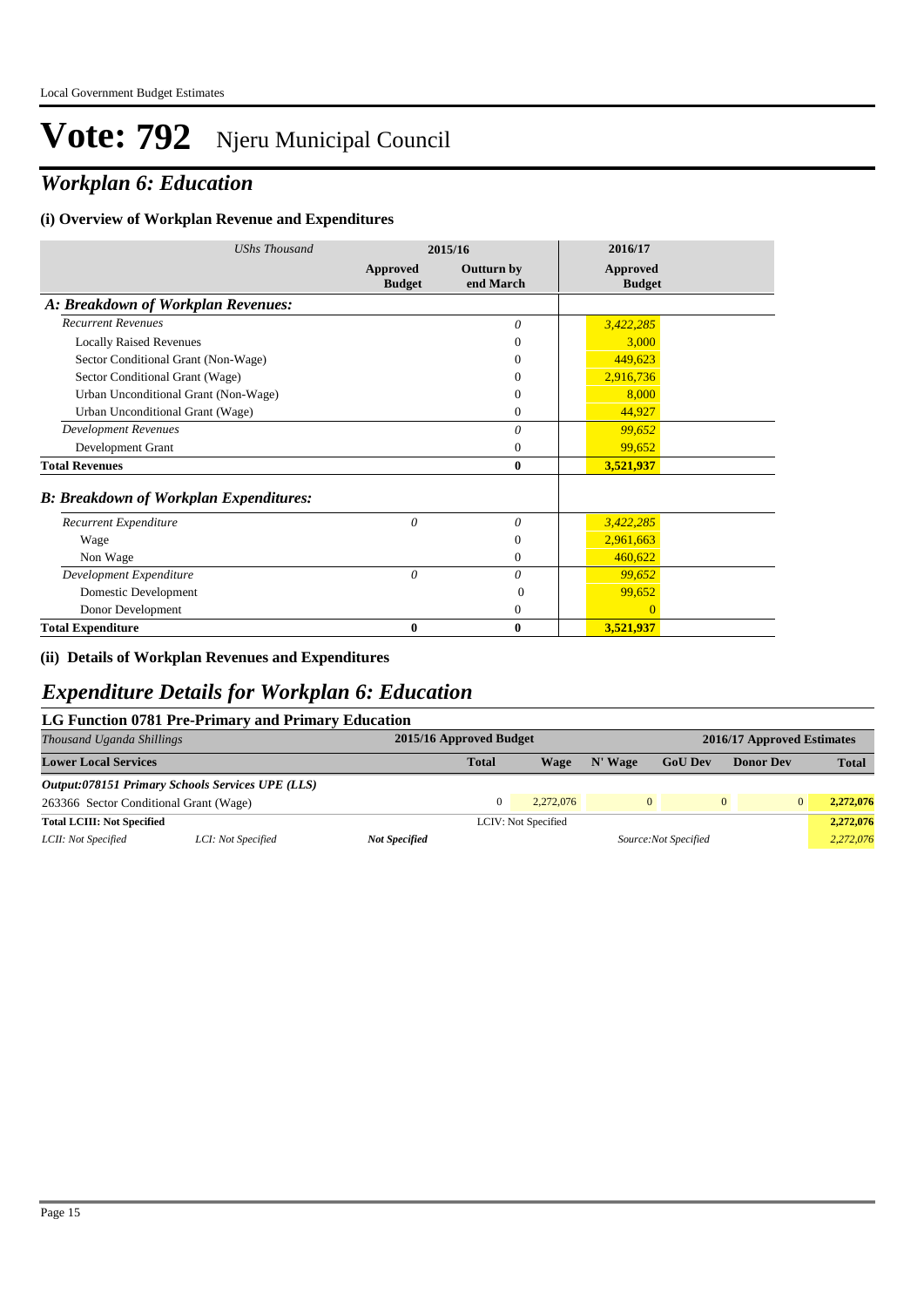## *Workplan 6: Education*

| Thousand Uganda Shillings                  |                                            |                                           | 2015/16 Approved Budget       |              |         | 2016/17 Approved Estimates              |                       |                       |              |
|--------------------------------------------|--------------------------------------------|-------------------------------------------|-------------------------------|--------------|---------|-----------------------------------------|-----------------------|-----------------------|--------------|
| <b>Lower Local Services</b>                |                                            |                                           | <b>Total</b>                  | <b>Wage</b>  | N' Wage | <b>GoU Dev</b>                          |                       | <b>Donor Dev</b>      | <b>Total</b> |
|                                            | 263367 Sector Conditional Grant (Non-Wage) |                                           | $\mathbf{0}$                  | $\mathbf{0}$ | 110,828 |                                         | $\mathbf{0}$          | $\mathbf{0}$          | 110,828      |
| <b>Total LCIII: Njeru Central Division</b> |                                            |                                           | LCIV: Njeru Municipal Council |              |         |                                         |                       |                       | 36,268       |
| LCII: Njeru East                           | LCI: Not Specified                         | <b>ST. MOSES BUKAYA</b>                   |                               |              |         | Source: Sector Conditional Grant (Non-W |                       |                       | 2,597        |
| LCII: Njeru North                          | LCI: Not Specified                         | <b>NJERU P.S.</b>                         |                               |              |         | Source: Sector Conditional Grant (Non-W |                       |                       | 2,590        |
| LCII: Njeru North                          | LCI: Not Specified                         | ST. PETER S P.S.                          |                               |              |         | Source: Sector Conditional Grant (Non-W |                       |                       | 2,190        |
| LCII: Njeru North                          | LCI: Not Specified                         | ST. STEPHEN P.S.                          |                               |              |         | Source: Sector Conditional Grant (Non-W |                       |                       | 3,478        |
| LCII: Njeru South                          | LCI: Not Specified                         | <b>BUGUNGU P.S.</b>                       |                               |              |         | Source: Sector Conditional Grant (Non-W |                       |                       | 5,313        |
| LCII: Njeru South                          | LCI: Not Specified                         | <b>BUZIIKA COU P.S.</b>                   |                               |              |         | Source: Sector Conditional Grant (Non-W |                       |                       | 3,304        |
| LCII: Njeru South                          | LCI: Not Specified                         | <b>ST. MARYS KIRYOWA P.S</b>              |                               |              |         | Source: Sector Conditional Grant (Non-W |                       |                       | 2,862        |
| LCII: Njeru South                          | LCI: Not Specified                         | <b>KINAABI UMEA P.S.</b>                  |                               |              |         | Source: Sector Conditional Grant (Non-W |                       |                       | 1,350        |
| LCII: Njeru West                           | LCI: Not Specified                         | <b>AHAMADIYA P.S.</b>                     |                               |              |         | Source: Sector Conditional Grant (Non-W |                       |                       | 2,275        |
| LCII: Njeru West                           | LCI: Not Specified                         | ST. BERNADETTA NAKIBIZZI P.S              |                               |              |         | Source: Sector Conditional Grant (Non-W |                       |                       | 4,963        |
| LCII: Njeru West                           | LCI: Not Specified                         | NAMWEZI UMEA P.S.                         |                               |              |         | Source: Sector Conditional Grant (Non-W |                       |                       | 2,099        |
| LCII: Njeru West                           | LCI: Not Specified                         | <b>NAKIBIZI P.S.</b>                      |                               |              |         | Source: Sector Conditional Grant (Non-W |                       |                       | 3,247        |
| <b>Total LCIII: Nyenga Division</b>        |                                            |                                           | LCIV: Njeru Municipal Council |              |         |                                         |                       |                       | 35,242       |
| LCII: Buziika "B"                          | LCI: Not Specified                         | <b>ST. JOSEPH MBUKIRO P.S</b>             |                               |              |         | Source: Sector Conditional Grant (Non-W |                       |                       | 2,000        |
| LCII: Kabizzi                              | LCI: Not Specified                         | <b>KIWANYI COU P.S.</b>                   |                               |              |         | Source: Sector Conditional Grant (Non-W |                       |                       | 2,765        |
| LCII: Kabizzi                              | LCI: Not Specified                         | <b>BBANGA C/U</b>                         |                               |              |         | Source: Sector Conditional Grant (Non-W |                       |                       | 1,400        |
| LCII: Namabu                               | LCI: Not Specified                         | <b>BUGOLO UMEA P.S.</b>                   |                               |              |         | Source: Sector Conditional Grant (Non-W |                       |                       | 2,479        |
| LCII: Namabu                               | LCI: Not Specified                         | <i>SSESSE BUGOLO P.S.</i>                 |                               |              |         | Source: Sector Conditional Grant (Non-W |                       |                       | 1,894        |
| LCII: Namabu                               | LCI: Not Specified                         | <b>SSESE COU P.S.</b>                     |                               |              |         | Source: Sector Conditional Grant (Non-W |                       |                       | 2,143        |
| LCII: Nyenga                               | LCI: Not Specified                         | <b>NYENGA GIRLS</b>                       |                               |              |         | Source: Sector Conditional Grant (Non-W |                       |                       | 3,493        |
| LCII: Nyenga                               | LCI: Not Specified                         | <b>NYENGA MUSLIM P.S.</b>                 |                               |              |         | Source: Sector Conditional Grant (Non-W |                       |                       | 2,309        |
| LCII: Nyenga                               | LCI: Not Specified                         | <b>ST. FRANCIS NYENGA BOYS</b>            |                               |              |         | Source: Sector Conditional Grant (Non-W |                       |                       | 4,143        |
| LCII: Nyenga                               | LCI: Not Specified                         | NYENGA COU P.S.                           |                               |              |         | Source: Sector Conditional Grant (Non-W |                       |                       | 3,128        |
| LCII: Ssunga                               | LCI: Not Specified                         | <b>ST. JUDE SSUNGA P.S</b>                |                               |              |         | Source: Sector Conditional Grant (Non-W |                       |                       | 1,350        |
| LCII: Ssunga                               | LCI: Not Specified                         | SSUNGA C.U P.S                            |                               |              |         | Source: Sector Conditional Grant (Non-W |                       |                       | 1,350        |
| LCII: Tongolo                              | LCI: Not Specified                         | <b>KAGOMBE SUPERIOR P.S</b>               |                               |              |         | Source: Sector Conditional Grant (Non-W |                       |                       | 3,339        |
| LCII: Tongolo                              | LCI: Not Specified                         | <b>KIKONDO UMEA P.S</b>                   |                               |              |         | Source: Sector Conditional Grant (Non-W |                       |                       | 1,350        |
| LCII: Tongolo                              | LCI: Not Specified                         | TONGOLO P.S.                              |                               |              |         | Source: Sector Conditional Grant (Non-W |                       |                       | 2,099        |
| <b>Total LCIII: Wakisi Division</b>        |                                            |                                           | LCIV: Njeru Municipal Council |              |         |                                         |                       |                       | 39,318       |
| LCII: Kalagala                             | LCI: Not Specified                         | <b>NALUVULE ISLAMIC</b>                   |                               |              |         | Source: Sector Conditional Grant (Non-W |                       |                       | 1,441        |
| LCII: Kalagala                             | LCI: Not Specified                         | <b>WABUSANKE R.C P.S</b>                  |                               |              |         | Source: Sector Conditional Grant (Non-W |                       |                       | 1,917        |
| LCII: Kalagala                             | LCI: Not Specified                         | <b>KALAGALA UMEA</b>                      |                               |              |         | Source: Sector Conditional Grant (Non-W |                       |                       | 2,234        |
| LCII: Kalagala                             | LCI: Not Specified                         | KITEYUNJA P.S NAMIYAGI                    |                               |              |         | Source: Sector Conditional Grant (Non-W |                       |                       | 2,519        |
| LCII: Konko                                | LCI: Not Specified                         | <b>WAKISI WABIYINJA P.S.</b>              |                               |              |         | Source: Sector Conditional Grant (Non-W |                       |                       | 2,715        |
| LCII: Konko                                | LCI: Not Specified                         | LUWALA TEA P.S.                           |                               |              |         | Source: Sector Conditional Grant (Non-W |                       |                       | 1,350        |
| LCII: Konko                                | LCI: Not Specified                         | LUWALA P.S.                               |                               |              |         | Source: Sector Conditional Grant (Non-W |                       |                       | 2,240        |
| LCII: Konko                                | LCI: Not Specified                         | <b>BUGULE P.S.</b>                        |                               |              |         | Source: Sector Conditional Grant (Non-W |                       |                       | 1,350        |
| LCII: Malindi                              | LCI: Not Specified                         | <b>WAKISI R.C. P.S.</b>                   |                               |              |         | Source: Sector Conditional Grant (Non-W |                       |                       | 1,623        |
| LCII: Malindi                              | LCI: Not Specified                         | KIYAGI PARENTS SCHOOL                     |                               |              |         | Source: Sector Conditional Grant (Non-W |                       |                       | 2,045        |
| LCII: Nakalanga                            | LCI: Not Specified                         | <b>KIRUGU R.C. P.S.</b>                   |                               |              |         | Source: Sector Conditional Grant (Non-W |                       |                       | 1,350        |
| LCII: Nakalanga                            | LCI: Not Specified                         | KIRUGU COU P.S.                           |                               |              |         | Source: Sector Conditional Grant (Non-W |                       |                       | 2,207        |
| LCII: Nakalanga                            | LCI: Not Specified                         | NAKALANGA UMEA P.S.                       |                               |              |         | Source: Sector Conditional Grant (Non-W |                       |                       | 2,288        |
| LCII: Naminya                              | LCI: Not Specified                         | NAMINYA UMEA P.S.                         |                               |              |         | Source: Sector Conditional Grant (Non-W |                       |                       | 2,232        |
| LCII: Naminya                              | LCI: Not Specified                         | <b>KIIRA PUBLIC P.S.</b>                  |                               |              |         | Source: Sector Conditional Grant (Non-W |                       |                       | 2,534        |
| LCII: Naminya                              | LCI: Not Specified                         | NAMINYA R.C. P.S.                         |                               |              |         | Source: Sector Conditional Grant (Non-W |                       |                       | 2,842        |
| LCII: Naminya                              | LCI: Not Specified                         | NAMINYA COU P.S.                          |                               |              |         | Source: Sector Conditional Grant (Non-W |                       |                       | 2,603        |
| LCII: Wakisi                               | LCI: Not Specified                         | <b>WAKISI BAPTIST P.S.</b>                |                               |              |         | Source: Sector Conditional Grant (Non-W |                       |                       | 3,828        |
|                                            |                                            | Total Cost of Output 078151:              | 0                             | 2,272,076    | 110,828 |                                         | $\boldsymbol{\theta}$ | $\boldsymbol{\theta}$ | 2,382,904    |
|                                            |                                            | <b>Total Cost of Lower Local Services</b> | $\bf{0}$                      | 2,272,076    | 110,828 |                                         | $\mathbf{0}$          | $\bf{0}$              | 2,382,904    |
| <b>Capital Purchases</b>                   |                                            |                                           | <b>Total</b>                  | <b>Wage</b>  | N' Wage | <b>GoU Dev</b>                          |                       | <b>Donor Dev</b>      | <b>Total</b> |

*Output:078182 Teacher house construction and rehabilitation*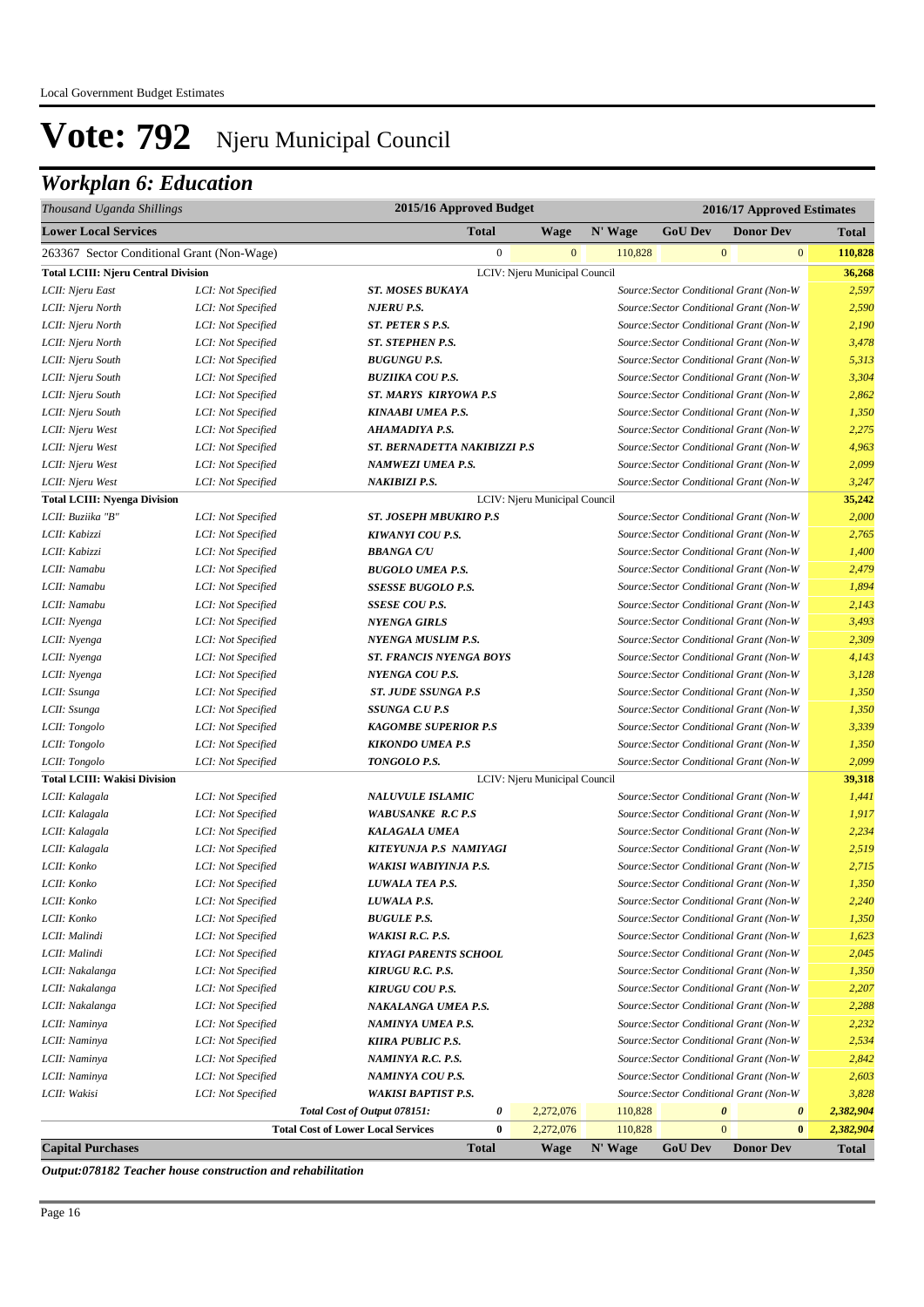## *Workplan 6: Education*

| Thousand Uganda Shillings                                                                                                       |                                                          | 2015/16 Approved Budget                                                                   |              |                               |                |                           | 2016/17 Approved Estimates |              |
|---------------------------------------------------------------------------------------------------------------------------------|----------------------------------------------------------|-------------------------------------------------------------------------------------------|--------------|-------------------------------|----------------|---------------------------|----------------------------|--------------|
| <b>Capital Purchases</b>                                                                                                        | N' Wage<br><b>GoU Dev</b><br><b>Wage</b><br><b>Total</b> |                                                                                           |              |                               |                | <b>Donor Dev</b>          | <b>Total</b>               |              |
| 281501 Environment Impact Assessment for Capital Works                                                                          |                                                          |                                                                                           | $\mathbf{0}$ | $\overline{0}$                | $\mathbf{0}$   | 800                       | $\overline{0}$             | 800          |
| <b>Total LCIII: Not Specified</b>                                                                                               |                                                          |                                                                                           |              | LCIV: Not Specified           |                |                           |                            | 800          |
| LCII: Not Specified                                                                                                             | LCI: Not Specified                                       | EIA reports for the Construction of a 2 classroom bloc Source: Development Grant          |              |                               |                |                           |                            | 800          |
| 281502 Feasibility Studies for Capital Works                                                                                    |                                                          |                                                                                           | $\Omega$     | $\Omega$                      | $\overline{0}$ | 10,965                    | $\mathbf{0}$               | 10,965       |
| <b>Total LCIII: Njeru Central Division</b>                                                                                      |                                                          |                                                                                           |              | LCIV: Njeru Municipal Council |                |                           |                            | 10,965       |
| LCII: Njeru North                                                                                                               | LCI: Not Specified                                       | <b>Staff Trainnings in Education sector</b>                                               |              |                               |                | Source: Development Grant |                            | 9,965        |
| LCII: Njeru North                                                                                                               | LCI: Not Specified                                       | <b>Feasibility studies for the Construction of a 2 classroo</b> Source: Development Grant |              |                               |                |                           |                            | 1,000        |
| 281503 Engineering and Design Studies & Plans for capital works                                                                 |                                                          |                                                                                           | $\mathbf{0}$ | $\Omega$                      | $\mathbf{0}$   | 300                       | $\mathbf{0}$               | 300          |
| <b>Total LCIII: Njeru Central Division</b><br>LCIV: Njeru Municipal Council                                                     |                                                          |                                                                                           |              |                               |                |                           | 300                        |              |
| LCII: Njeru North<br>LCI: Not Specified<br><b>BOOs and Drawings for the Construction of a 2 class</b> Source: Development Grant |                                                          |                                                                                           |              |                               |                | 300                       |                            |              |
| 281504 Monitoring, Supervision & Appraisal of capital works                                                                     |                                                          |                                                                                           | $\Omega$     | $\Omega$                      | $\mathbf{0}$   | 2,384                     | $\mathbf{0}$               | 2,384        |
| <b>Total LCIII: Njeru Central Division</b>                                                                                      |                                                          |                                                                                           |              | LCIV: Njeru Municipal Council |                |                           |                            | 2,384        |
| LCII: Njeru North                                                                                                               | LCI: Not Specified                                       | Monitoring and supervision of the Construction of a 2 Source: Development Grant           |              |                               |                |                           |                            | 2,384        |
| 312104 Other Structures                                                                                                         |                                                          |                                                                                           | $\Omega$     | $\Omega$                      | $\Omega$       | 85,202                    | $\mathbf{0}$               | 85,202       |
| <b>Total LCIII: Wakisi Division</b>                                                                                             |                                                          |                                                                                           |              | LCIV: Njeru Municipal Council |                |                           |                            | 85,202       |
| LCII: Wakisi                                                                                                                    | LCI: Not Specified                                       | Construction of a 2 classroom block at Naluvule Isla                                      |              |                               |                | Source: Development Grant |                            | 85,202       |
|                                                                                                                                 |                                                          | Total Cost of Output 078182:                                                              | 0            | $\overline{0}$                | $\mathbf{0}$   | 99,652                    | $\boldsymbol{\theta}$      | 99,652       |
|                                                                                                                                 |                                                          | <b>Total Cost of Capital Purchases</b>                                                    | $\bf{0}$     | $\overline{0}$                | $\mathbf{0}$   | 99.652                    | $\bf{0}$                   | 99,652       |
|                                                                                                                                 |                                                          | <b>Total Cost of function Pre-Primary and Primary Education</b>                           | $\bf{0}$     | 2,272,076                     | 110,828        | 99,652                    | $\bf{0}$                   | 2,482,556    |
| <b>LG Function 0782 Secondary Education</b>                                                                                     |                                                          |                                                                                           |              |                               |                |                           |                            |              |
| Thousand Uganda Shillings                                                                                                       |                                                          | 2015/16 Approved Budget                                                                   |              |                               |                |                           | 2016/17 Approved Estimates |              |
| <b>Lower Local Services</b>                                                                                                     |                                                          |                                                                                           | <b>Total</b> | Wage                          | N' Wage        | <b>GoU Dev</b>            | <b>Donor Dev</b>           | <b>Total</b> |
| Output:078251 Secondary Capitation(USE)(LLS)                                                                                    |                                                          |                                                                                           |              |                               |                |                           |                            |              |

| 263366 Sector Conditional Grant (Wage)                                      |                                                                              |                                                   | $\Omega$                                | 644,660                       | $\mathbf{0}$ | $\overline{0}$                          | $\overline{0}$ | 644,660 |
|-----------------------------------------------------------------------------|------------------------------------------------------------------------------|---------------------------------------------------|-----------------------------------------|-------------------------------|--------------|-----------------------------------------|----------------|---------|
| <b>Total LCIII: Not Specified</b>                                           |                                                                              |                                                   |                                         | LCIV: Not Specified           |              |                                         |                | 644,660 |
| LCII: Not Specified                                                         | LCI: Not Specified                                                           | Source:Not Specified<br><b>Not Specified</b>      |                                         |                               |              | 644,660                                 |                |         |
| 263367 Sector Conditional Grant (Non-Wage)                                  |                                                                              |                                                   | $\Omega$                                | $\mathbf{0}$                  | 293,832      | $\mathbf{0}$                            | $\mathbf{0}$   | 293,832 |
| LCIV: Njeru Municipal Council<br><b>Total LCIII: Njeru Central Division</b> |                                                                              |                                                   |                                         |                               |              | 125,335                                 |                |         |
| LCII: Njeru South                                                           | LCI: Not Specified                                                           | Source: Sector Conditional Grant (Non-W<br>3      |                                         |                               |              |                                         | 32,466         |         |
| LCII: Njeru West                                                            | LCI: Not Specified                                                           | Trinity S.S Nakibizzi                             | Source: Sector Conditional Grant (Non-W |                               |              |                                         |                | 3,854   |
| LCII: Njeru West                                                            | Namwezi SSS<br>Source: Sector Conditional Grant (Non-W<br>LCI: Not Specified |                                                   |                                         |                               |              | 89,015                                  |                |         |
| LCIV: Njeru Municipal Council<br><b>Total LCIII: Nyenga Division</b>        |                                                                              |                                                   |                                         |                               |              | 112,781                                 |                |         |
| LCII: Namabu                                                                | LCI: Not Specified                                                           | Nyenga Progressive S.S.S                          |                                         |                               |              | Source: Sector Conditional Grant (Non-W |                | 35,340  |
| LCII: Nyenga                                                                | LCI: Not Specified                                                           | Nyenga SSS                                        |                                         |                               |              | Source: Sector Conditional Grant (Non-W |                | 77,441  |
| <b>Total LCIII: Wakisi Division</b>                                         |                                                                              |                                                   |                                         | LCIV: Njeru Municipal Council |              |                                         |                | 55,716  |
| LCII: Malindi                                                               | LCI: Not Specified                                                           | St.Eliza S.S.S                                    |                                         |                               |              | Source: Sector Conditional Grant (Non-W |                | 26,168  |
| LCII: Naminya                                                               | LCI: Not Specified                                                           | <b>St. Mark Naminya S.S</b>                       |                                         |                               |              | Source: Sector Conditional Grant (Non-W |                | 29,548  |
|                                                                             |                                                                              | Total Cost of Output 078251:                      | 0                                       | 644,660                       | 293,832      | $\boldsymbol{\theta}$                   | $\theta$       | 938,492 |
|                                                                             |                                                                              | <b>Total Cost of Lower Local Services</b>         | $\mathbf{0}$                            | 644,660                       | 293,832      | $\overline{0}$                          | $\bf{0}$       | 938,492 |
|                                                                             |                                                                              | <b>Total Cost of function Secondary Education</b> | 0                                       | 644,660                       | 293,832      | $\bf{0}$                                | $\bf{0}$       | 938,492 |

#### **LG Function 0784 Education & Sports Management and Inspection**

| Thousand Uganda Shillings                                                 | 2015/16 Approved Budget |        |         | 2016/17 Approved Estimates |                  |              |  |
|---------------------------------------------------------------------------|-------------------------|--------|---------|----------------------------|------------------|--------------|--|
| <b>Higher LG Services</b>                                                 | <b>Total</b>            | Wage   | N' Wage | <b>GoU Dev</b>             | <b>Donor Dev</b> | <b>Total</b> |  |
| <b>Output:078401 Education Management Services</b>                        |                         |        |         |                            |                  |              |  |
| 211101 General Staff Salaries                                             | $\Omega$                | 44,927 |         |                            |                  | 44,927       |  |
| Total Cost of Output 078401:                                              | 0                       | 44,927 |         |                            |                  | 44,927       |  |
| Output:078402 Monitoring and Supervision of Primary & secondary Education |                         |        |         |                            |                  |              |  |
| 211103 Allowances                                                         | $\Omega$                |        | 9,962   |                            |                  | 9,962        |  |
| 222001 Telecommunications                                                 | $\Omega$                |        | 5,000   |                            |                  | 5,000        |  |
| 227001 Travel inland                                                      | $\Omega$                |        | 30,000  |                            |                  | 30,000       |  |
| Total Cost of Output 078402:                                              | 0                       |        | 44,962  |                            |                  | 44,962       |  |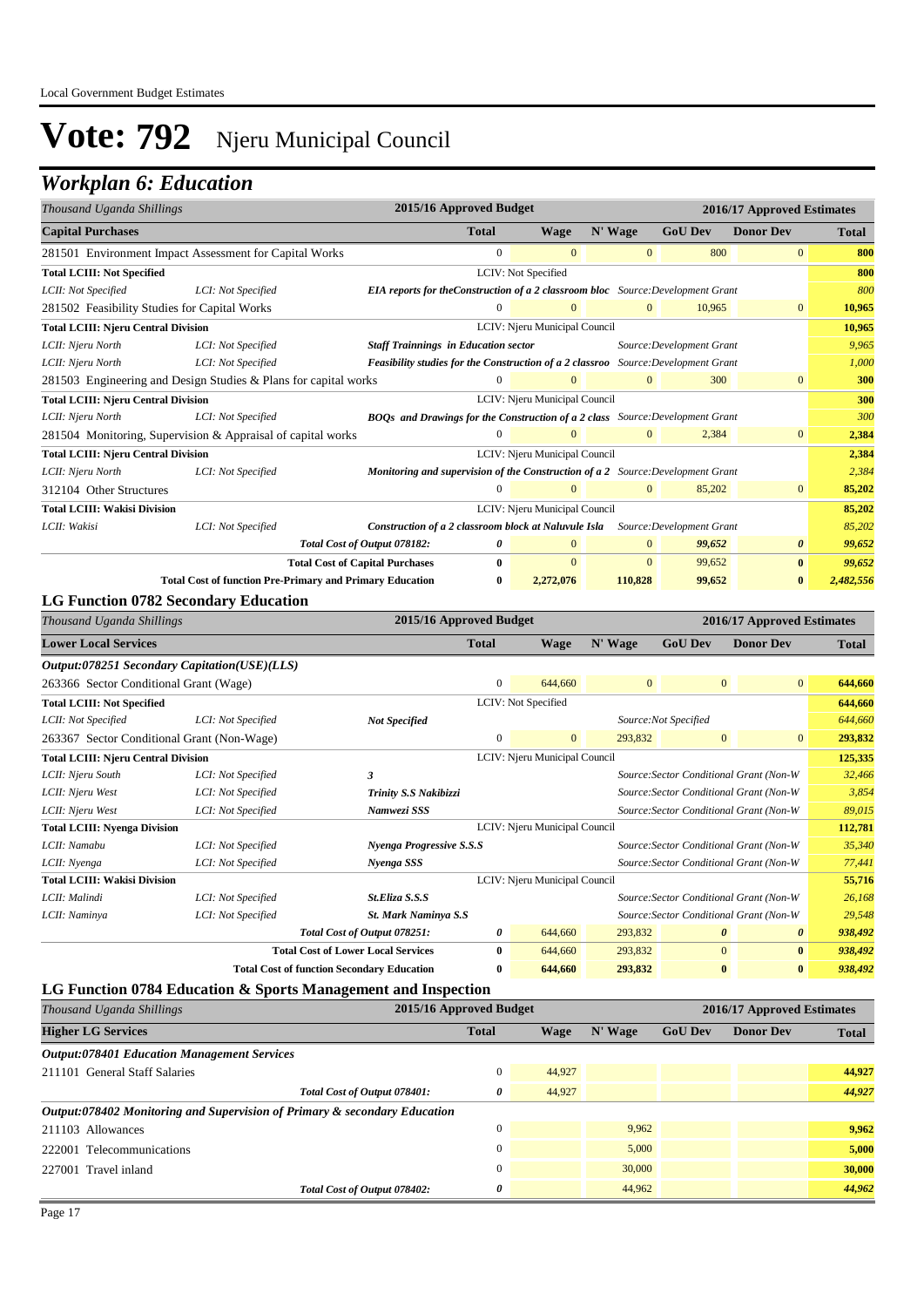## *Workplan 6: Education*

| Thousand Uganda Shillings                                                                                              |                                                                     | 2015/16 Approved Budget<br>2016/17 Approved Estimates                              |                  |                               |                |                |                       |              |
|------------------------------------------------------------------------------------------------------------------------|---------------------------------------------------------------------|------------------------------------------------------------------------------------|------------------|-------------------------------|----------------|----------------|-----------------------|--------------|
| <b>Higher LG Services</b>                                                                                              | N' Wage<br><b>GoU Dev</b><br><b>Total</b><br><b>Wage</b>            |                                                                                    |                  | <b>Donor Dev</b>              | <b>Total</b>   |                |                       |              |
| Output:078404 Sector Capacity Development                                                                              |                                                                     |                                                                                    |                  |                               |                |                |                       |              |
| 221003 Staff Training                                                                                                  |                                                                     |                                                                                    | $\boldsymbol{0}$ |                               |                | 9,965          |                       | 9,965        |
| Total Cost of Output 078404:<br>0                                                                                      |                                                                     |                                                                                    |                  |                               |                | 9,965          |                       | 9,965        |
| 44.927<br>44.962<br><b>Total Cost of Higher LG Services</b><br>9,965<br>$\mathbf{0}$                                   |                                                                     |                                                                                    |                  |                               |                |                | 99,854                |              |
| <b>Capital Purchases</b>                                                                                               |                                                                     |                                                                                    | <b>Total</b>     | <b>Wage</b>                   | N' Wage        | <b>GoU Dev</b> | <b>Donor Dev</b>      | <b>Total</b> |
| Output:078472 Administrative Capital                                                                                   |                                                                     |                                                                                    |                  |                               |                |                |                       |              |
| 281501 Environment Impact Assessment for Capital Works                                                                 |                                                                     |                                                                                    | $\mathbf{0}$     | $\overline{0}$                | $\overline{0}$ | 484            | $\overline{0}$        | 484          |
| <b>Total LCIII: Wakisi Division</b>                                                                                    |                                                                     |                                                                                    |                  | LCIV: Njeru Municipal Council |                |                |                       | 484          |
| LCII: Not Specified                                                                                                    | LCI: Not Specified                                                  | EIA Reports preparation for the Construction of a 2 c Source: Development Grant    |                  |                               |                |                |                       | 484          |
| 281502 Feasibility Studies for Capital Works                                                                           |                                                                     |                                                                                    | $\mathbf{0}$     | $\overline{0}$                | $\overline{0}$ | 1,000          | $\mathbf{0}$          | 1,000        |
| <b>Total LCIII: Wakisi Division</b>                                                                                    |                                                                     | LCIV: Njeru Municipal Council                                                      |                  |                               |                |                |                       | 1,000        |
| LCII: Not Specified                                                                                                    | LCI: Not Specified                                                  | Feasibility study for the Construction of a 2 classroom Source: Development Grant  |                  |                               |                |                |                       | 1,000        |
| $\mathbf{0}$<br>$\overline{0}$<br>$\Omega$<br>1,000<br>281503 Engineering and Design Studies & Plans for capital works |                                                                     |                                                                                    |                  |                               | $\overline{0}$ | 1,000          |                       |              |
| <b>Total LCIII: Wakisi Division</b>                                                                                    |                                                                     |                                                                                    |                  | LCIV: Njeru Municipal Council |                |                |                       | 1,000        |
| LCII: Not Specified                                                                                                    | LCI: Not Specified                                                  | <b>BOQs Drawings preparation for the Construction of</b> Source: Development Grant |                  |                               |                |                |                       | 1,000        |
| 281504 Monitoring, Supervision & Appraisal of capital works                                                            |                                                                     |                                                                                    | $\Omega$         |                               | $\mathbf{0}$   | 2,000          | $\mathbf{0}$          | 2,000        |
| <b>Total LCIII: Wakisi Division</b>                                                                                    |                                                                     |                                                                                    |                  | LCIV: Njeru Municipal Council |                |                |                       | 2,000        |
| LCII: Not Specified                                                                                                    | LCI: Not Specified                                                  | Monitoring, Supervision & Appraisal of Construction Source: Development Grant      |                  |                               |                |                |                       | 2,000        |
| 312101 Non-Residential Buildings                                                                                       |                                                                     |                                                                                    |                  | $\Omega$                      | $\overline{0}$ | 85,202         | $\mathbf{0}$          | 85,202       |
| <b>Total LCIII: Wakisi Division</b>                                                                                    |                                                                     |                                                                                    |                  | LCIV: Njeru Municipal Council |                |                |                       | 85,202       |
| LCII: Not Specified                                                                                                    | LCI: Not Specified                                                  | Construction of a 2 \classroom block withh office at $N$ Source: Development Grant |                  |                               |                |                |                       | 85,202       |
|                                                                                                                        |                                                                     | Total Cost of Output 078472:                                                       | 0                | $\mathbf{0}$                  | $\overline{0}$ | 89,687         | $\boldsymbol{\theta}$ | 89,687       |
|                                                                                                                        |                                                                     | <b>Total Cost of Capital Purchases</b>                                             | $\bf{0}$         | $\mathbf{0}$                  | $\mathbf{0}$   | 89,687         | $\bf{0}$              | 89,687       |
|                                                                                                                        | Total Cost of function Education & Sports Management and Inspection |                                                                                    | $\bf{0}$         | 44,927                        | 44,962         | 99,652         | $\bf{0}$              | 189,541      |
| <b>LG Function 0785 Special Needs Education</b>                                                                        |                                                                     |                                                                                    |                  |                               |                |                |                       |              |
| Thousand Uganda Shillings                                                                                              |                                                                     | 2015/16 Approved Budget<br>2016/17 Approved Estimates                              |                  |                               |                |                |                       |              |

| Thousana Oganaa Shiilings                             | $201J/10$ Approved Duuget |           |         | 2010/17 Approved Estimates |                  |              |
|-------------------------------------------------------|---------------------------|-----------|---------|----------------------------|------------------|--------------|
| <b>Higher LG Services</b>                             | <b>Total</b>              | Wage      | N' Wage | <b>GoU Dev</b>             | <b>Donor Dev</b> | <b>Total</b> |
| <b>Output:078501 Special Needs Education Services</b> |                           |           |         |                            |                  |              |
| 211103 Allowances                                     | $\Omega$                  |           | 4.000   |                            |                  | 4,000        |
| 221002 Workshops and Seminars                         | 0                         |           | 5,000   |                            |                  | 5,000        |
| 282101 Donations                                      | $\Omega$                  |           | 2,000   |                            |                  | 2,000        |
| Total Cost of Output 078501:                          | 0                         |           | 11,000  |                            |                  | 11,000       |
| <b>Total Cost of Higher LG Services</b>               | 0                         |           | 11,000  |                            |                  | 11,000       |
| <b>Total Cost of function Special Needs Education</b> | $\bf{0}$                  |           | 11,000  |                            |                  | 11,000       |
| <b>Total Cost of Education</b>                        | $\bf{0}$                  | 2,961,663 | 460,622 | 199,304                    | $\bf{0}$         | 3,621,589    |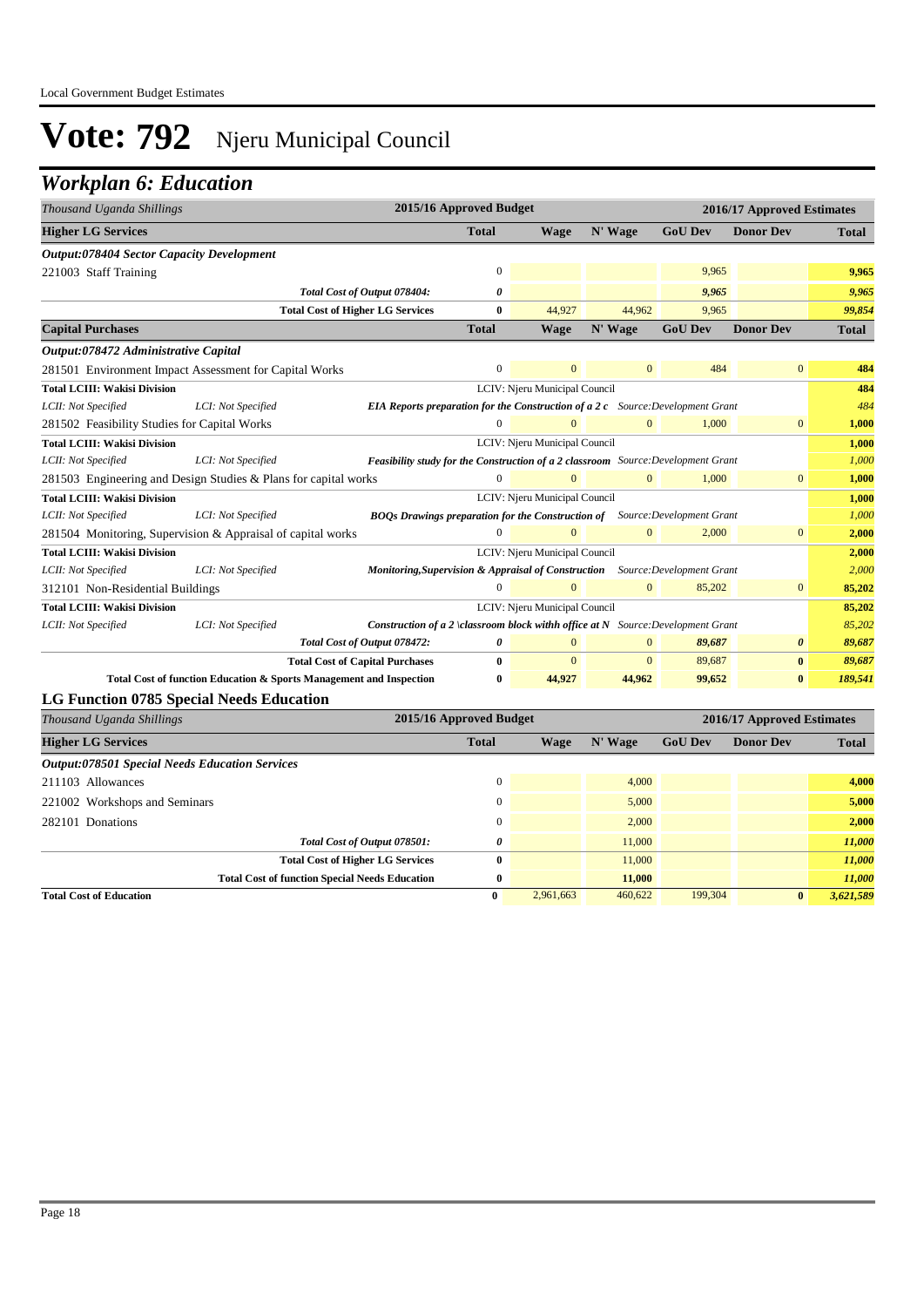## *Workplan 7a: Roads and Engineering*

#### **(i) Overview of Workplan Revenue and Expenditures**

| <b>UShs Thousand</b>                               |                           | 2015/16                        | 2016/17                   |
|----------------------------------------------------|---------------------------|--------------------------------|---------------------------|
|                                                    | Approved<br><b>Budget</b> | <b>Outturn by</b><br>end March | Approved<br><b>Budget</b> |
| A: Breakdown of Workplan Revenues:                 |                           |                                |                           |
| <b>Recurrent Revenues</b>                          |                           | 0                              | 708,740                   |
| <b>Locally Raised Revenues</b>                     |                           | $\Omega$                       | 367,737                   |
| Sector Conditional Grant (Non-Wage)                |                           | $\Omega$                       | 280,231                   |
| Urban Unconditional Grant (Non-Wage)               |                           | $\Omega$                       | 23,654                    |
| Urban Unconditional Grant (Wage)                   |                           | $\Omega$                       | 37,117                    |
| <b>Development Revenues</b>                        |                           | 0                              | 12,981                    |
| Urban Discretionary Development Equalization Grant |                           | 0                              | 12,981                    |
| <b>Total Revenues</b>                              |                           | $\mathbf{0}$                   | 721,720                   |
| <b>B: Breakdown of Workplan Expenditures:</b>      |                           |                                |                           |
| Recurrent Expenditure                              | $\theta$                  | 0                              | 708,740                   |
| Wage                                               |                           | $\mathbf{0}$                   | 37,117                    |
| Non Wage                                           |                           | $\Omega$                       | 671,622                   |
| Development Expenditure                            | 0                         | 0                              | 12,981                    |
| Domestic Development                               |                           | $\Omega$                       | 12,981                    |
| Donor Development                                  |                           | 0                              | $\overline{0}$            |
| <b>Total Expenditure</b>                           | 0                         | $\bf{0}$                       | 721,720                   |

#### **(ii) Details of Workplan Revenues and Expenditures**

### *Expenditure Details for Workplan 7a: Roads and Engineering*

| 2015/16 Approved Budget<br>Thousand Uganda Shillings<br>2016/17 Approved Estimates<br><b>Lower Local Services</b><br><b>GoU Dev</b><br><b>Donor Dev</b><br><b>Total</b><br><b>Wage</b><br>N' Wage<br>Output:048155 Urban unpaved roads rehabilitation (other)<br>$\boldsymbol{0}$<br>$\mathbf{0}$<br>$\mathbf{0}$<br>12,981<br>$\mathbf{0}$<br>263363 Urban Discretionary Development Equalization Grants<br>LCIV: Njeru Municipal Council<br><b>Total LCIII: Not Specified</b><br>LCII: Not Specified<br>LCI: Not Specified<br>Periodic maintenance of roads (All divisions) as per w Source: Urban Discretionary Developmen<br>Total Cost of Output 048155:<br>12,981<br>0<br>$\mathbf{0}$<br>$\boldsymbol{\theta}$<br>$\overline{0}$<br>Output:048158 District Roads Maintainence (URF)<br>$\mathbf{0}$<br>$\overline{0}$<br>280,231<br>$\mathbf{0}$<br>$\mathbf{0}$<br>263367 Sector Conditional Grant (Non-Wage)<br>LCIV: Njeru Municipal Council<br><b>Total LCIII: Njeru Central Division</b> |              |
|------------------------------------------------------------------------------------------------------------------------------------------------------------------------------------------------------------------------------------------------------------------------------------------------------------------------------------------------------------------------------------------------------------------------------------------------------------------------------------------------------------------------------------------------------------------------------------------------------------------------------------------------------------------------------------------------------------------------------------------------------------------------------------------------------------------------------------------------------------------------------------------------------------------------------------------------------------------------------------------------------|--------------|
|                                                                                                                                                                                                                                                                                                                                                                                                                                                                                                                                                                                                                                                                                                                                                                                                                                                                                                                                                                                                      |              |
|                                                                                                                                                                                                                                                                                                                                                                                                                                                                                                                                                                                                                                                                                                                                                                                                                                                                                                                                                                                                      | <b>Total</b> |
|                                                                                                                                                                                                                                                                                                                                                                                                                                                                                                                                                                                                                                                                                                                                                                                                                                                                                                                                                                                                      |              |
|                                                                                                                                                                                                                                                                                                                                                                                                                                                                                                                                                                                                                                                                                                                                                                                                                                                                                                                                                                                                      | 12,981       |
|                                                                                                                                                                                                                                                                                                                                                                                                                                                                                                                                                                                                                                                                                                                                                                                                                                                                                                                                                                                                      | 12,981       |
|                                                                                                                                                                                                                                                                                                                                                                                                                                                                                                                                                                                                                                                                                                                                                                                                                                                                                                                                                                                                      | 12,981       |
|                                                                                                                                                                                                                                                                                                                                                                                                                                                                                                                                                                                                                                                                                                                                                                                                                                                                                                                                                                                                      | 12,981       |
|                                                                                                                                                                                                                                                                                                                                                                                                                                                                                                                                                                                                                                                                                                                                                                                                                                                                                                                                                                                                      |              |
|                                                                                                                                                                                                                                                                                                                                                                                                                                                                                                                                                                                                                                                                                                                                                                                                                                                                                                                                                                                                      | 280,231      |
|                                                                                                                                                                                                                                                                                                                                                                                                                                                                                                                                                                                                                                                                                                                                                                                                                                                                                                                                                                                                      | 280,231      |
| LCII: Njeru West<br>LCI: Not Specified<br>Periodic maintenance of 5.5km of roads ie. Nyenga R Source: Sector Conditional Grant (Non-W                                                                                                                                                                                                                                                                                                                                                                                                                                                                                                                                                                                                                                                                                                                                                                                                                                                                | 132,000      |
| Consultancy services ie BOOs/Drawings, Equipments Source: Sector Conditional Grant (Non-W<br>LCII: Not Specified<br>LCI: Not Specified                                                                                                                                                                                                                                                                                                                                                                                                                                                                                                                                                                                                                                                                                                                                                                                                                                                               | 38,098       |
| Routine Manual maintenance of 110km of roads as p Source: Sector Conditional Grant (Non-W<br>LCII: Not Specified<br>LCI: Not Specified                                                                                                                                                                                                                                                                                                                                                                                                                                                                                                                                                                                                                                                                                                                                                                                                                                                               | 82,920       |
| LCII: Not Specified<br>LCI: Not Specified<br>Routine Mechanised maintenance of 6.2 km of roads i Source: Support Services Conditional Gra                                                                                                                                                                                                                                                                                                                                                                                                                                                                                                                                                                                                                                                                                                                                                                                                                                                            | 27,213       |
| Total Cost of Output 048158:<br>280,231<br>0<br>$\boldsymbol{\theta}$<br>$\boldsymbol{\theta}$<br>$\Omega$                                                                                                                                                                                                                                                                                                                                                                                                                                                                                                                                                                                                                                                                                                                                                                                                                                                                                           | 280,231      |
| <b>Total Cost of Lower Local Services</b><br>$\bf{0}$<br>$\mathbf{0}$<br>280,231<br>12,981<br>$\bf{0}$                                                                                                                                                                                                                                                                                                                                                                                                                                                                                                                                                                                                                                                                                                                                                                                                                                                                                               | 293,211      |
| <b>GoU Dev</b><br><b>Higher LG Services</b><br><b>Total</b><br>N' Wage<br><b>Donor Dev</b><br><b>Wage</b>                                                                                                                                                                                                                                                                                                                                                                                                                                                                                                                                                                                                                                                                                                                                                                                                                                                                                            | <b>Total</b> |
| <b>Output:048101 Operation of District Roads Office</b>                                                                                                                                                                                                                                                                                                                                                                                                                                                                                                                                                                                                                                                                                                                                                                                                                                                                                                                                              |              |
| 37,117<br>211101 General Staff Salaries<br>0                                                                                                                                                                                                                                                                                                                                                                                                                                                                                                                                                                                                                                                                                                                                                                                                                                                                                                                                                         | 37,117       |
| 13,200<br>211103 Allowances<br>0                                                                                                                                                                                                                                                                                                                                                                                                                                                                                                                                                                                                                                                                                                                                                                                                                                                                                                                                                                     | 13,200       |
| 2,000<br>0<br>221001 Advertising and Public Relations                                                                                                                                                                                                                                                                                                                                                                                                                                                                                                                                                                                                                                                                                                                                                                                                                                                                                                                                                | 2,000        |
| 7,200<br>$\overline{0}$<br>221002 Workshops and Seminars                                                                                                                                                                                                                                                                                                                                                                                                                                                                                                                                                                                                                                                                                                                                                                                                                                                                                                                                             | 7,200        |
| 100<br>0<br>221007 Books, Periodicals & Newspapers                                                                                                                                                                                                                                                                                                                                                                                                                                                                                                                                                                                                                                                                                                                                                                                                                                                                                                                                                   | 100          |
| 3,000<br>0<br>221008 Computer supplies and Information Technology (IT)                                                                                                                                                                                                                                                                                                                                                                                                                                                                                                                                                                                                                                                                                                                                                                                                                                                                                                                               |              |
| 221009 Welfare and Entertainment<br>400<br>0                                                                                                                                                                                                                                                                                                                                                                                                                                                                                                                                                                                                                                                                                                                                                                                                                                                                                                                                                         | 3,000        |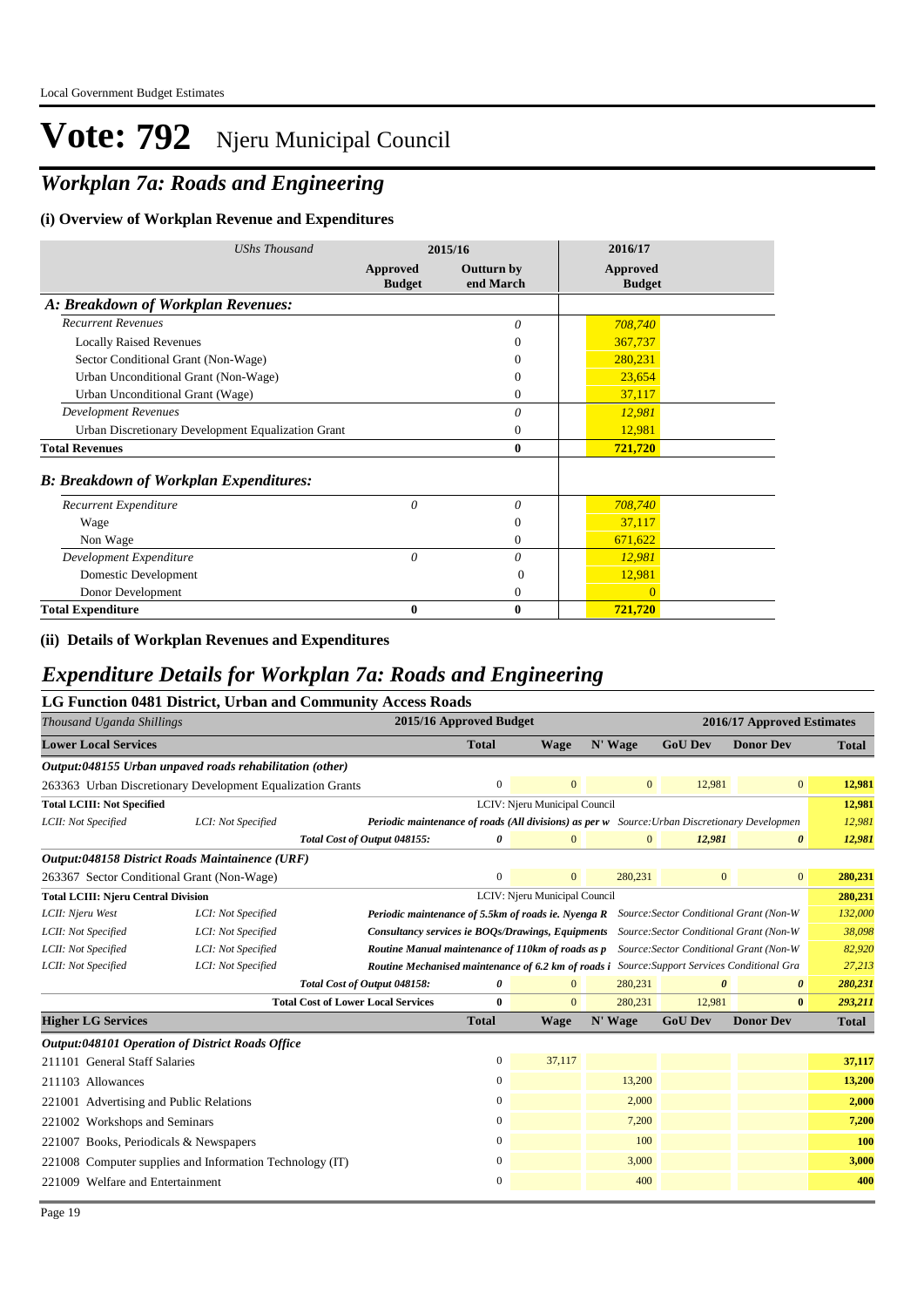## *Workplan 7a: Roads and Engineering*

| Thousand Uganda Shillings                                                        | 2015/16 Approved Budget |             |         | 2016/17 Approved Estimates |                  |              |
|----------------------------------------------------------------------------------|-------------------------|-------------|---------|----------------------------|------------------|--------------|
| <b>Higher LG Services</b>                                                        | <b>Total</b>            | <b>Wage</b> | N' Wage | <b>GoU Dev</b>             | <b>Donor Dev</b> | <b>Total</b> |
| 221012 Small Office Equipment                                                    | $\mathbf{0}$            |             | 500     |                            |                  | 500          |
| 223001 Property Expenses                                                         | $\mathbf{0}$            |             | 300,000 |                            |                  | 300,000      |
| 223005 Electricity                                                               | $\overline{0}$          |             | 7,200   |                            |                  | 7,200        |
| 226001 Insurances                                                                | $\overline{0}$          |             | 791     |                            |                  | 791          |
| 227001 Travel inland                                                             | $\mathbf{0}$            |             | 8,000   |                            |                  | 8,000        |
| 227004 Fuel, Lubricants and Oils                                                 | $\overline{0}$          |             | 10,000  |                            |                  | 10,000       |
| 228002 Maintenance - Vehicles                                                    | $\overline{0}$          |             | 4,000   |                            |                  | 4,000        |
| 228003 Maintenance – Machinery, Equipment & Furniture                            | $\overline{0}$          |             | 10,000  |                            |                  | 10,000       |
| $228004$ Maintenance – Other                                                     | $\mathbf{0}$            |             | 25,000  |                            |                  | 25,000       |
| Total Cost of Output 048101:                                                     | 0                       | 37,117      | 391,391 |                            |                  | 428,509      |
| <b>Output:048102 Promotion of Community Based Management in Road Maintenance</b> |                         |             |         |                            |                  |              |
| $228004$ Maintenance – Other                                                     | $\mathbf{0}$            |             |         | 28,012                     |                  | 28,012       |
| Total Cost of Output 048102:                                                     | 0                       |             |         | 28,012                     |                  | 28,012       |
| <b>Total Cost of Higher LG Services</b>                                          | $\bf{0}$                | 37,117      | 391,391 | 28,012                     |                  | 456,521      |
| <b>Total Cost of function District, Urban and Community Access Roads</b>         | $\bf{0}$                | 37,117      | 671,622 | 40,993                     | $\mathbf{0}$     | 749,733      |
| <b>Total Cost of Roads and Engineering</b>                                       | $\bf{0}$                | 37,117      | 671,622 | 40,993                     | $\bf{0}$         | 749,733      |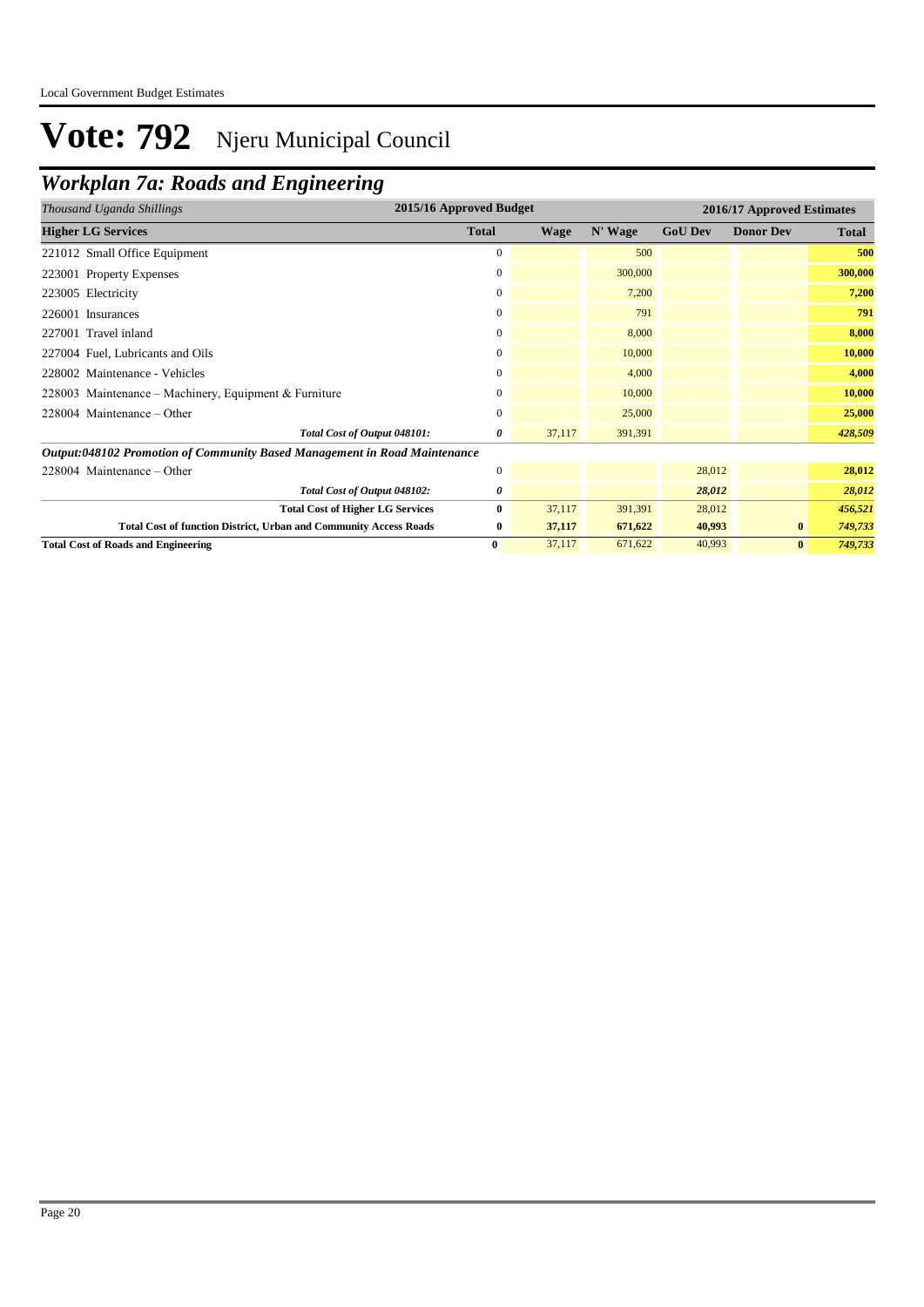## *Workplan 7b: Water*

#### **(i) Overview of Workplan Revenue and Expenditures**

| <b>UShs Thousand</b>                               | 2015/16                          |                         | 2016/17                   |  |
|----------------------------------------------------|----------------------------------|-------------------------|---------------------------|--|
|                                                    | <b>Approved</b><br><b>Budget</b> | Outturn by<br>end March | Approved<br><b>Budget</b> |  |
| A: Breakdown of Workplan Revenues:                 |                                  |                         |                           |  |
| <b>Recurrent Revenues</b>                          |                                  | 0                       | 10,120                    |  |
| <b>Locally Raised Revenues</b>                     |                                  | $\Omega$                | 7,120                     |  |
| Urban Unconditional Grant (Non-Wage)               |                                  | $\overline{0}$          | 3,000                     |  |
| <b>Development Revenues</b>                        |                                  | $\theta$                | 6,000                     |  |
| Urban Discretionary Development Equalization Grant |                                  | 0                       | 6,000                     |  |
| <b>Total Revenues</b>                              |                                  | $\bf{0}$                | 16,120                    |  |
| <b>B: Breakdown of Workplan Expenditures:</b>      |                                  |                         |                           |  |
| Recurrent Expenditure                              | 0                                | $\theta$                | 10,120                    |  |
| Wage                                               |                                  | $\theta$                | $\Omega$                  |  |
| Non Wage                                           |                                  | $\Omega$                | 10,120                    |  |
| Development Expenditure                            | 0                                | $\theta$                | 6,000                     |  |
| Domestic Development                               |                                  | 0                       | 6,000                     |  |
| Donor Development                                  |                                  | $\theta$                | $\Omega$                  |  |
| <b>Total Expenditure</b>                           | 0                                | $\bf{0}$                | 16,120                    |  |

#### **(ii) Details of Workplan Revenues and Expenditures**

#### *Expenditure Details for Workplan 7b: Water*

#### **LG Function 0981 Rural Water Supply and Sanitation**

| 2015/16 Approved Budget<br>Thousand Uganda Shillings            |              |             |         |                | 2016/17 Approved Estimates |              |  |
|-----------------------------------------------------------------|--------------|-------------|---------|----------------|----------------------------|--------------|--|
| <b>Higher LG Services</b>                                       | <b>Total</b> | <b>Wage</b> | N' Wage | <b>GoU Dev</b> | <b>Donor Dev</b>           | <b>Total</b> |  |
| Output:098101 Operation of the District Water Office            |              |             |         |                |                            |              |  |
| 221001 Advertising and Public Relations                         | $\mathbf{0}$ |             | 500     |                |                            | 500          |  |
| 221002 Workshops and Seminars                                   | $\mathbf{0}$ |             | 2,500   |                |                            | 2,500        |  |
| 221012 Small Office Equipment                                   | $\mathbf{0}$ |             | 400     |                |                            | 400          |  |
| 222001 Telecommunications                                       | $\Omega$     |             | 1,320   |                |                            | 1,320        |  |
| 223006 Water                                                    | $\Omega$     |             | 2,400   |                |                            | 2,400        |  |
| 227001 Travel inland                                            | $\mathbf{0}$ |             | 2,000   |                |                            | 2,000        |  |
| $228004$ Maintenance – Other                                    | $\mathbf{0}$ |             | 1.000   |                |                            | 1,000        |  |
| Total Cost of Output 098101:                                    | 0            |             | 10,120  |                |                            | 10,120       |  |
| <b>Total Cost of Higher LG Services</b>                         | $\mathbf{0}$ |             | 10,120  |                |                            | 10,120       |  |
| <b>Total Cost of function Rural Water Supply and Sanitation</b> | $\bf{0}$     |             | 10,120  |                |                            | 10,120       |  |

#### **LG Function 0982 Urban Water Supply and Sanitation**

| Thousand Uganda Shillings                                       | 2015/16 Approved Budget |      |         | 2016/17 Approved Estimates |                  |              |
|-----------------------------------------------------------------|-------------------------|------|---------|----------------------------|------------------|--------------|
| <b>Higher LG Services</b>                                       | <b>Total</b>            | Wage | N' Wage | <b>GoU Dev</b>             | <b>Donor Dev</b> | <b>Total</b> |
| Output:098201 Water distribution and revenue collection         |                         |      |         |                            |                  |              |
| $228004$ Maintenance – Other                                    | $\Omega$                |      |         | 7.003                      |                  | 7,003        |
| Total Cost of Output 098201:                                    | 0                       |      |         | 7,003                      |                  | 7,003        |
| Output:098203 Support for O&M of urban water facilities         |                         |      |         |                            |                  |              |
| 221002 Workshops and Seminars                                   | $\Omega$                |      |         | 6,000                      |                  | 6,000        |
| Total Cost of Output 098203:                                    | 0                       |      |         | 6,000                      |                  | 6,000        |
| <b>Total Cost of Higher LG Services</b>                         | $\mathbf{0}$            |      |         | 13,003                     |                  | 13,003       |
| <b>Total Cost of function Urban Water Supply and Sanitation</b> | $\bf{0}$                |      |         | 13,003                     |                  | 13,003       |
| <b>Total Cost of Water</b>                                      | $\bf{0}$                |      | 10.120  | 13,003                     |                  | 23,123       |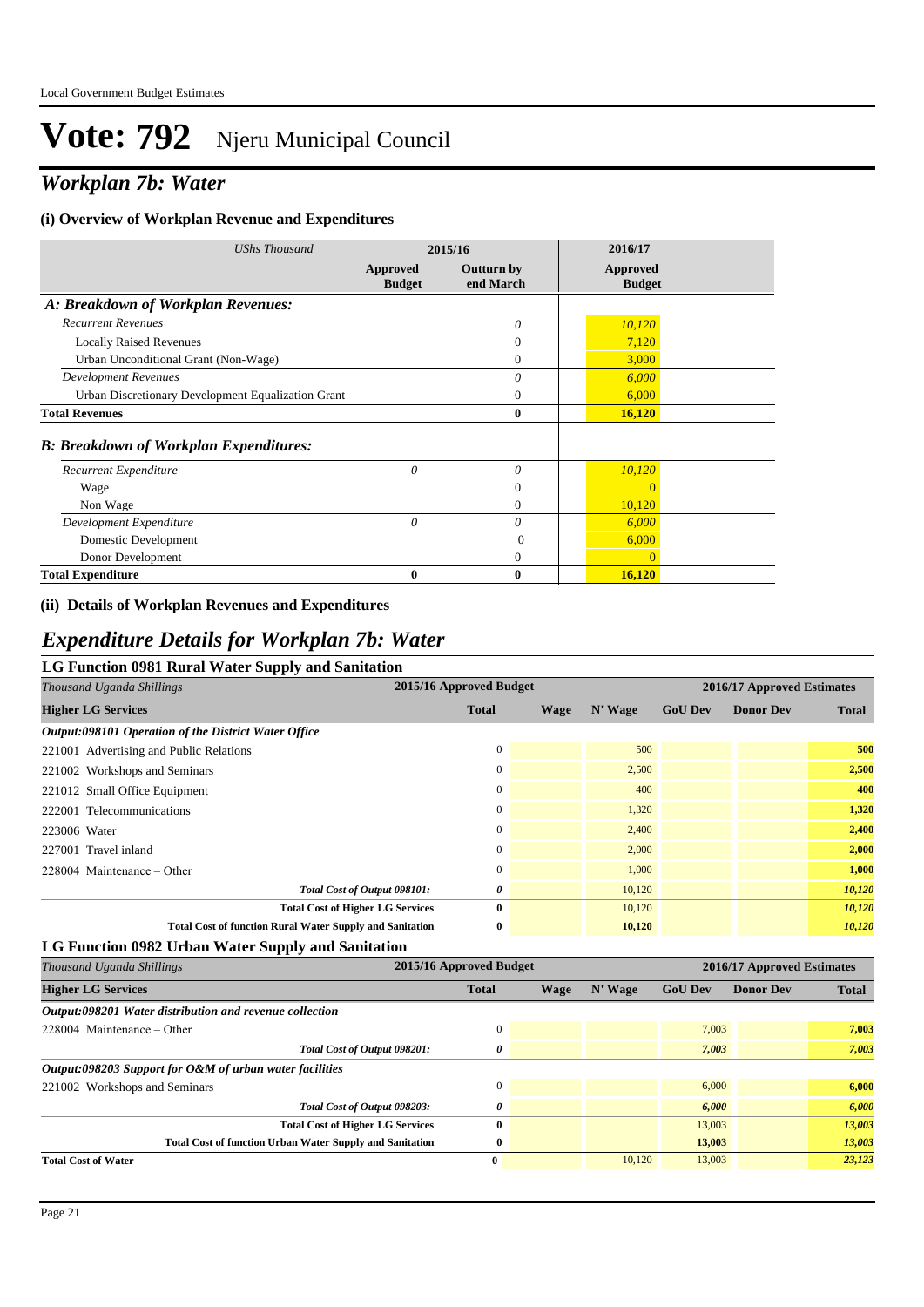## *Workplan 8: Natural Resources*

#### **(i) Overview of Workplan Revenue and Expenditures**

| <b>UShs Thousand</b>                               | 2015/16                          |                                | 2016/17                   |
|----------------------------------------------------|----------------------------------|--------------------------------|---------------------------|
|                                                    | <b>Approved</b><br><b>Budget</b> | <b>Outturn by</b><br>end March | Approved<br><b>Budget</b> |
| A: Breakdown of Workplan Revenues:                 |                                  |                                |                           |
| <b>Recurrent Revenues</b>                          |                                  | $\theta$                       | 145,279                   |
| <b>Locally Raised Revenues</b>                     |                                  | $\Omega$                       | 107,920                   |
| Sector Conditional Grant (Non-Wage)                |                                  | $\Omega$                       | 62                        |
| Urban Unconditional Grant (Non-Wage)               |                                  | $\Omega$                       | 6,000                     |
| Urban Unconditional Grant (Wage)                   |                                  | $\mathbf{0}$                   | 31,297                    |
| <b>Development Revenues</b>                        |                                  | 0                              | 18,000                    |
| Urban Discretionary Development Equalization Grant |                                  | $\mathbf{0}$                   | 18,000                    |
| <b>Total Revenues</b>                              |                                  | $\mathbf{0}$                   | 163,279                   |
| <b>B: Breakdown of Workplan Expenditures:</b>      |                                  |                                |                           |
| Recurrent Expenditure                              | 0                                | $\theta$                       | 145,279                   |
| Wage                                               |                                  | $\theta$                       | 31,297                    |
| Non Wage                                           |                                  | $\mathbf{0}$                   | 113,982                   |
| Development Expenditure                            | 0                                | 0                              | 18,000                    |
| Domestic Development                               |                                  | $\Omega$                       | 18,000                    |
| Donor Development                                  |                                  | 0                              | $\mathbf{0}$              |
| <b>Total Expenditure</b>                           | $\bf{0}$                         | $\boldsymbol{0}$               | 163,279                   |

#### **(ii) Details of Workplan Revenues and Expenditures**

### *Expenditure Details for Workplan 8: Natural Resources*

| <b>LG Function 0983 Natural Resources Management</b>                                          |                         |        |         |                            |                  |              |  |
|-----------------------------------------------------------------------------------------------|-------------------------|--------|---------|----------------------------|------------------|--------------|--|
| Thousand Uganda Shillings                                                                     | 2015/16 Approved Budget |        |         | 2016/17 Approved Estimates |                  |              |  |
| <b>Higher LG Services</b>                                                                     | <b>Total</b>            | Wage   | N' Wage | <b>GoU Dev</b>             | <b>Donor Dev</b> | <b>Total</b> |  |
| Output:098301 District Natural Resource Management                                            |                         |        |         |                            |                  |              |  |
| 211101 General Staff Salaries                                                                 | 0                       | 31,297 |         |                            |                  | 31,297       |  |
| 211103 Allowances                                                                             | 0                       |        | 6,360   |                            |                  | 6,360        |  |
| 224004 Cleaning and Sanitation                                                                | 0                       |        | 13,000  |                            |                  | 13,000       |  |
| 225001 Consultancy Services- Short term                                                       | 0                       |        | 2,100   |                            |                  | 2,100        |  |
| 225002 Consultancy Services-Long-term                                                         | 0                       |        | 10,000  |                            |                  | 10,000       |  |
| 227001 Travel inland                                                                          | $\overline{0}$          |        | 4,800   |                            |                  | 4,800        |  |
| 228004 Maintenance – Other                                                                    | 0                       |        | 10,000  |                            |                  | 10,000       |  |
| Total Cost of Output 098301:                                                                  | 0                       | 31,297 | 46,260  |                            |                  | 77,557       |  |
| Output:098303 Tree Planting and Afforestation                                                 |                         |        |         |                            |                  |              |  |
| 228004 Maintenance - Other                                                                    | 0                       |        | 5,000   | 5,000                      |                  | 10,000       |  |
| Total Cost of Output 098303:                                                                  | 0                       |        | 5,000   | 5,000                      |                  | 10,000       |  |
| Output:098304 Training in forestry management (Fuel Saving Technology, Water Shed Management) |                         |        |         |                            |                  |              |  |
| 221002 Workshops and Seminars                                                                 | 0                       |        | 5,400   |                            |                  | 5,400        |  |
| Total Cost of Output 098304:                                                                  | 0                       |        | 5,400   |                            |                  | 5,400        |  |
| Output:098305 Forestry Regulation and Inspection                                              |                         |        |         |                            |                  |              |  |
| 211103 Allowances                                                                             | $\mathbf{0}$            |        | 3,000   |                            |                  | 3,000        |  |
| Total Cost of Output 098305:                                                                  | 0                       |        | 3,000   |                            |                  | 3,000        |  |
| Output:098306 Community Training in Wetland management                                        |                         |        |         |                            |                  |              |  |
| 221002 Workshops and Seminars                                                                 | $\mathbf{0}$            |        | 4,000   |                            |                  | 4,000        |  |
| Total Cost of Output 098306:                                                                  | 0                       |        | 4,000   |                            |                  | 4,000        |  |
| Output:098307 River Bank and Wetland Restoration                                              |                         |        |         |                            |                  |              |  |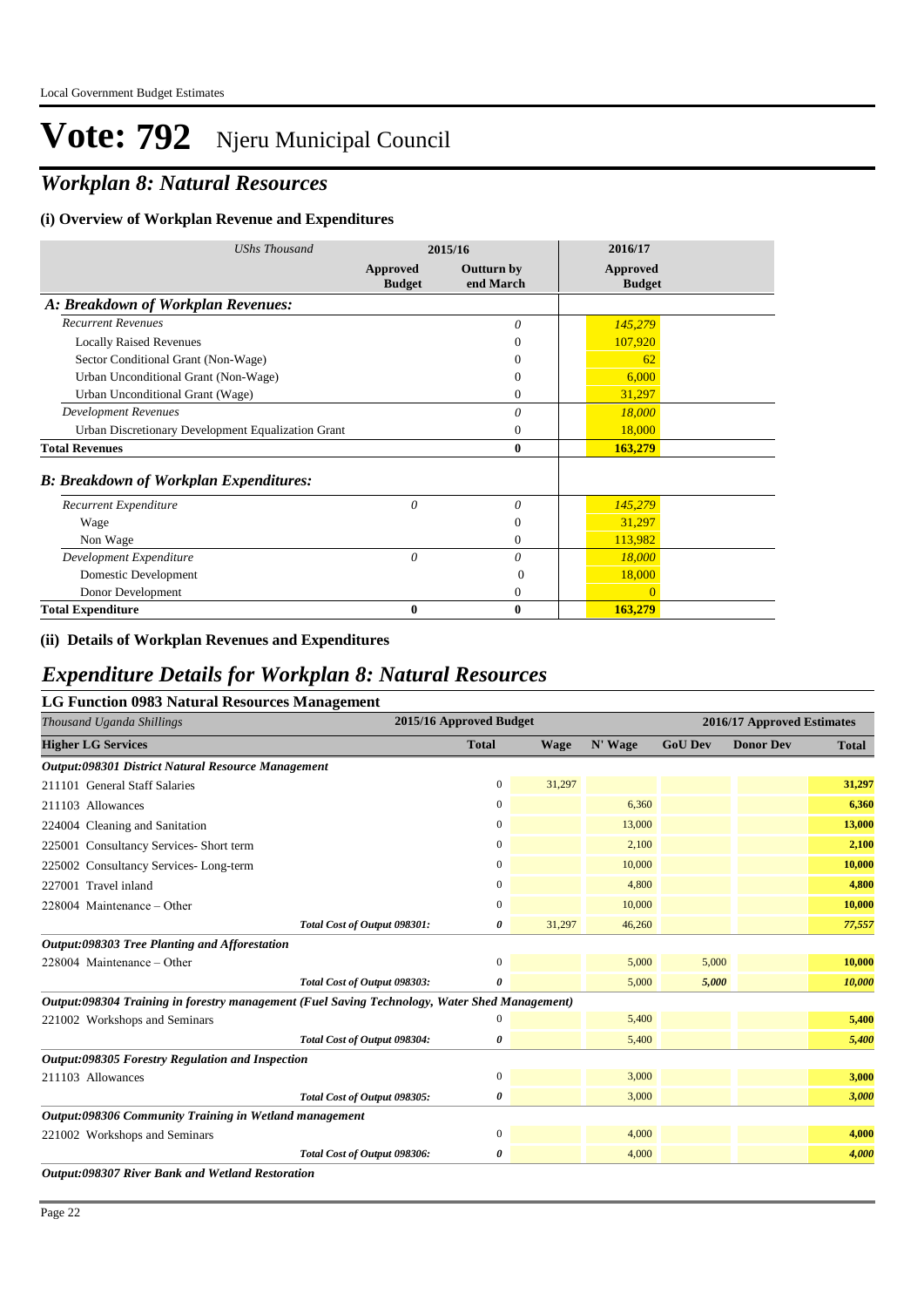## *Workplan 8: Natural Resources*

| Thousand Uganda Shillings                                                                     | 2015/16 Approved Budget                                    |              |             | 2016/17 Approved Estimates |                |                  |         |
|-----------------------------------------------------------------------------------------------|------------------------------------------------------------|--------------|-------------|----------------------------|----------------|------------------|---------|
| <b>Higher LG Services</b>                                                                     |                                                            | <b>Total</b> | <b>Wage</b> | N' Wage                    | <b>GoU Dev</b> | <b>Donor Dev</b> | Total   |
| 221002 Workshops and Seminars                                                                 |                                                            | $\mathbf{0}$ |             | 4,000                      |                |                  | 4,000   |
|                                                                                               | Total Cost of Output 098307:                               | 0            |             | 4,000                      |                |                  | 4,000   |
| Output:098308 Stakeholder Environmental Training and Sensitisation                            |                                                            |              |             |                            |                |                  |         |
| 221002 Workshops and Seminars                                                                 |                                                            | $\Omega$     |             | 4,062                      | 3,000          |                  | 7,062   |
|                                                                                               | Total Cost of Output 098308:                               | 0            |             | 4,062                      | 3,000          |                  | 7,062   |
| Output:098309 Monitoring and Evaluation of Environmental Compliance                           |                                                            |              |             |                            |                |                  |         |
| 227001 Travel inland                                                                          |                                                            | $\mathbf{0}$ |             | 8,000                      |                |                  | 8,000   |
|                                                                                               | Total Cost of Output 098309:                               | 0            |             | 8,000                      |                |                  | 8,000   |
| Output:098310 Land Management Services (Surveying, Valuations, Tittling and lease management) |                                                            |              |             |                            |                |                  |         |
| 225002 Consultancy Services-Long-term                                                         |                                                            | $\Omega$     |             |                            | 10,000         |                  | 10,000  |
|                                                                                               | Total Cost of Output 098310:                               | 0            |             |                            | 10,000         |                  | 10,000  |
| Output:098311 Infrastruture Planning                                                          |                                                            |              |             |                            |                |                  |         |
| 225002 Consultancy Services-Long-term                                                         |                                                            | $\mathbf{0}$ |             | 38,260                     |                |                  | 38,260  |
|                                                                                               | Total Cost of Output 098311:                               | 0            |             | 38,260                     |                |                  | 38,260  |
|                                                                                               | <b>Total Cost of Higher LG Services</b>                    | $\bf{0}$     | 31,297      | 117,982                    | 18,000         |                  | 167,279 |
|                                                                                               | <b>Total Cost of function Natural Resources Management</b> | $\bf{0}$     | 31,297      | 117,982                    | 18,000         |                  | 167,279 |
| <b>Total Cost of Natural Resources</b>                                                        |                                                            | $\bf{0}$     | 31,297      | 117,982                    | 18,000         |                  | 167,279 |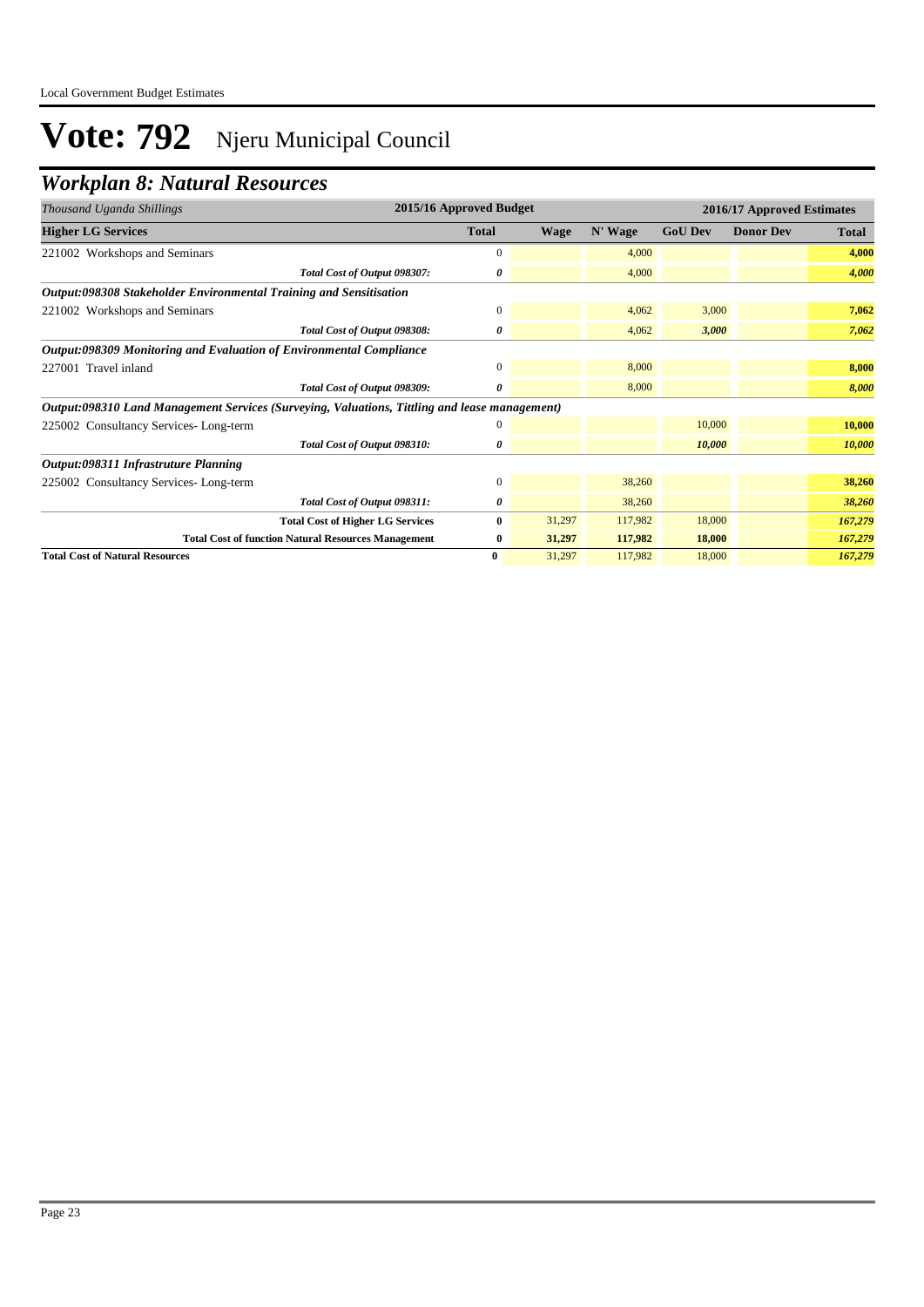## *Workplan 9: Community Based Services*

#### **(i) Overview of Workplan Revenue and Expenditures**

| <b>UShs Thousand</b>                          |                           | 2015/16                 | 2016/17                   |  |
|-----------------------------------------------|---------------------------|-------------------------|---------------------------|--|
|                                               | Approved<br><b>Budget</b> | Outturn by<br>end March | Approved<br><b>Budget</b> |  |
| A: Breakdown of Workplan Revenues:            |                           |                         |                           |  |
| <b>Recurrent Revenues</b>                     |                           | 0                       | 122,180                   |  |
| <b>Locally Raised Revenues</b>                |                           | $\theta$                | 61,221                    |  |
| Sector Conditional Grant (Non-Wage)           |                           | 0                       | 14,706                    |  |
| Urban Unconditional Grant (Non-Wage)          |                           | 0                       | 10,034                    |  |
| Urban Unconditional Grant (Wage)              |                           | 0                       | 36,219                    |  |
| <b>Total Revenues</b>                         |                           | 0                       | 122,180                   |  |
| <b>B: Breakdown of Workplan Expenditures:</b> |                           |                         |                           |  |
| Recurrent Expenditure                         | 0                         | $\theta$                | 122,180                   |  |
| Wage                                          |                           | $\theta$                | 36,219                    |  |
| Non Wage                                      |                           | $\Omega$                | 85,961                    |  |
| Development Expenditure                       | 0                         | 0                       | $\Omega$                  |  |
| Domestic Development                          |                           | $\Omega$                | $\Omega$                  |  |
| Donor Development                             |                           | 0                       | $\Omega$                  |  |
| <b>Total Expenditure</b>                      | $\bf{0}$                  | 0                       | 122,180                   |  |

#### **(ii) Details of Workplan Revenues and Expenditures**

#### *Expenditure Details for Workplan 9: Community Based Services*

#### **LG Function 1081 Community Mobilisation and Empowerment**

| Thousand Uganda Shillings                                         |                    | 2015/16 Approved Budget                                                                       |                  |                               |         |                       | 2016/17 Approved Estimates |              |  |  |
|-------------------------------------------------------------------|--------------------|-----------------------------------------------------------------------------------------------|------------------|-------------------------------|---------|-----------------------|----------------------------|--------------|--|--|
| <b>Lower Local Services</b>                                       |                    |                                                                                               | <b>Total</b>     | Wage                          | N' Wage | <b>GoU Dev</b>        | <b>Donor Dev</b>           | <b>Total</b> |  |  |
| Output:108151 Community Development Services for LLGs (LLS)       |                    |                                                                                               |                  |                               |         |                       |                            |              |  |  |
| 263367 Sector Conditional Grant (Non-Wage)                        |                    |                                                                                               | $\boldsymbol{0}$ | $\Omega$                      | 6,630   | $\mathbf{0}$          | $\mathbf{0}$               | 6,630        |  |  |
| <b>Total LCIII: Njeru Central Division</b>                        |                    |                                                                                               |                  | LCIV: Njeru Municipal Council |         |                       |                            | 6,630        |  |  |
| LCII: Njeru North                                                 | LCI: Not Specified | Mentorship and sensitization workshops in the munici Source: Support Services Conditional Gra |                  |                               |         |                       |                            | 6,630        |  |  |
|                                                                   |                    | Total Cost of Output 108151:                                                                  | 0                |                               | 6.630   | $\boldsymbol{\theta}$ | 0                          | 6,630        |  |  |
|                                                                   |                    | <b>Total Cost of Lower Local Services</b>                                                     | $\bf{0}$         | $\Omega$                      | 6,630   | $\mathbf{0}$          | $\bf{0}$                   | 6,630        |  |  |
| <b>Higher LG Services</b>                                         |                    |                                                                                               | <b>Total</b>     | <b>Wage</b>                   | N' Wage | <b>GoU Dev</b>        | <b>Donor Dev</b>           | <b>Total</b> |  |  |
| Output:108101 Operation of the Community Based Sevices Department |                    |                                                                                               |                  |                               |         |                       |                            |              |  |  |
| 211101 General Staff Salaries                                     |                    |                                                                                               | $\mathbf{0}$     | 36,219                        |         |                       |                            | 36,219       |  |  |
| 211103 Allowances                                                 |                    |                                                                                               | 0                |                               | 8,520   |                       |                            | 8,520        |  |  |
| 211105 Missions staff salaries                                    |                    |                                                                                               | 0                |                               | 8,000   |                       |                            | 8,000        |  |  |
| 221009 Welfare and Entertainment                                  |                    |                                                                                               | 0                |                               | 5,906   |                       |                            | 5,906        |  |  |
| 227001 Travel inland                                              |                    |                                                                                               | 0                |                               | 7,034   |                       |                            | 7,034        |  |  |
|                                                                   |                    | Total Cost of Output 108101:                                                                  | 0                | 36,219                        | 29,460  |                       |                            | 65,679       |  |  |
| Output:108102 Probation and Welfare Support                       |                    |                                                                                               |                  |                               |         |                       |                            |              |  |  |
| 211103 Allowances                                                 |                    |                                                                                               | $\mathbf{0}$     |                               | 1,000   |                       |                            | 1,000        |  |  |
| 221009 Welfare and Entertainment                                  |                    |                                                                                               | $\Omega$         |                               | 296     |                       |                            | 296          |  |  |
| 227001 Travel inland                                              |                    |                                                                                               | $\mathbf{0}$     |                               | 2,000   |                       |                            | 2,000        |  |  |
|                                                                   |                    | Total Cost of Output 108102:                                                                  | 0                |                               | 3,296   |                       |                            | 3,296        |  |  |
| <b>Output:108103 Social Rehabilitation Services</b>               |                    |                                                                                               |                  |                               |         |                       |                            |              |  |  |
| 211103 Allowances                                                 |                    |                                                                                               | $\mathbf{0}$     |                               | 1,000   |                       |                            | 1,000        |  |  |
| 221002 Workshops and Seminars                                     |                    |                                                                                               | $\overline{0}$   |                               | 2,000   |                       |                            | 2,000        |  |  |
| 227001 Travel inland                                              |                    |                                                                                               | $\Omega$         |                               | 296     |                       |                            | 296          |  |  |
|                                                                   |                    | Total Cost of Output 108103:                                                                  | 0                |                               | 3,296   |                       |                            | 3,296        |  |  |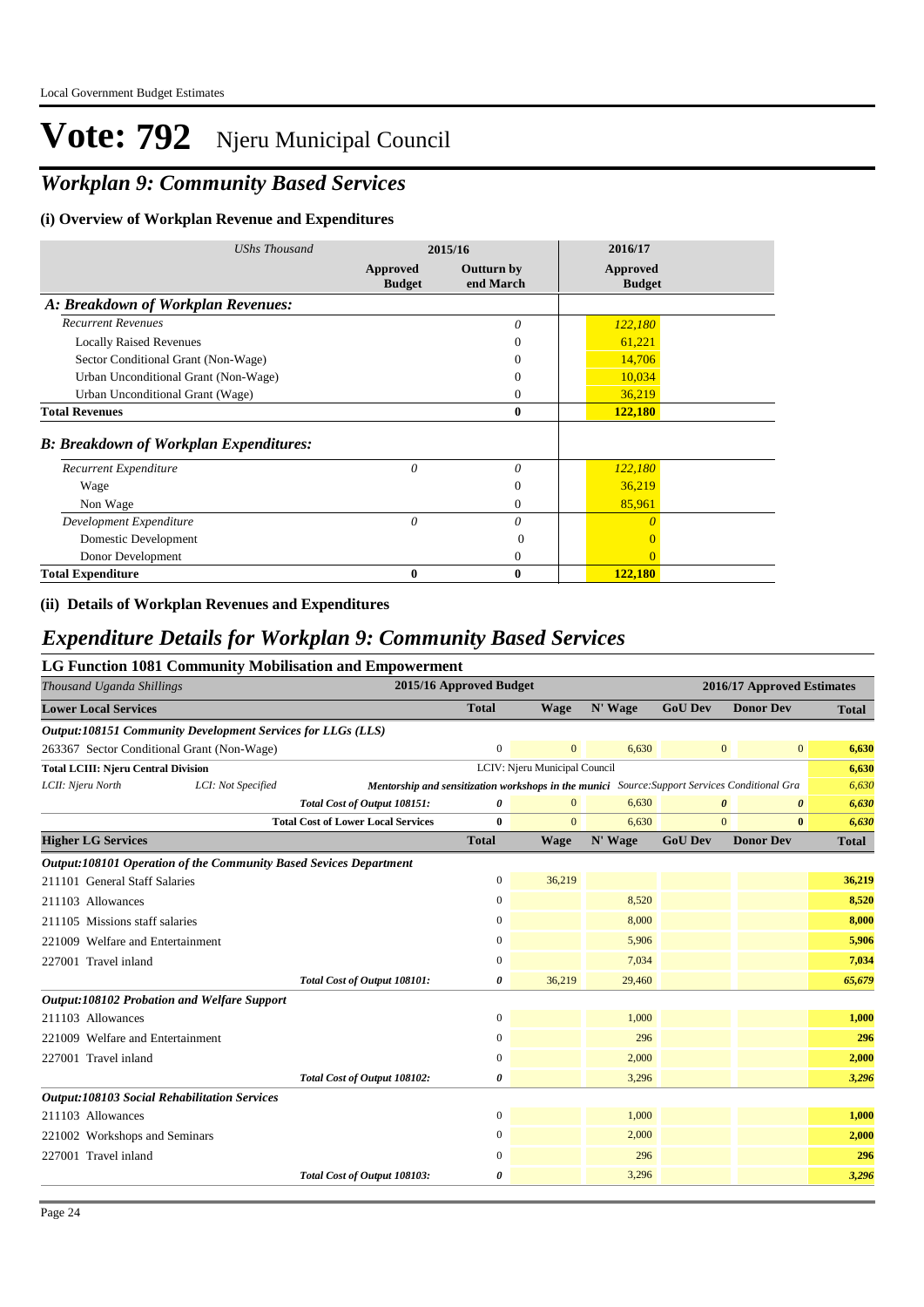## *Workplan 9: Community Based Services*

| Thousand Uganda Shillings                                            | 2015/16 Approved Budget | 2016/17 Approved Estimates |         |                |                            |              |
|----------------------------------------------------------------------|-------------------------|----------------------------|---------|----------------|----------------------------|--------------|
| <b>Higher LG Services</b>                                            | <b>Total</b>            | <b>Wage</b>                | N' Wage | <b>GoU Dev</b> | <b>Donor Dev</b>           | <b>Total</b> |
| <b>Output:108104 Community Development Services (HLG)</b>            |                         |                            |         |                |                            |              |
| 211103 Allowances                                                    | 0                       |                            | 6,296   |                |                            | 6,296        |
| Total Cost of Output 108104:                                         | 0                       |                            | 6,296   |                |                            | 6,296        |
| Output:108105 Adult Learning                                         |                         |                            |         |                |                            |              |
| 221002 Workshops and Seminars                                        | $\boldsymbol{0}$        |                            | 4,800   |                |                            | 4,800        |
| Total Cost of Output 108105:                                         | 0                       |                            | 4,800   |                |                            | 4,800        |
| <b>Output:108107 Gender Mainstreaming</b>                            |                         |                            |         |                |                            |              |
| 211103 Allowances                                                    | $\boldsymbol{0}$        |                            | 2,962   |                |                            | 2,962        |
| Total Cost of Output 108107:                                         | 0                       |                            | 2,962   |                |                            | 2,962        |
| Output:108108 Children and Youth Services                            |                         |                            |         |                |                            |              |
| 227001 Travel inland                                                 | $\theta$                |                            | 7,296   |                |                            | 7,296        |
| Total Cost of Output 108108:                                         | 0                       |                            | 7,296   |                |                            | 7,296        |
| <b>Output:108109 Support to Youth Councils</b>                       |                         |                            |         |                |                            |              |
| 211103 Allowances                                                    | $\Omega$                |                            | 3,000   |                |                            | 3,000        |
| 227001 Travel inland                                                 | $\mathbf{0}$            |                            | 1,296   |                |                            | 1,296        |
| Total Cost of Output 108109:                                         | 0                       |                            | 4,296   |                |                            | 4,296        |
| Output:108110 Support to Disabled and the Elderly                    |                         |                            |         |                |                            |              |
| 221002 Workshops and Seminars                                        | $\boldsymbol{0}$        |                            | 8,046   |                |                            | 8,046        |
| 227001 Travel inland                                                 | $\mathbf{0}$            |                            | 776     |                |                            | 776          |
| Total Cost of Output 108110:                                         | 0                       |                            | 8,822   |                |                            | 8,822        |
| Output:108111 Culture mainstreaming                                  |                         |                            |         |                |                            |              |
| 227001 Travel inland                                                 | $\overline{0}$          |                            | 2,046   |                |                            | 2,046        |
| 282101 Donations                                                     | $\overline{0}$          |                            | 2,000   |                |                            | 2,000        |
| Total Cost of Output 108111:                                         | 0                       |                            | 4,046   |                |                            | 4,046        |
| Output:108112 Work based inspections                                 |                         |                            |         |                |                            |              |
| 211103 Allowances                                                    | $\boldsymbol{0}$        |                            | 2,000   |                |                            | 2,000        |
| 227001 Travel inland                                                 | $\overline{0}$          |                            | 2,046   |                |                            | 2,046        |
| Total Cost of Output 108112:                                         | 0                       |                            | 4,046   |                |                            | 4,046        |
| Output:108113 Labour dispute settlement                              |                         |                            |         |                |                            |              |
| 211103 Allowances                                                    | $\boldsymbol{0}$        |                            | 2,000   |                |                            | 2,000        |
| 227001 Travel inland                                                 | $\overline{0}$          |                            | 2,046   |                |                            | 2,046        |
| Total Cost of Output 108113:                                         | 0                       |                            | 4,046   |                |                            | 4,046        |
| <b>Output:108114 Representation on Women's Councils</b>              |                         |                            |         |                |                            |              |
| 211103 Allowances                                                    | $\mathbf{0}$            |                            | 1,000   |                |                            | 1,000        |
| 227001 Travel inland                                                 | $\boldsymbol{0}$        |                            | 2,296   |                |                            | 2,296        |
| Total Cost of Output 108114:                                         | 0                       |                            | 3,296   |                |                            | 3,296        |
| <b>Total Cost of Higher LG Services</b>                              | $\bf{0}$                | 36,219                     | 85,961  |                |                            | 122,180      |
| <b>Total Cost of function Community Mobilisation and Empowerment</b> | $\bf{0}$                | 36,219                     | 92,592  |                | $\bf{0}$<br>$\bf{0}$       | 128,810      |
| <b>Total Cost of Community Based Services</b>                        | $\bf{0}$                | 36,219                     | 92,592  |                | $\overline{0}$<br>$\bf{0}$ | 128,810      |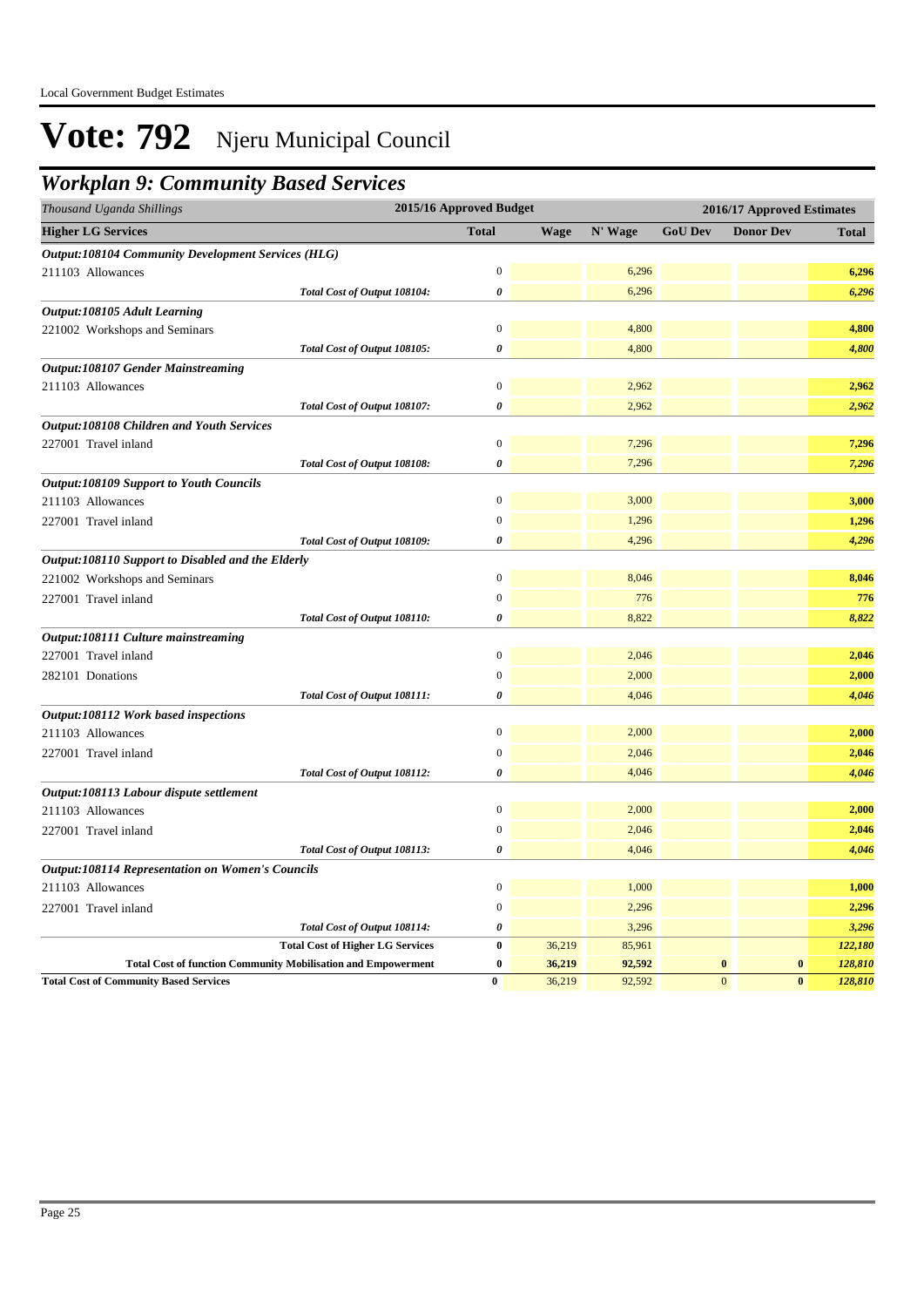## *Workplan 10: Planning*

#### **(i) Overview of Workplan Revenue and Expenditures**

| <b>UShs Thousand</b>                               |                           | 2015/16                        | 2016/17                   |
|----------------------------------------------------|---------------------------|--------------------------------|---------------------------|
|                                                    | Approved<br><b>Budget</b> | <b>Outturn by</b><br>end March | Approved<br><b>Budget</b> |
| A: Breakdown of Workplan Revenues:                 |                           |                                |                           |
| <b>Recurrent Revenues</b>                          |                           | 0                              | 115,027                   |
| <b>Locally Raised Revenues</b>                     |                           | $\theta$                       | 93,808                    |
| Urban Unconditional Grant (Non-Wage)               |                           | $\theta$                       | 10,000                    |
| Urban Unconditional Grant (Wage)                   |                           | $\Omega$                       | 11,219                    |
| <b>Development Revenues</b>                        |                           | $\theta$                       | 19,312                    |
| Urban Discretionary Development Equalization Grant |                           | $\overline{0}$                 | 19,312                    |
| <b>Total Revenues</b>                              |                           | $\bf{0}$                       | 134,339                   |
| <b>B: Breakdown of Workplan Expenditures:</b>      |                           |                                |                           |
| Recurrent Expenditure                              | 0                         | $\theta$                       | 115,027                   |
| Wage                                               |                           | $\theta$                       | 11,219                    |
| Non Wage                                           |                           | $\Omega$                       | 103,808                   |
| Development Expenditure                            | $\theta$                  | 0                              | 19,312                    |
| Domestic Development                               |                           | $\Omega$                       | 19,312                    |
| Donor Development                                  |                           | 0                              | $\Omega$                  |
| <b>Total Expenditure</b>                           | 0                         | $\mathbf{0}$                   | 134,339                   |

#### **(ii) Details of Workplan Revenues and Expenditures**

#### *Expenditure Details for Workplan 10: Planning*

#### **LG Function 1383 Local Government Planning Services**

| Thousand Uganda Shillings                                | 2015/16 Approved Budget |             |         | 2016/17 Approved Estimates |                  |              |  |
|----------------------------------------------------------|-------------------------|-------------|---------|----------------------------|------------------|--------------|--|
| <b>Higher LG Services</b>                                | <b>Total</b>            | <b>Wage</b> | N' Wage | <b>GoU Dev</b>             | <b>Donor Dev</b> | <b>Total</b> |  |
| Output:138301 Management of the District Planning Office |                         |             |         |                            |                  |              |  |
| 211101 General Staff Salaries                            | $\mathbf{0}$            | 11,219      |         |                            |                  | 11,219       |  |
| 211103 Allowances                                        | $\mathbf{0}$            |             | 7,520   |                            |                  | 7,520        |  |
| 221009 Welfare and Entertainment                         | $\mathbf{0}$            |             | 8,278   |                            |                  | 8,278        |  |
| Total Cost of Output 138301:                             | 0                       | 11,219      | 15,798  |                            |                  | 27,017       |  |
| Output:138303 Statistical data collection                |                         |             |         |                            |                  |              |  |
| 227001 Travel inland                                     | $\boldsymbol{0}$        |             | 13,591  |                            |                  | 13,591       |  |
| Total Cost of Output 138303:                             | 0                       |             | 13,591  |                            |                  | 13,591       |  |
| Output:138304 Demographic data collection                |                         |             |         |                            |                  |              |  |
| 227001 Travel inland                                     | $\mathbf{0}$            |             | 8,000   |                            |                  | 8,000        |  |
| Total Cost of Output 138304:                             | 0                       |             | 8,000   |                            |                  | 8,000        |  |
| <b>Output:138305 Project Formulation</b>                 |                         |             |         |                            |                  |              |  |
| 225001 Consultancy Services- Short term                  | $\mathbf{0}$            |             | 9,219   |                            |                  | 9,219        |  |
| Total Cost of Output 138305:                             | 0                       |             | 9,219   |                            |                  | 9,219        |  |
| <b>Output:138306 Development Planning</b>                |                         |             |         |                            |                  |              |  |
| 211103 Allowances                                        | $\boldsymbol{0}$        |             | 5,000   |                            |                  | 5,000        |  |
| 225001 Consultancy Services- Short term                  | $\boldsymbol{0}$        |             | 17,000  |                            |                  | 17,000       |  |
| Total Cost of Output 138306:                             | 0                       |             | 22,000  |                            |                  | 22,000       |  |
| <b>Output:138307 Management Information Systems</b>      |                         |             |         |                            |                  |              |  |
| 222003 Information and communications technology (ICT)   | $\boldsymbol{0}$        |             | 2,000   |                            |                  | 2,000        |  |
| Total Cost of Output 138307:                             | 0                       |             | 2,000   |                            |                  | 2,000        |  |
| Output:138308 Operational Planning                       |                         |             |         |                            |                  |              |  |
| 221002 Workshops and Seminars                            | $\mathbf{0}$            |             | 19,000  |                            |                  | 19,000       |  |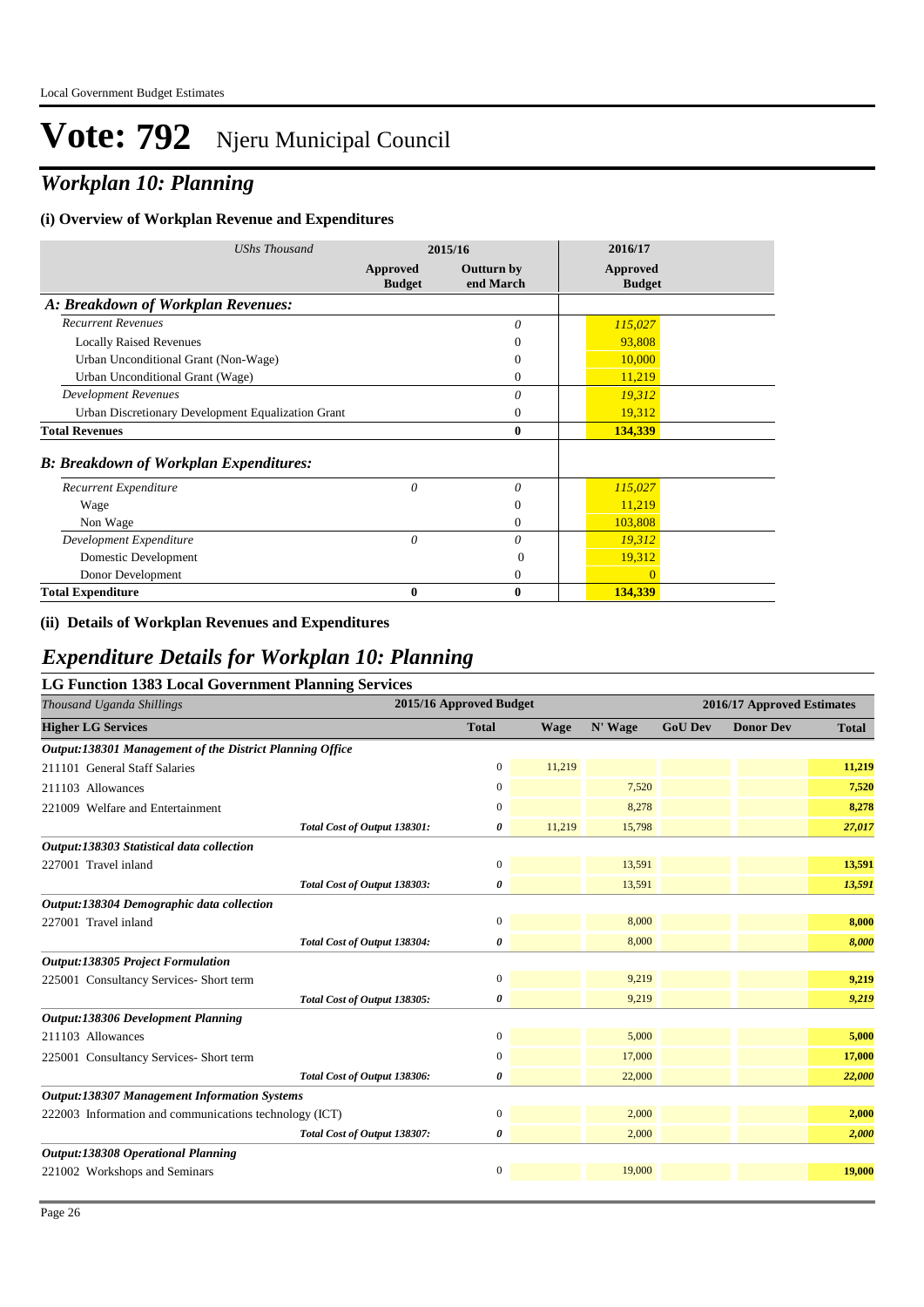## *Workplan 10: Planning*

| Thousand Uganda Shillings                  |                                                                  | 2015/16 Approved Budget                             |                               |                               |                | 2016/17 Approved Estimates             |                       |              |
|--------------------------------------------|------------------------------------------------------------------|-----------------------------------------------------|-------------------------------|-------------------------------|----------------|----------------------------------------|-----------------------|--------------|
| <b>Higher LG Services</b>                  |                                                                  |                                                     | <b>Total</b>                  | <b>Wage</b>                   | N' Wage        | <b>GoU Dev</b>                         | <b>Donor Dev</b>      | <b>Total</b> |
| 225001 Consultancy Services- Short term    |                                                                  |                                                     | $\Omega$                      |                               | 8,000          |                                        |                       | 8,000        |
|                                            |                                                                  | Total Cost of Output 138308:                        | 0                             |                               | 27,000         |                                        |                       | 27,000       |
|                                            | <b>Output:138309 Monitoring and Evaluation of Sector plans</b>   |                                                     |                               |                               |                |                                        |                       |              |
| 211103 Allowances                          |                                                                  |                                                     | $\mathbf{0}$                  |                               | 4,500          |                                        |                       | 4,500        |
| 227001 Travel inland                       |                                                                  |                                                     | $\Omega$                      |                               | 1,700          | 15,312                                 |                       | 17,012       |
|                                            |                                                                  | Total Cost of Output 138309:                        | 0                             |                               | 6,200          | 15,312                                 |                       | 21,512       |
|                                            |                                                                  | <b>Total Cost of Higher LG Services</b>             | $\bf{0}$                      | 11,219                        | 103,808        | 15,312                                 |                       | 130,339      |
| <b>Capital Purchases</b>                   |                                                                  |                                                     | <b>Total</b>                  | <b>Wage</b>                   | N' Wage        | <b>GoU Dev</b>                         | <b>Donor Dev</b>      | <b>Total</b> |
| Output:138372 Administrative Capital       |                                                                  |                                                     |                               |                               |                |                                        |                       |              |
|                                            | 281503 Engineering and Design Studies & Plans for capital works  |                                                     | $\overline{0}$                | $\overline{0}$                | $\mathbf{0}$   | 200                                    | $\overline{0}$        | 200          |
| <b>Total LCIII: Njeru Central Division</b> |                                                                  |                                                     | LCIV: Njeru Municipal Council |                               |                |                                        |                       | 200          |
| LCII: Njeru North                          | LCI: Not Specified                                               | Specifications and procurement preparations for the |                               |                               |                | Source: Urban Discretionary Developmen |                       | 200          |
| 312202 Machinery and Equipment             |                                                                  |                                                     | 0                             | $\Omega$                      | $\overline{0}$ | 3,800                                  | $\mathbf{0}$          | 3,800        |
| <b>Total LCIII: Njeru Central Division</b> |                                                                  |                                                     |                               | LCIV: Njeru Municipal Council |                |                                        |                       | 3,800        |
| LCII: Njeru North                          | LCI: Not Specified                                               | Purchase of a projector with a stand/screen         |                               |                               |                | Source: Urban Discretionary Developmen |                       | 3,800        |
|                                            |                                                                  | Total Cost of Output 138372:                        | 0                             | $\mathbf{0}$                  | $\mathbf{0}$   | 4,000                                  | $\boldsymbol{\theta}$ | 4,000        |
|                                            |                                                                  | <b>Total Cost of Capital Purchases</b>              | 0                             | $\mathbf{0}$                  | $\mathbf{0}$   | 4,000                                  | $\bf{0}$              | 4,000        |
|                                            | <b>Total Cost of function Local Government Planning Services</b> |                                                     | $\bf{0}$                      | 11,219                        | 103,808        | 19,312                                 | $\bf{0}$              | 134,339      |
| <b>Total Cost of Planning</b>              |                                                                  |                                                     | $\bf{0}$                      | 11,219                        | 103,808        | 19,312                                 | $\bf{0}$              | 134,339      |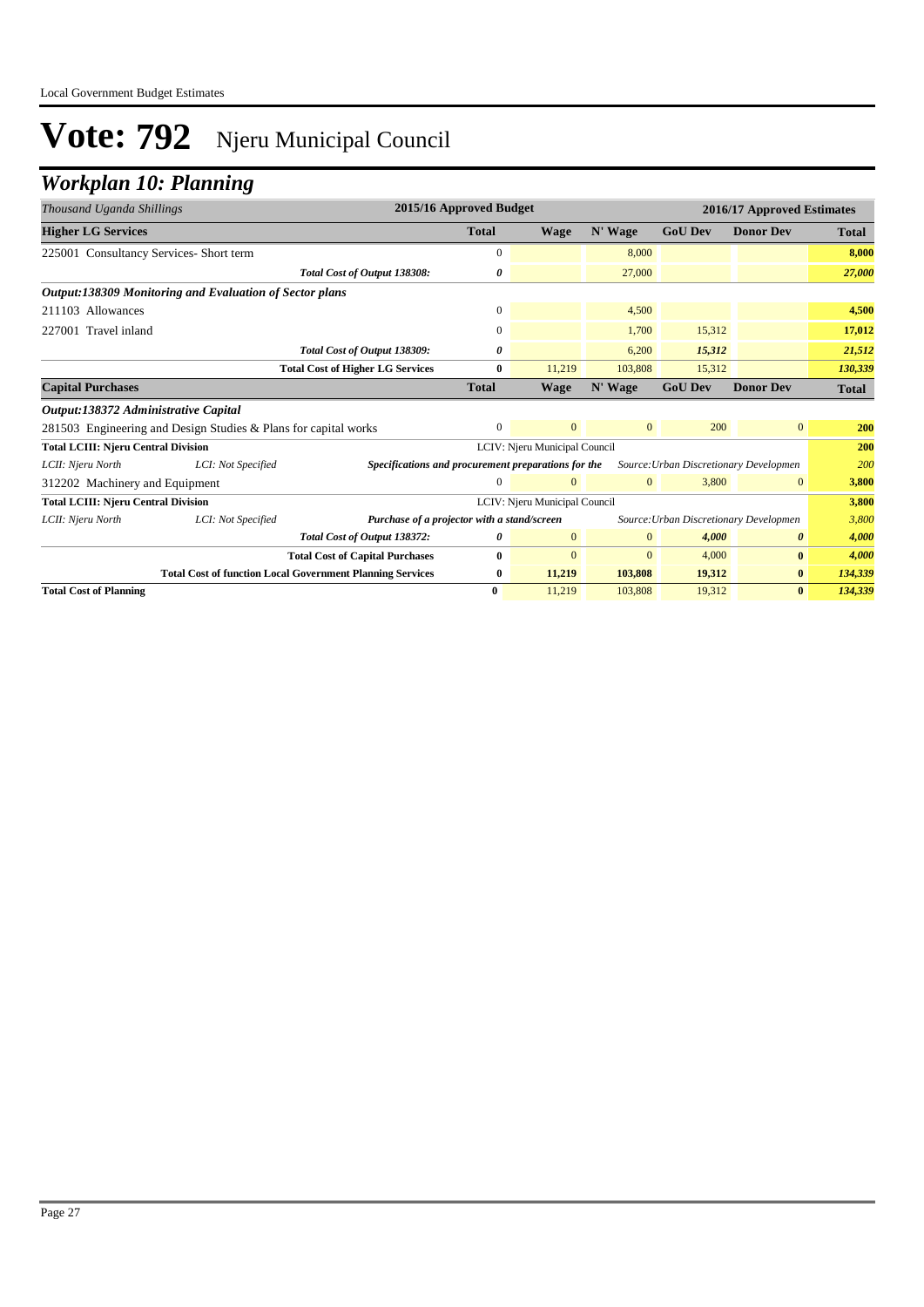## *Workplan 11: Internal Audit*

#### **(i) Overview of Workplan Revenue and Expenditures**

| <b>UShs Thousand</b>                          | 2015/16                   |                                | 2016/17                   |  |
|-----------------------------------------------|---------------------------|--------------------------------|---------------------------|--|
|                                               | Approved<br><b>Budget</b> | <b>Outturn by</b><br>end March | Approved<br><b>Budget</b> |  |
| A: Breakdown of Workplan Revenues:            |                           |                                |                           |  |
| <b>Recurrent Revenues</b>                     |                           | $\theta$                       | 27,645                    |  |
| <b>Locally Raised Revenues</b>                |                           | $\theta$                       | 18,861                    |  |
| Urban Unconditional Grant (Non-Wage)          |                           | $\Omega$                       | 2,646                     |  |
| Urban Unconditional Grant (Wage)              |                           | $\theta$                       | 6,138                     |  |
| <b>Total Revenues</b>                         |                           | $\bf{0}$                       | 27,645                    |  |
| <b>B: Breakdown of Workplan Expenditures:</b> |                           |                                |                           |  |
| Recurrent Expenditure                         | 0                         | $\theta$                       | 27,645                    |  |
| Wage                                          |                           | $\Omega$                       | 6,138                     |  |
| Non Wage                                      |                           | $\Omega$                       | 21,507                    |  |
| Development Expenditure                       | $\theta$                  | $\theta$                       | $\theta$                  |  |
| Domestic Development                          |                           | $\Omega$                       |                           |  |
| Donor Development                             |                           | $\theta$                       | $\Omega$                  |  |
| <b>Total Expenditure</b>                      | $\mathbf{0}$              | $\mathbf{0}$                   | 27,645                    |  |

#### **(ii) Details of Workplan Revenues and Expenditures**

#### *Expenditure Details for Workplan 11: Internal Audit*

#### **LG Function 1482 Internal Audit Services**

| Thousand Uganda Shillings                                | 2015/16 Approved Budget |       |         | 2016/17 Approved Estimates |                  |              |  |
|----------------------------------------------------------|-------------------------|-------|---------|----------------------------|------------------|--------------|--|
| <b>Higher LG Services</b>                                | <b>Total</b>            | Wage  | N' Wage | <b>GoU Dev</b>             | <b>Donor Dev</b> | <b>Total</b> |  |
| Output:148201 Management of Internal Audit Office        |                         |       |         |                            |                  |              |  |
| 211101 General Staff Salaries                            | $\mathbf{0}$            | 6,138 |         |                            |                  | 6,138        |  |
| 221007 Books, Periodicals & Newspapers                   | $\mathbf{0}$            |       | 526     |                            |                  | 526          |  |
| 221008 Computer supplies and Information Technology (IT) | $\boldsymbol{0}$        |       | 760     |                            |                  | 760          |  |
| 221009 Welfare and Entertainment                         | $\mathbf{0}$            |       | 1,000   |                            |                  | 1,000        |  |
| 221012 Small Office Equipment                            | $\mathbf{0}$            |       | 500     |                            |                  | 500          |  |
| 221017 Subscriptions                                     | $\mathbf{0}$            |       | 1,000   |                            |                  | 1,000        |  |
| 222001 Telecommunications                                | $\mathbf{0}$            |       | 1,320   |                            |                  | 1,320        |  |
| 227001 Travel inland                                     | $\mathbf{0}$            |       | 13,401  |                            |                  | 13,401       |  |
| 227004 Fuel, Lubricants and Oils                         | $\mathbf{0}$            |       | 3,000   |                            |                  | 3,000        |  |
| Total Cost of Output 148201:                             | 0                       | 6,138 | 21,507  |                            |                  | 27,645       |  |
| <b>Total Cost of Higher LG Services</b>                  | 0                       | 6,138 | 21,507  |                            |                  | 27,645       |  |
| <b>Total Cost of function Internal Audit Services</b>    | $\bf{0}$                | 6,138 | 21,507  |                            |                  | 27,645       |  |
| <b>Total Cost of Internal Audit</b>                      | $\bf{0}$                | 6,138 | 21,507  |                            |                  | 27,645       |  |